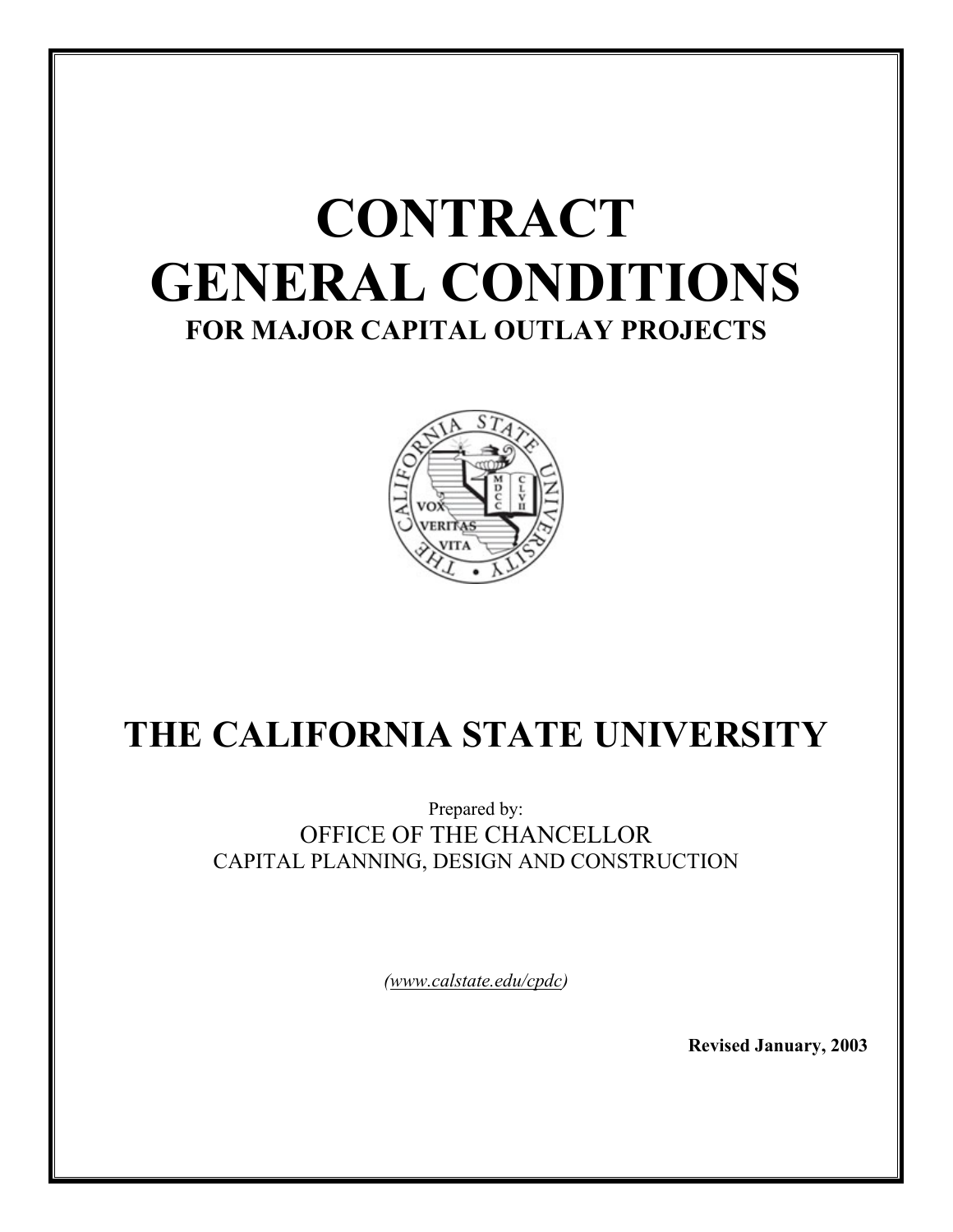# **TABLE OF CONTENTS**

# **COVER PAGE**

| 1.00 |      |                                                                                       |  |  |  |  |
|------|------|---------------------------------------------------------------------------------------|--|--|--|--|
| 2.00 |      |                                                                                       |  |  |  |  |
|      | 2.01 |                                                                                       |  |  |  |  |
|      | 2.02 |                                                                                       |  |  |  |  |
|      | 2.03 |                                                                                       |  |  |  |  |
|      | 2.04 |                                                                                       |  |  |  |  |
|      | 2.05 |                                                                                       |  |  |  |  |
|      | 2.06 |                                                                                       |  |  |  |  |
|      | 2.07 |                                                                                       |  |  |  |  |
|      | 2.08 |                                                                                       |  |  |  |  |
|      | 2.09 |                                                                                       |  |  |  |  |
|      | 2.10 |                                                                                       |  |  |  |  |
|      | 2.11 |                                                                                       |  |  |  |  |
|      | 2.12 | California Company; Reciprocal Preference Against Nonresident Contractors;            |  |  |  |  |
|      |      |                                                                                       |  |  |  |  |
|      | 2.13 |                                                                                       |  |  |  |  |
|      |      |                                                                                       |  |  |  |  |
| 3.00 |      |                                                                                       |  |  |  |  |
|      | 3.01 |                                                                                       |  |  |  |  |
|      | 3.02 |                                                                                       |  |  |  |  |
|      | 3.03 |                                                                                       |  |  |  |  |
|      | 3.04 |                                                                                       |  |  |  |  |
|      | 3.05 |                                                                                       |  |  |  |  |
| 4.00 |      |                                                                                       |  |  |  |  |
|      | 4.01 |                                                                                       |  |  |  |  |
|      | 4.02 |                                                                                       |  |  |  |  |
|      | 4.03 |                                                                                       |  |  |  |  |
|      | 4.04 |                                                                                       |  |  |  |  |
|      | 4.05 |                                                                                       |  |  |  |  |
|      | 4.06 |                                                                                       |  |  |  |  |
|      | 4.07 |                                                                                       |  |  |  |  |
|      | 4.08 |                                                                                       |  |  |  |  |
|      | 4.09 |                                                                                       |  |  |  |  |
|      | 4.10 |                                                                                       |  |  |  |  |
|      | 4.11 | Responsibility to Secure and Pay for Permits, Licenses, Utility Connections, Etc.  21 |  |  |  |  |
|      | 4.12 |                                                                                       |  |  |  |  |
|      | 4.13 |                                                                                       |  |  |  |  |
|      |      |                                                                                       |  |  |  |  |
|      | 4.14 |                                                                                       |  |  |  |  |
|      | 4.15 |                                                                                       |  |  |  |  |
|      | 4.16 |                                                                                       |  |  |  |  |
|      | 4.17 |                                                                                       |  |  |  |  |
|      | 4.18 |                                                                                       |  |  |  |  |
|      | 4.19 |                                                                                       |  |  |  |  |
|      | 4.20 |                                                                                       |  |  |  |  |
|      | 4.21 |                                                                                       |  |  |  |  |
|      | 4.22 |                                                                                       |  |  |  |  |
|      | 4.23 |                                                                                       |  |  |  |  |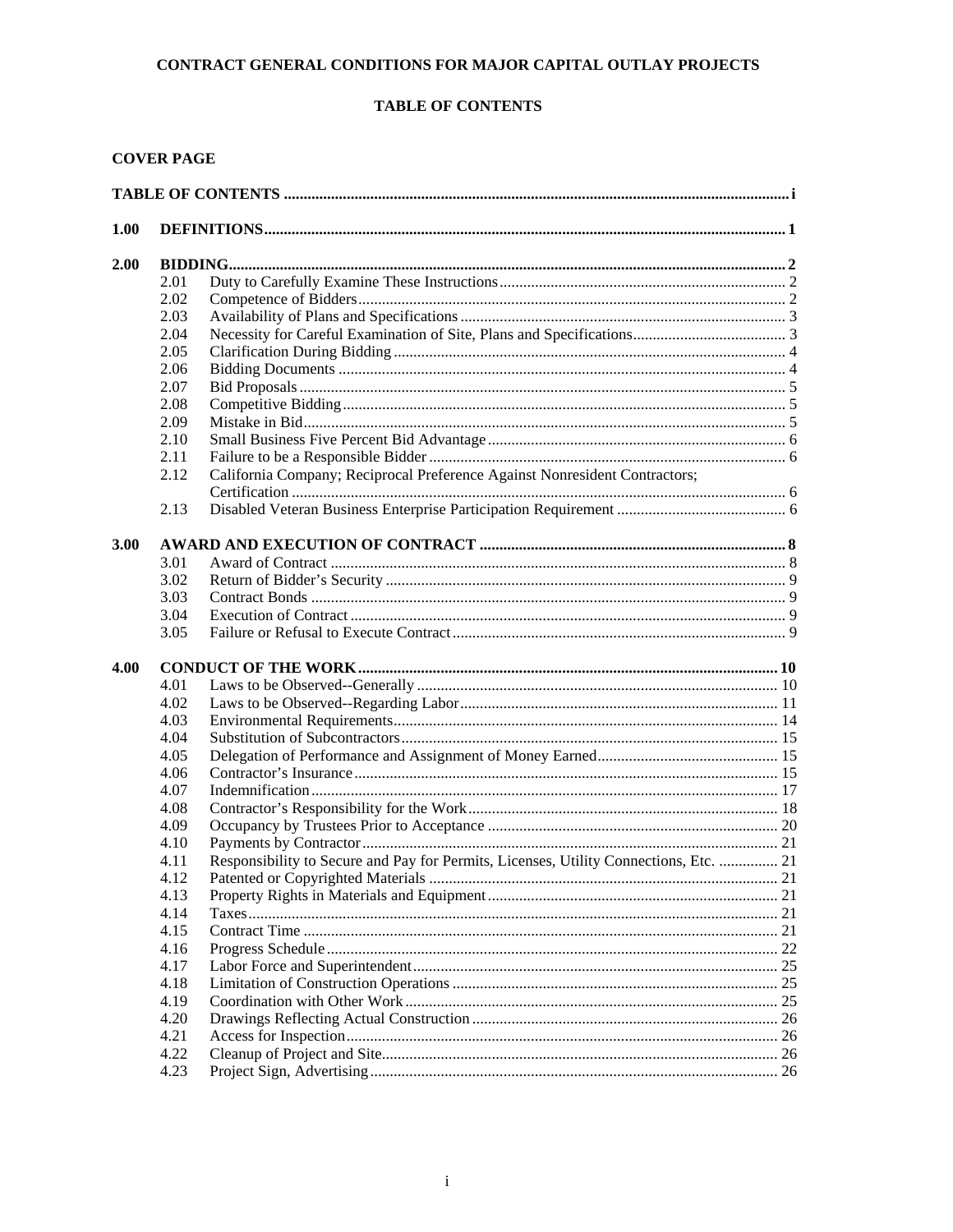# **TABLE OF CONTENTS**

| 5.00 | <b>INTERPRETATION OF AND ADHERENCE TO CONTRACT</b> |  |  |  |
|------|----------------------------------------------------|--|--|--|
|      |                                                    |  |  |  |
|      | 5.01                                               |  |  |  |
|      | 5.02                                               |  |  |  |
|      | 5.03                                               |  |  |  |
|      | 5.04                                               |  |  |  |
|      | 5.05                                               |  |  |  |
|      | 5.06                                               |  |  |  |
|      | 5.07                                               |  |  |  |
|      | 5.08                                               |  |  |  |
|      | 5.09                                               |  |  |  |
| 6.00 |                                                    |  |  |  |
|      | 6.01                                               |  |  |  |
|      | 6.02                                               |  |  |  |
| 7.00 |                                                    |  |  |  |
|      | 7.01                                               |  |  |  |
|      | 7.02                                               |  |  |  |
|      | 7.03                                               |  |  |  |
|      | 7.04                                               |  |  |  |
|      | 7.05                                               |  |  |  |
|      | 7.06                                               |  |  |  |
| 8.00 |                                                    |  |  |  |
|      | 8.01                                               |  |  |  |
|      | 8.02                                               |  |  |  |
|      | 8.03                                               |  |  |  |
|      | 8.04                                               |  |  |  |
|      | 8.05                                               |  |  |  |
|      | 8.06                                               |  |  |  |
|      | 8.07                                               |  |  |  |

# **SAMPLE FORMS**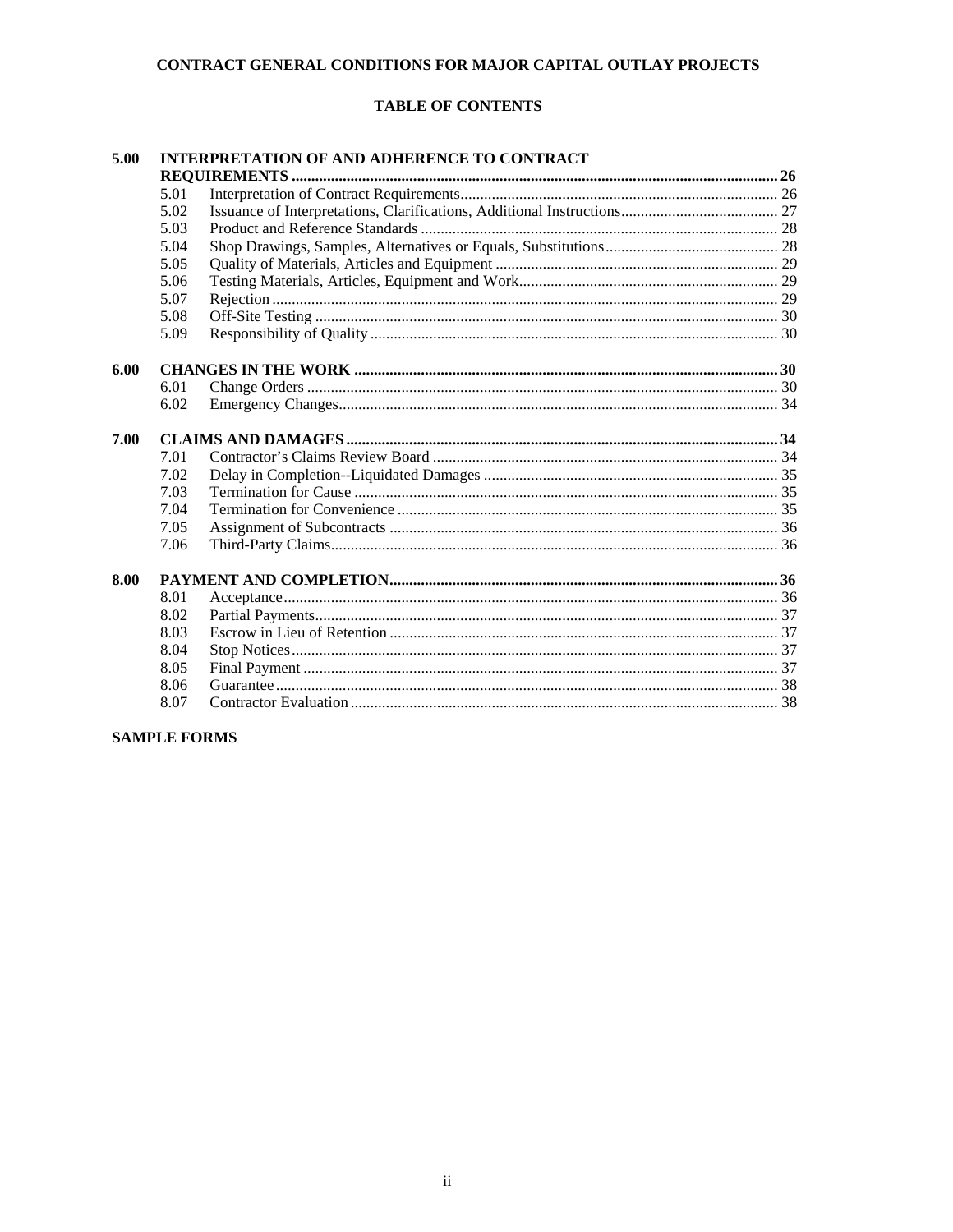#### **1.00 DEFINITIONS**

**Addendum** - A document issued by the Architect during the bidding period that modifies or supersedes portions of the contract documents.

**Architect** - The person or organization, including the authorized representatives thereof, commissioned by the Trustees for the project. For projects on which an engineer or landscape architect is commissioned instead of an architect, the term "Architect" shall mean the design professional so commissioned for the project.

**Bid Date** - Shall mean the day on which bid proposals for a project are opened.

**Bidder** - Any person or business entity acting directly or through an authorized representative who submits a proposal for the work.

**Capital Planning, Design and Construction** - Department within Business and Finance, a division in the Office of the Chancellor of the California State University, responsible for all major capital outlay projects.

**Change Order** - A written agreement entered into after the award of the contract that alters or amends the executed contract.

**Construction Administrator** - The person delegated by the Trustees to manage the construction phase of the project, and who is authorized to approve changes to the contract.

**Construction Inspector** - The Inspector on the project site who receives technical direction from the Architect and administrative direction from the Construction Administrator.

**Construction Management** - That unit within Capital Planning, Design and Construction in Business and Finance, a division in the Office of the Chancellor of the California State University, which may be responsible for the management of major capital outlay construction projects for the California State University system when delegated by the Trustees.

**Contract** - The contract documents which collectively represent the entire agreement between the Trustees and the Contractor, and which supersede any prior negotiations, representations, or agreements either written or oral.

**Contract Documents** - The Bid Proposal Form, Notice to Contractors, bonds, insurance certificates, plans, specifications, addenda, Agreement, Contract General Conditions, Supplementary General Conditions, Special Conditions, and change orders.

**Contractor** - The person or business entity that has entered into this contract with the Trustees.

**Executive Dean** – University official who oversees the capital outlay process.

**Field Instruction** - A written communication to the Contractor. The field instruction may reject work or issue coordination communications under the Construction Inspector's or the Project Manager's signature, but when it directs additional work or work under dispute, it must be issued under authority of a Construction Administrator.

**Plans** - The drawings prepared by the Architect and approved by the Trustees which include elevations, sections, details, schedules, diagrams, information, notes, or reproductions or any of these, and which show the location, character, dimension, or details of the work.

**Prevailing Wages** - The general prevailing rate of wages identified by the Director of the Department of Industrial Relations of the State of California pursuant to Section 1770 of the Labor Code.

**Project** - The total work required by the contract.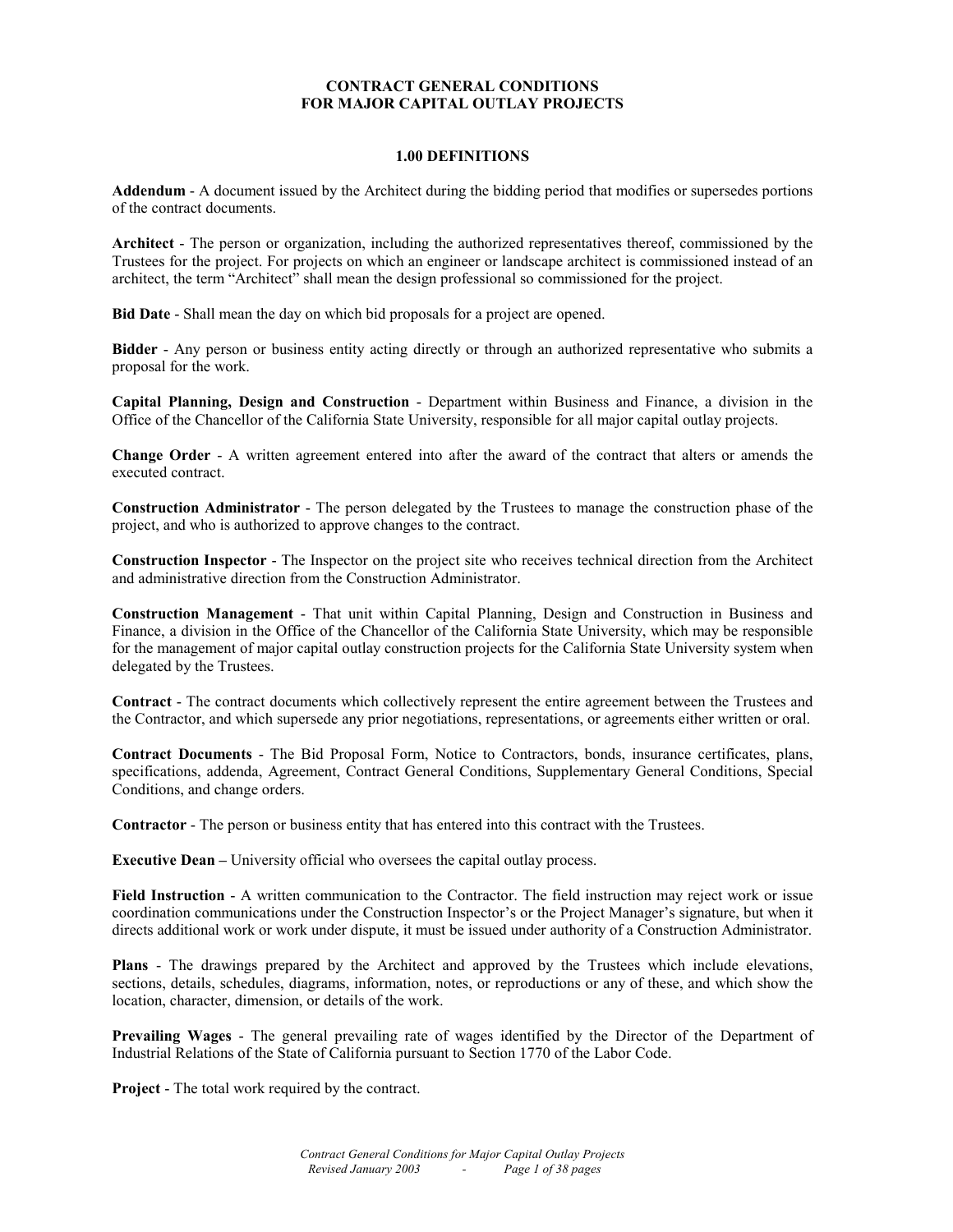**Project Manager** - The on-site representative of the Construction Administrator, but without the authority to approve changes to the contract.

**Site** - The area specified in the contract for the project and the area made available for the Contractor's operation.

**Specifications** - The instructions and requirements prepared by the Architect which complement the plans and describe the manner of performing the work or the quantities, qualities and types of materials to be furnished.

**State** – State of California.

**Subcontractor** - Any person or business entity that contracts with Contractor to furnish either labor and materials or equipment, or labor only.

**Superintendent** - The representative of the Contractor at the construction site, who is authorized to receive instructions from the Architect and the Trustees, and who is authorized to direct the performance of the work on behalf of the Contractor.

**Supplier or Vendor** - Any person or business entity that contracts with the Contractor to provide materials or equipment.

**Trustees** - The Board of Trustees of the California State University and their authorized representatives who act on behalf of the Trustees.

**University** - The California State University campus upon which the project is located and the University President and other University officers and employees acting within the scope of their duties.

**Work** - That which is proposed to be constructed or done under the contract, including the furnishing of all labor, materials, and equipment.

#### **2.00 BIDDING**

#### **2.01 Duty to Carefully Examine These Instructions**

Prospective bidders for this project shall carefully examine the instructions contained herein and be cognizant of and satisfied with the conditions that must be satisfied before submitting a proposal, and to the conditions that affect the award of the contract.

#### **2.02 Competence of Bidders**

- a. License. No bidder may bid on work for which it is not properly licensed. The Trustees shall disregard any bid received from a bidder who is not properly licensed (Business and Professions Code, Section 7028.15). Nor will the Trustees award a contract to a bidder who does not possess the appropriate contractor's license. The appropriate contractor's license is that specified in the Notice to Contractors. Joint venture bidders must possess a joint venture license (Public Contract Code Section 3300).
- b. Prequalification Rating. The Trustees shall issue proposal packages only to bidders who have prequalified with the Trustees. To prequalify, a bidder must file a statement of financial condition and previous experience in performing public works on a standard questionnaire form obtained from the Trustees. Bidders shall verify under oath, the completed questionnaire, including the financial statement. The completed forms must be filed at least five days prior to the date for opening bids and approved not less than one day prior to the date set for opening bids.

 Bidders may procure standard questionnaire forms from: The California State University, Office of the Chancellor, Capital Planning, Design and Construction, Attention: Prequalification Coordinator, at the following address: 401 Golden Shore, Long Beach, California, 90802-4210. Forms are also available on the Internet at www.calstate.edu/cpdc, under 'Construction Management' (Public Contract Code Sections 10760-10763).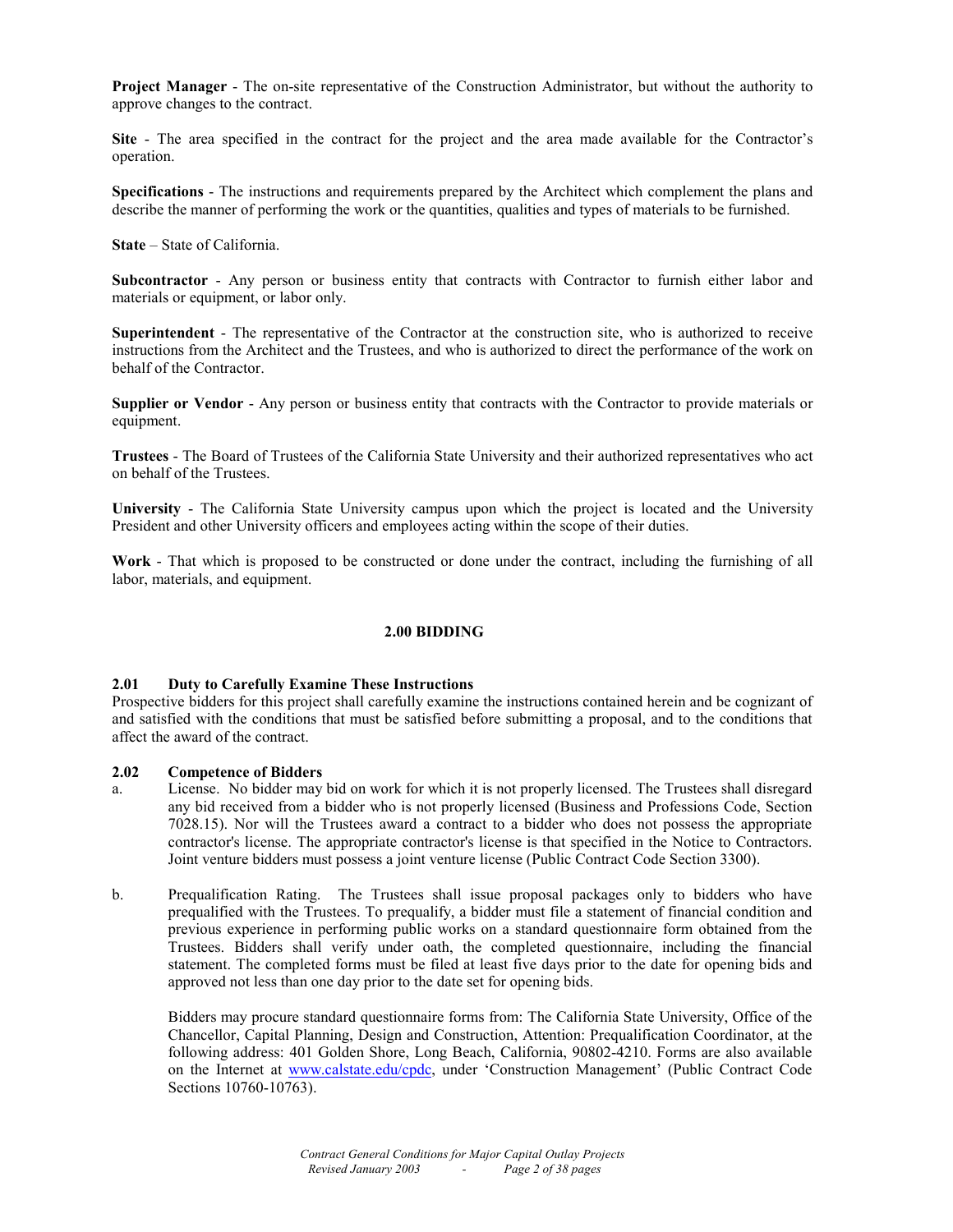The bidder's statement of experience and financial condition will be reviewed upon receipt, references will be checked, and the bidder will be notified of the rating that has been established based on the information contained in the statement. The prequalification rating will be the maximum amount of a contract or contracts that the bidder may undertake with the Trustees. The Trustees shall disregard any bid received either from a bidder that is not currently prequalified, or from a bidder that is prequalified but the rating is not high enough to accommodate its bid. Although this prequalification permits participation in the bidding of the project, it does not mean that the bidder satisfies the requirements of being a "responsible" bidder. This determination occurs later in the process (see Article 2.11).

 If two or more prospective bidders desire to bid as a joint venture on a single project, they must file an affidavit of joint venture with the Trustees on a form obtained from the Trustees. The affidavit of joint venture will be valid only for the specific project for which it was filed. Each party to the joint venture must be prequalified, as above, one day before the time set for opening bids.

# **2.03 Availability of Plans and Specifications**

Bidders may obtain plans and specifications at the University where the work will be performed (or other location as designated in the Notice to Contractors), and may be seen at the locations listed in the Notice to Contractors. Plans and specifications are available only to licensed contractors, licensed subcontractors and suppliers.

The Trustees may charge a refundable deposit in an amount stated in the Notice to Contractors for each set of plans and specifications. General contractors may place two (2) deposits each, subcontractors, one (1) each. If desired, general contractors and subcontractors may purchase additional sets of plans and specifications, however there will be no refund for any additional sets purchased. Deposits will be returned by the University if the plans and specifications are returned within 30 days of bid opening in good condition and unmarked. Marked-up drawings, missing sheets and unbound specifications are sufficient reasons for forfeiture of deposits. The Trustees will use unclaimed deposits to defray project plan printing costs.

When awarding a contract, the Trustees will issue sets of plans and specifications to the successful bidder at no charge in accordance with the following schedule:

|                          | Number of Sets of         |
|--------------------------|---------------------------|
| Project Bid Cost         | Plans Given to Contractor |
| Up to $$400,000$         | 15 Maximum                |
| \$400,000 to \$1,000,000 | 20 Maximum                |
| \$1,000,000 and over     | 24 Maximum                |

The Contractor may purchase plans and specifications in excess of these stated numbers from the Architect at cost. Subcontractors of the successful bidder shall receive their plans and specifications directly from the Contractor.

# **2.04 Necessity for Careful Examination of Site, Plans, and Specifications**

a. Generally. The bidder shall carefully examine the site and the plans and specifications for the project. The bidder shall also investigate, and be satisfied as to the conditions to be encountered, the character and quantity of surface and subsurface materials or obstacles to be encountered, rights of way and easements at or near the site, the work to be performed, and materials to be furnished and as to the requirements of the proposal, plans, and specifications for the project (see Article 4.11).

 Any failure by the bidder to acquaint itself with information that is available or with reasonable investigation may be available will not relieve it from responsibility to properly estimate the difficulty or cost to perform the work. Such examination does not require independent underground soil borings unless required elsewhere.

b. Subsurface Investigations. Where the Trustees have made investigations of subsurface conditions, and that information is made available to the bidder, such information is limited in scope to that which has been actually encountered in the investigations, and is included only for the convenience of the bidder.

 The Trustees assume no responsibility whatsoever in respect to the sufficiency or accuracy of borings or of the log of test borings or other preliminary investigations or any interpretation of the above. There is no guarantee or warranty, either expressed or implied that the conditions indicated are representative of those that exist throughout the site or that unforeseen conditions or developments may not occur. Making such information available to the bidder is not to be construed in any way as a waiver of this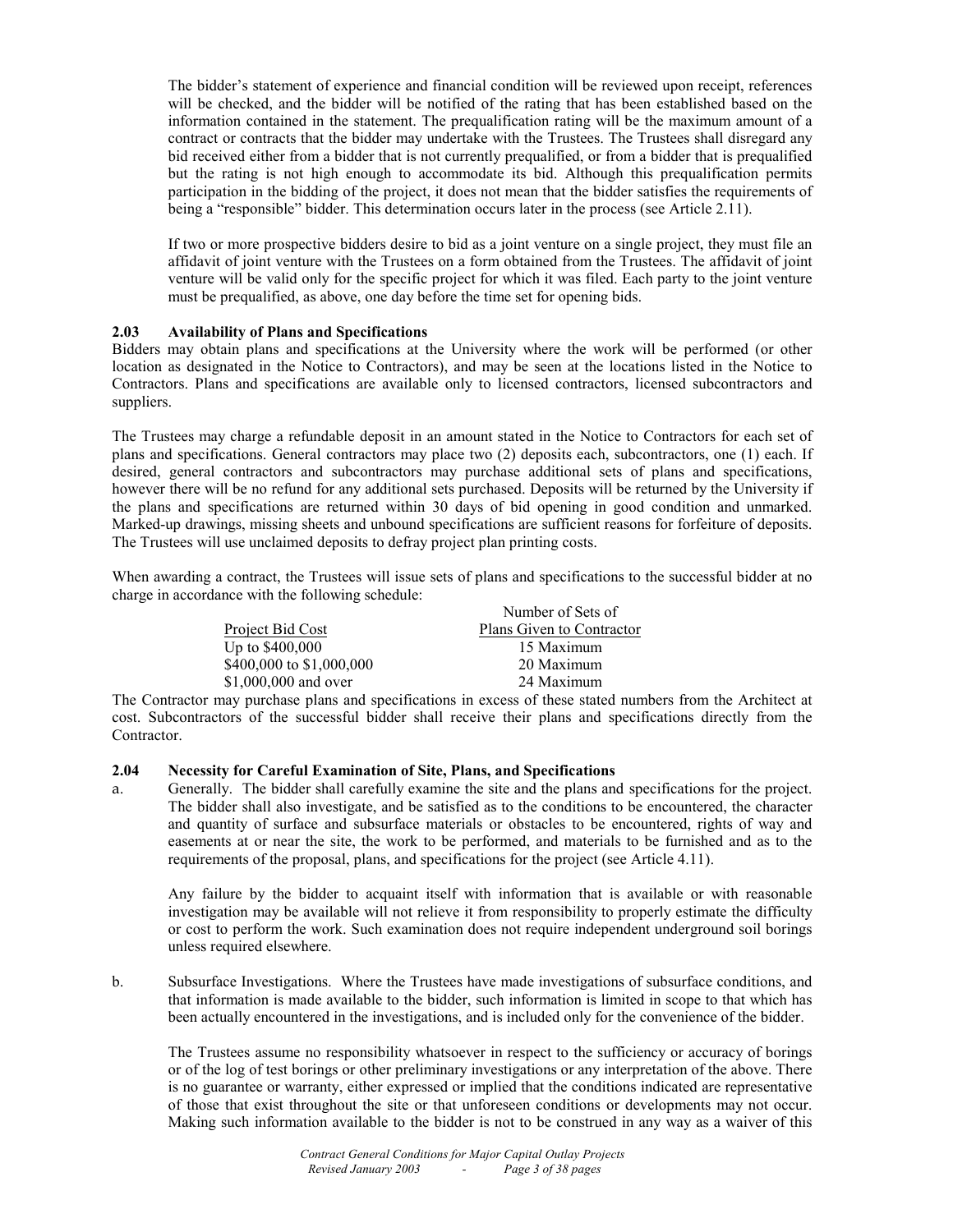provision. The bidder must satisfy itself through its own investigations as to the actual conditions to be encountered.

c. Differing Site Condition. During the progress of the work, if the Contractor encounters a subsurface or latent condition at the site that is substantially different from those indicated in the contract documents or made available for examination, a differing site condition may exist. The Contractor shall immediately notify the Architect and the Construction Inspector in writing of the differing site condition. The Architect shall investigate the assertion of a differing site condition by collecting the facts and applying the facts as expressed by the Architect to the appropriate provisions of the contract documents. If the Architect in the exercise of reasonable discretion determines that a differing site condition exists and that the differing site condition directly results in extra work, and if the Trustees concur, the Contractor shall be entitled to a change order that shall compensate the Contractor for the extra work.

# **2.05 Clarification during Bidding**

The bidder shall examine the plans and specifications in preparing the bid and shall report to the Architect any omissions, discrepancies, or apparent errors found in the plans and specifications. Before the date of the bid opening, the bidder shall submit a written request for clarification to the Architect, who may give such clarification in the form of addenda to all bidders if time permits. Otherwise, in estimating the cost of the project, the bidder shall consider that any conflicts shall be governed by Article 5.01.

Bidders are advised that the time for submitting a proposed product as "an equal" is no later than 35 days after the award of contract, unless otherwise specified in the Supplementary General Conditions (Public Contract Code Section 3400). Refer to Article 5.04-c.

Only the Architect or the University Official, as identified in the Notice to Contractors, has authorization to answer questions or prepare addenda relative to the project. Information obtained verbally from any source has no contractual authority, may not be relied upon, and shall have no standing in any event that may occur.

#### **2.06 Bidding Documents**

a. Bid Proposal Package. Following a request from a prequalified bidder, the Trustees will furnish a bid proposal package, which when completely filled out and executed, may be submitted as a bid. Bids not presented using the furnished bid proposal package shall be disregarded (Public Contract Code Section 10764). The bid proposal package is not transferable to another bidder. The bid proposal package must be submitted in the same name as is used on the bidder's license and prequalification.

 The bid proposal package contains a standard proposal form that shall be used for bidder's proposal. Each proposal shall give the prices proposed in the manner required by the proposal and shall be signed by the bidder or by the bidder's duly authorized representative, with its address and telephone number. If an individual makes the proposal, the individual's name, postal address, and telephone number must be shown. If made by a partnership, the proposal shall have the signature of all partners or an affidavit signed by all partners empowering one partner as an agent to act in their behalf and the address and telephone number of the partnership. A proposal submitted by a corporation shall show the name of the state in which the corporation is chartered, the name of the corporation, its address and telephone number, and the title of the person who signs on behalf of the corporation. The corporation shall also submit a certified copy of corporate board action that identifies and authorizes the person who may sign and submit bids for the corporation. Any proposal submitted that is not signed by the bidder or by the bidder's duly authorized representative shall be rejected by the Trustees as nonresponsive.

- b. Listing of Proposed Subcontractors. Each proposal shall have listed therein the name and location of the place of business of each subcontractor under subcontract to the Contractor, which will perform work or labor or render services for the Contractor in excess of one-half of one percent of the Contractor's total bid. The proposal shall also state the portion of work or labor or rendition of services that each such subcontractor will do. Within two working days after the date of the bid opening, the apparent lowest and second lowest bidders must submit a completed Expanded List of Subcontractors form, which contains a listing of subcontractor addresses, telephone numbers, and license numbers (Public Contract Code Sections 4104, 4105 and 4106).
- c. Bidder's Security. All bidders shall present bids under sealed cover and have enclosed an amount equal to at least 10 percent of the total amount bid, including alternatives (if additive), as bid security.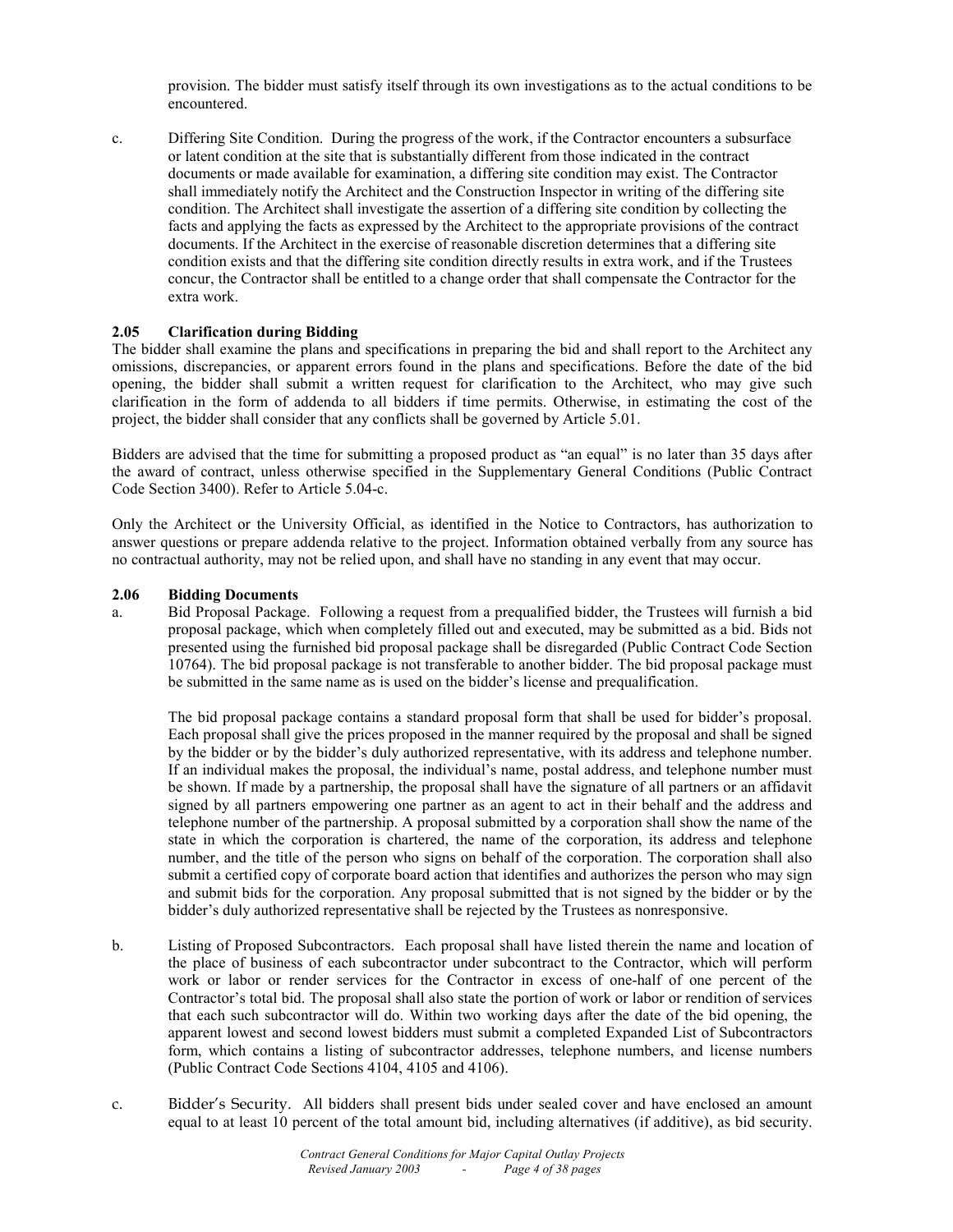The bid security may be a cashier's check, or certified check made payable to the Trustees, or a bidder's bond. The Trustees shall not consider any bid unless one of these forms of bid security is enclosed therewith (Public Contract Code Section 10765). If the bid security is a bond, a corporation authorized as an admitted surety insurer to issue surety bonds in California shall execute that bond, and it shall be executed on the form prescribed by the Trustees.

# **2.07 Bid Proposals**

- a. Submission of Proposals. Bidders shall submit proposals to the office indicated on the bid proposal. It is the responsibility of the bidder to see that its bid is received in the proper time. Delays in timely receipt of the bid caused by the United States or the Trustees' mail system, independent carriers, acts of God, or any other cause shall not excuse late receipt of a bid. The Trustees shall return unopened, any bid received after the time specified in the Notice to Contractors or in any addendum (Public Contract Code Sections 4104.5 and 10766).
- b. Withdrawal of Proposals. Any bid may be withdrawn at any time prior to the time fixed in the public notice for the opening of bids but only by a written request from the bidder or its authorized representative filed with the Trustees. A request to withdraw a bid that is communicated orally, or by use of telegram or telephone is not acceptable. The withdrawal of a bid shall not prejudice the right of a bidder to file a new bid. This paragraph does not authorize the withdrawal of any bid after the time fixed in the public notice for the opening of bids (Public Contract Code Section 10767).
- c. Public Opening of Proposals. Proposals will be publicly opened and read at the time and place stated in the Notice to Contractors. Bidders or their agents are invited to be present (Public Contract Code Section 10780).
- d. Rejection of Irregular Proposals. Proposals may be rejected if they show any alterations of forms, additions not called for, conditional bids, incomplete bids, unsigned bids, erasures, or irregularities of any kind. If the bid amount is changed after the amount has been once inserted, the change shall be initialed.
- e. Power of Attorney or Agent. When an agent signs proposals, a power of attorney either shall be on file with the Trustees before the opening of bids or be submitted with the proposal. Failure to submit a power of attorney may result in the rejection of the proposal as irregular and unauthorized. A power of attorney is not necessary in the case of a general partner of a partnership.
- f. Waiver of Irregularities. The Trustees reserve the right to waive any or all irregularities in proposals submitted.

#### **2.08 Competitive Bidding**

If more than one proposal is offered by an individual or business entity or combination thereof, under the same or different names, all such proposals may be rejected. A party who has quoted prices on materials or work to a bidder is not thereby disqualified from quoting prices to other bidders, or from submitting a bid directly for the materials or work.

All bidders are hereby notified that any collusive agreement fixing the prices to be bid to control or affect the awarding of this contract may render void any contract awarded under such circumstances. The bidder, by act of submitting a bid, certifies that in the preparation of the bid, no bid was received by the bidder from a bid depository, which depository, as to any portion of the work, prohibits, or imposes sanctions for, the obtaining by the bidder, or the submission to the bidder by any subcontractor or vendor or supplier of goods and services, of a bid outside the bid depository. The certification shall constitute a warranty, the falsity of which shall entitle the Trustees to pursue any remedy authorized by law and shall include the right at the option of Trustees of declaring any contract made as a result thereof to be void (Business & Professions Code Section 16600 *et seq.*).

#### **2.09 Mistake in Bid**

As required by Public Contract Code Section 5100 *et seq*., a bidder shall not be relieved of a bid without consent of the Trustees nor shall any change be made in a bid because of mistakes. However, a bidder may pursue relief of its bid in accordance with Section 5100 *et seq*. of the Public Contract Code.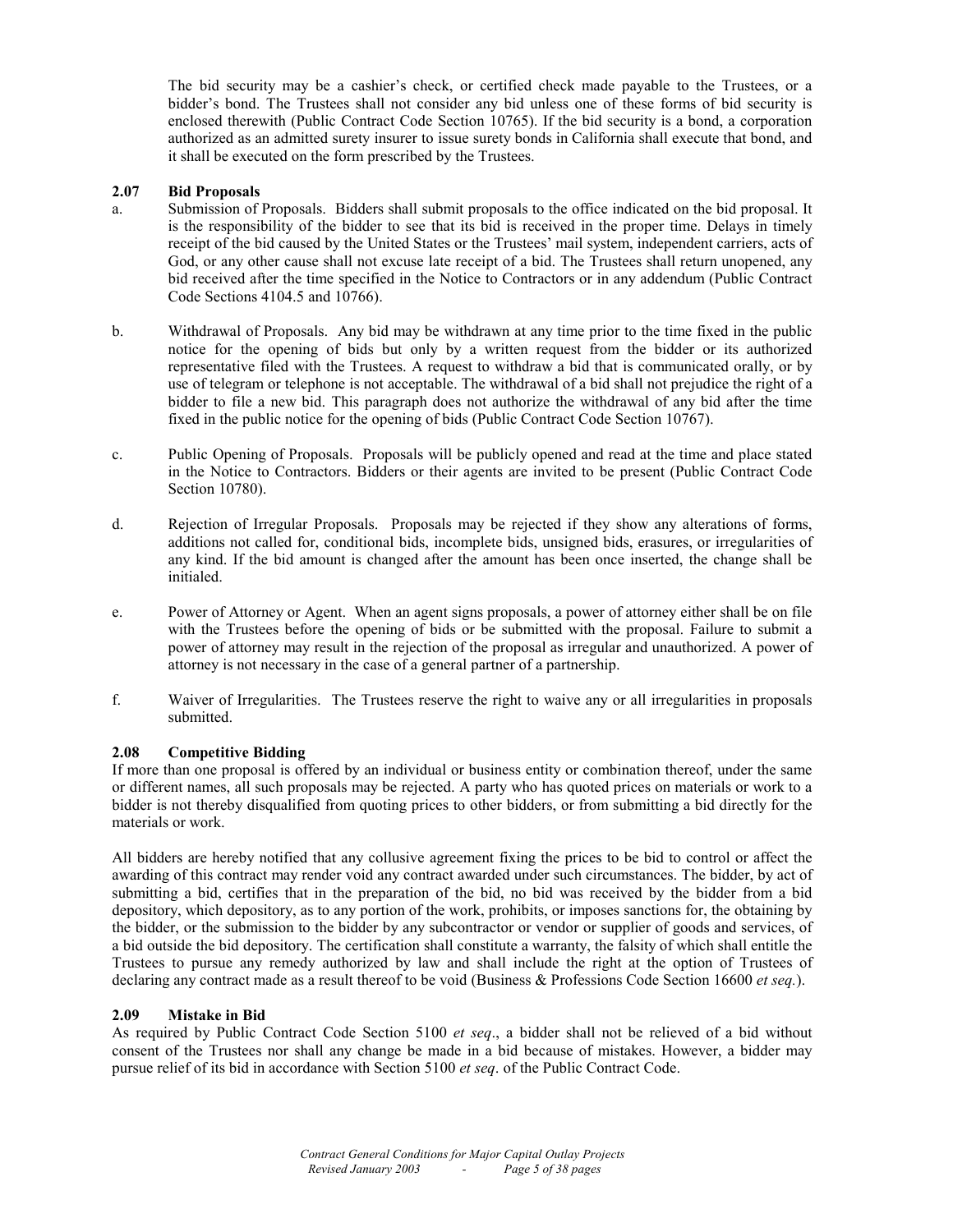# **2.10 Small Business Five Percent Bid Advantage**

The Trustees shall give a small business bid advantage of five percent up to a maximum of \$50,000 to contracting firms that have been certified as a "Small Business" by the Office of Small Business & DVBE Certification (OSDC), in the Procurement Division of the Department of General Services. Such certification shall be in accordance with Section 1896.2 of Title 2 of the California Code of Regulations.

To receive the five percent advantage, certified small businesses shall:

- a. Submit with the bid a completed form "Request for Small Business Five Percent Preference Certification".
- b. Be certified Small Business upon verification in accordance with Section 1896.2, having applied for certification no later than 5:00 PM on bid date.

Special care shall be taken for projects that require a type 'A' or 'B' license, and two or more subcontractors will be used. Preference will only be granted when the small business certifies that at least fifty percent (50%) of subcontractors to be utilized are certified small businesses, in accordance with Section 1896.2(b)(1).

# **2.11 Failure to Be a Responsible Bidder**

In order to be considered for award of a contract a bidder must be a responsible bidder (Public Contract Code Section 10780). To be responsible, the bidder, in the judgment of the Trustees, must be sufficiently trustworthy and possessed of the requisite quality, fitness, capacity and experience to satisfactorily perform the work (Public Contract Code Section 1103). Should the Trustees question bidder's responsibility, the Trustees shall give the bidder an opportunity to rebut any evidence of non-responsibility, and to present evidence of responsibility. The hearing shall be informal, and an individual appointed by the Trustees to hear the matter may conduct it in whole or in part in writing. A decision concerning the bidder's responsibility shall be mailed to the bidder within 10 calendar days of the conclusion of the hearing.

# **2.12 California Company; Reciprocal Preference Against Nonresident Contractors; Certification**

The Trustees shall grant a California company a reciprocal preference as against a nonresident contractor from any state that gives or requires a preference to be given contractors from that state on its public entity construction contracts. The amount of the reciprocal preference shall be equal to the amount of the preference applied by the state of the nonresident contractor with the lowest responsive bid, except where the resident contractor is eligible for a California small business preference, in which case the preference applied shall be the greater of the two, but not both.

Each bidder shall certify at the time of bid, that the bidder qualifies as a "California company," which means a business entity licensed in California on the date of bid opening and which is one of the following:

- a. a business entity with its prime place of business in California,
- b. an out-of-state contractor whose state does not provide a local contractor preference, or
- c. an out-of-state contractor that has paid at least \$5,000 in sales or use taxes in the immediately preceding five years.

If the bidder does not qualify as a California company, then it shall indicate the name of the state in which its principal place of business is, and the amount of the local contractor preference in that state (Public Contract Code Section 6107).

# **2.13 Disabled Veteran Business Enterprise Participation Requirement**

California state law requires that its state agencies make efforts to achieve a goal of three (3) percent participation for disabled veteran business enterprises (DVBE) in state contracts. Failure of the bidder to comply with the DVBE requirement may cause the Trustees to deem the bid nonresponsive and the bidder to be ineligible for award of contract.

- a. Special Definitions
	- (1) "Disabled Veteran" as used herein, means a veteran of the military, naval or air services of the United States with at least a ten (10) percent service-connected disability who is a resident of the State of California.
	- (2) "Disabled Veteran Business Enterprise"' (DVBE) as used herein, means a business concern certified by the Office of Small Business & DVBE Certification (OSDC) as meeting all of the following:
		- (a) The business is at least 51 percent owned by one or more disabled veterans, or in the case of a publicly owned business, at least 51 percent of its stock is owned by one or more disabled veterans; a subsidiary which is wholly owned by a parent corporation, but only if at least 51 percent of the voting stock of the parent corporation is owned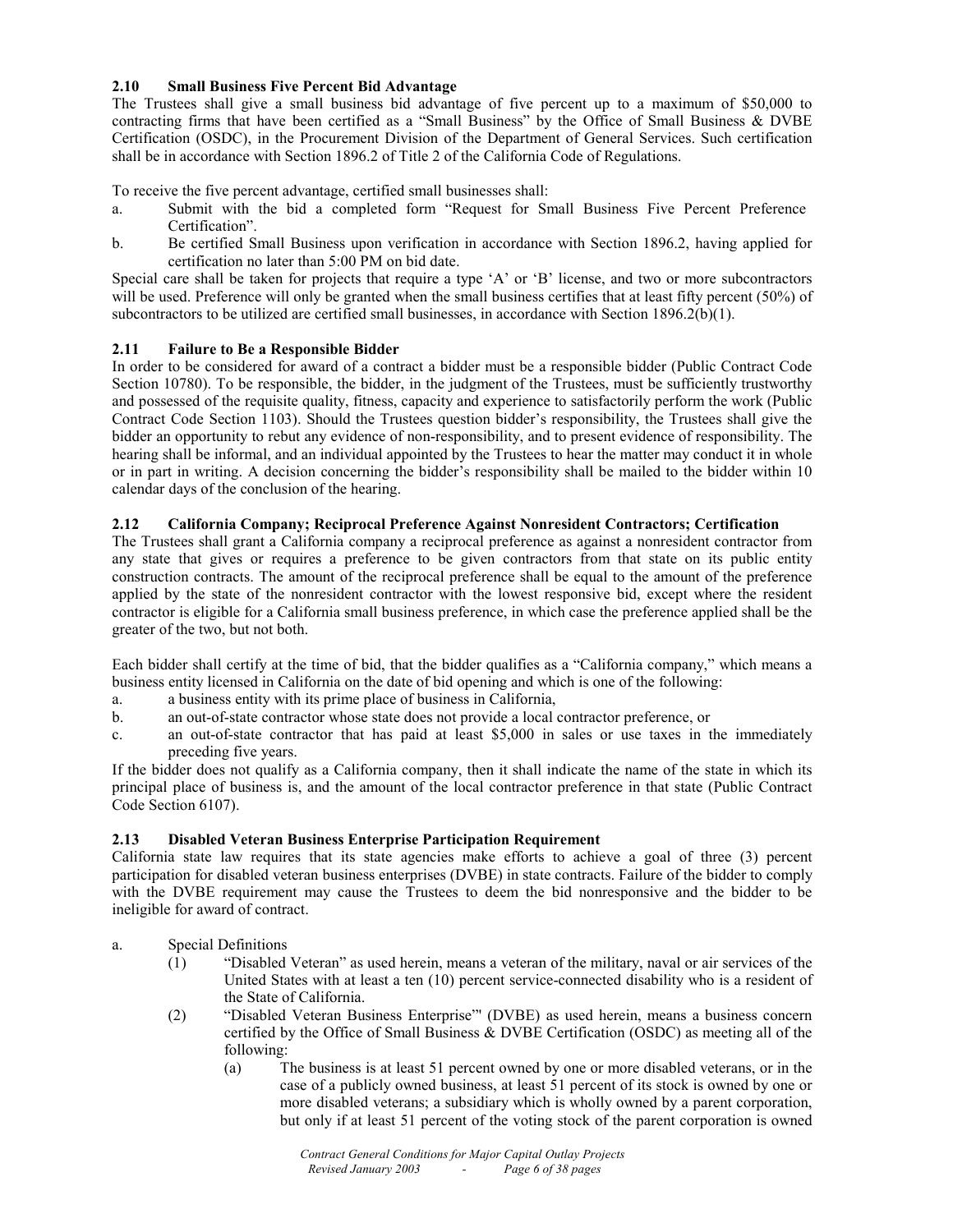by one or more disabled veterans; or a joint venture in which at least 51 percent of the joint venture's management and control and earnings are held by one or more disabled veterans.

- (b) One or more disabled veterans manage and control the daily business operations. The disabled veterans who exercise management and control are not required to be the same disabled veterans as the owners of the business concern.
- (c) A sole proprietorship, corporation, or partnership with its home office located in the United States, which is not a branch or subsidiary of a foreign corporation, foreign firm, or other foreign-based business.
- b. Goal Attainment and/or "Good Faith Effort." In order to satisfy and be responsive to this requirement, the bidder must either meet the DVBE Participation Goal or document a "Good Faith Effort" to meet that goal as follows:
	- (1) DVBE Participation Goal Attainment. The three (3) percent DVBE Participation Goal is attained when:
		- (a) The bidder is not a DVBE and is committed to use DVBEs for not less than three (3) percent of the contract dollar amount; or
		- (b) The bidder is a DVBE and is committed to performing not less than three (3) percent of the contract dollar amount with its own forces or in combination with those of other DVBEs.
	- (2) Good Faith Effort. A "Good Faith Effort" to meet the DVBE goal is achieved by doing all of the following five items prior to the final bid due date. Each of these items must be satisfied for each contract bid. The bidder shall:
		- (a) Contact the Trustees' DVBE Coordinator at the telephone number provided in the Notice to Contractors to identify potential DVBEs. This call will initiate the provision of information to the bidder.
		- (b) Contact other state and federal government agencies and local DVBE organizations to identify potential DVBEs for this contract.
		- (c) Advertise in trade paper and papers focusing on DVBEs. Advertisement must have appeared in publications at least ten (10) calendar days prior to the bid due date, unless time limits imposed by the Trustees do not permit that advertising.
		- (d) Send solicitation to potential DVBE subcontractors and suppliers for this contract with sufficient lead time to fully entertain and consider responding bids; and
		- (e) Consider responding DVBE for participation in this contract.
- c. Documentation Requirements. The bidder must document its effort to either meet the DVBE participation goal requirement or make a good faith effort to meet it. Bidders who propose goal attainment are encouraged to submit documentation for making a "Good Faith Effort" also. This will ensure against the possibility that the Trustees will not agree that goal attainment has, in fact, been met.

The bidder's efforts to meet the contract DVBE Participation Goal and/or make a "Good Faith Effort" to meet the goal must be sincere, and the documentation must be sufficient to reasonably demonstrate that sincerity to the Trustees. Final determination of DVBE Participation Goal Attainment or a "Good Faith Effort" by the bidder shall be at the Trustees' sole discretion.

- (1) Required Documentation. The DVBE documentation forms that must be completed are as follows, and instructions for completing the required forms correctly are included to assist the bidder.
	- (a) DVBE Transmittal Form. Bidders must fill out the DVBE transmittal form as a cover sheet to the required documents, attach and submit it and the additional required documentation within two (2) business days following the bid opening date. All requested DVBE documentation must be completed on the forms provided and submitted with the DVBE Transmittal Form.
	- (b) Summary of Disabled Veteran Owned Business Participation (Attachment 1). Whether DVBE Participation Goal Attainment or the "Good Faith Effort" alternative is chosen, Summary of Disabled Veteran Owned Business Participation**,** Attachment 1, must be completed showing the type of work and company proposed for DVBE participation, their subcontractors (if any), and other related information. If no participation is achieved, the bidder is to state "N/A" or "None" on the first line of the form. Complete the form providing the information as follows: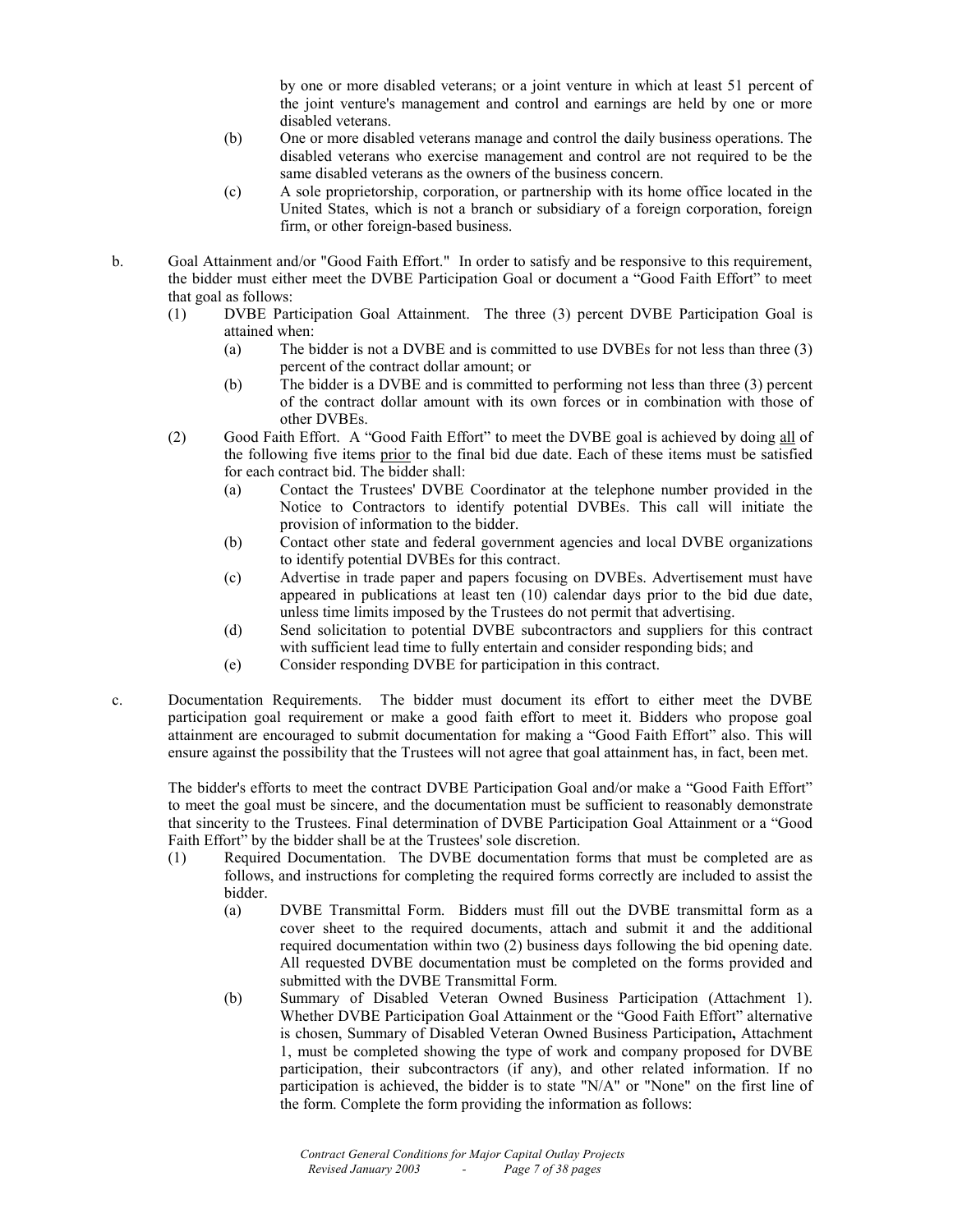- (i) Company Name: list the name of the company proposed for DVBE participation. If the prime contractor is a DVBE, its name must also be listed to receive participation credit.
- (ii) Nature of Work: identify the proposed work or service to be provided by the listed company.
- (iii) Contracting With: list the name of the department or company with which the company listed is contracting.
- (iv) Tier: the contracting tier should be indicated with the following level designations:
	- $0 =$ Prime contractor;
	- $1 =$  First tier subcontractor/supplier;
	- $2 =$  Second tier subcontractor/supplier of first tier subcontractor/supplier;
	- 3 = Third tier subcontractor/supplier of second tier subcontractor/supplier; etc.
- (v) Claimed DVBE Value: the total dollar amount of the value claimed by a disabled veteran business enterprise.
- (vi) Percentage of Contract: compute the percentage (%) of the claimed DVBE value of the total contract dollar amount.
- (vii) DVBE Certification: The bidder must include one copy of the DVBE certification letter from the Office of Small Business & DVBE Certification (OSDC) for each DVBE firm listed on the Summary of Disabled Veteran Owned Business Participation.
- (c) Bidder's Certification (Attachment 2). The bidder must sign and include the Bidder's Certification, certifying that each firm listed on the Summary of Disabled Veteran Owned Business Participation (Attachment 1) complies with the legal definition of DVBE.
- (d) Documentation of Good Faith Effort (Attachment 3, 3 pages). Bidders must submit documentation to support their contacts with the Trustees, other state and federal governmental agencies, and other organizations that helped identify or provided a list of interested DVBEs for this contract. A list of dates, times, (if known), organizations contacted, and contact names and phone numbers must be provided to corroborate these contacts.
- (2) Time Frame for Submitting Documentation. The DVBE participation documentation must be submitted within two (2) business days following the bid opening date. Failure to submit full and accurate documentation within two (2) business days following the bid opening date will result in your firm being deemed nonresponsive, and thus ineligible for award of the contract.
- d. Use of Proposed DVBE. If awarded the contract, the successful bidder must use the DVBE suppliers and/or subcontractors proposed in its bid proposal unless it has requested substitution and has received approval of the Trustees in compliance with the Subletting and Subcontracting Fair Practices Act.
- e. Additional DVBE Information Sources. For more information regarding DVBE certification, copies of directories or for general DVBE information, contact: State of California, Department of General Services, Procurement Division Small Business & DVBE Certification (OSDC) P.O. Box 989052, West Sacramento, CA 95798-9052 (mailing address) 707 Third Street, First Floor, Room 400, West Sacramento, CA 95605 (physical address) Telephone number: (800) 559-5529 or (916) 375-4940 Or, via the Internet at www.dgs.ca.gov/osbcr.

# **3.00 AWARD AND EXECUTION OF CONTRACT**

#### **3.01 Award of Contract**

If the Trustees deem the acceptance of the lowest responsible bid or bids is not in the best interests of the State, the Trustees may reject all bids (Public Contract Code Section 10785). If the contract is awarded, it shall be to the lowest responsible bidder whose proposal complies with all the requirements prescribed (Public Contract Code Section 10780). Such award shall be made within sixty days after the opening of the proposals. If the lowest responsible bidder refuses or fails to execute the contract, the Trustees may award the contract to the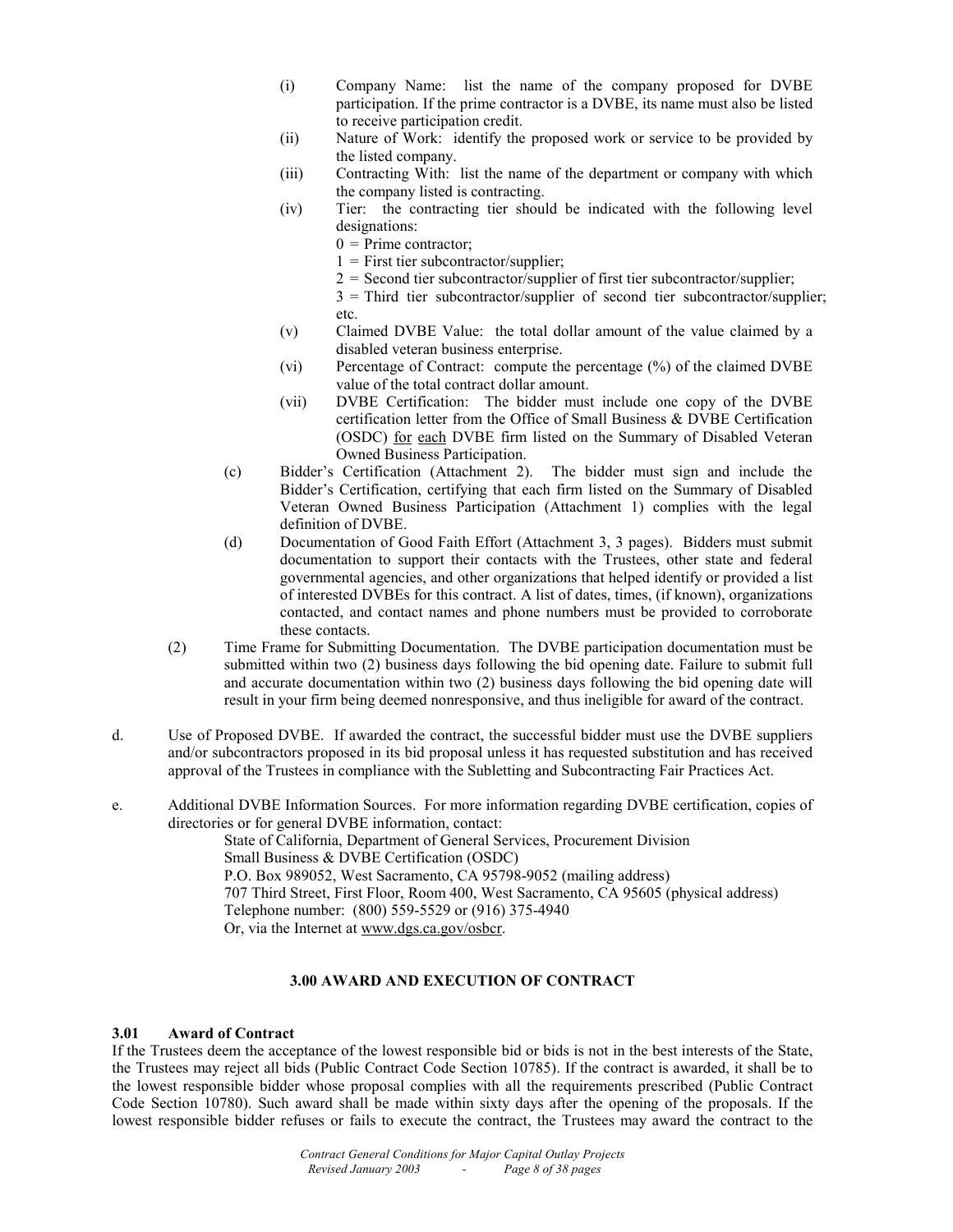second lowest responsible bidder. Such award shall be made within seventy-five days after the opening of proposals. If the second lowest responsible bidder refuses or fails to execute the contract, the Trustees may award the contract to the third lowest responsible bidder. Such award shall be made within ninety days after the opening of the proposals. The above time periods within which the award of contract may be made are subject to such no-cost extensions as may be agreed upon in writing between the Trustees and the bidder concerned (Public Contract Code Section 10782).

# **3.02 Return of Bidder's Security**

Bidder's security of the second and third lowest responsible bidders may be withheld from such bidders until the contract has been finally executed. The cashier's checks and certified checks submitted by all other unsuccessful bidders shall be returned to them within ten (10) days after the contract is awarded, and their bidder's bonds shall be of no further effect (Public Contract Code Section 10784).

# **3.03 Contract Bonds**

The successful bidder shall furnish in five duplicate counterparts, two surety bonds in the form prescribed by the Trustees, each in an amount equal to 100 percent of the awarded contract price. The surety bonds shall be executed by an admitted surety insurer licensed in the State of California and listed in the latest published United States Treasury Department list of "Companies Holding Certificates of Authority as Acceptable Sureties on Federal Bonds and as Acceptable Reinsuring Companies." (Reference the State of California Department of Insurance on the following web site: http://www.insurance.ca.gov/docs/FS-Licensestatus.htm, and the US Treasury listing at the following web site: http://www.fms.treas.gov/c570/c570.html#Certified Companies.) One of the surety bonds shall guarantee faithful performance of the contract by the Contractor and the other shall secure payment of laborers, mechanics, or materialmen employed on the project. Such bonds are subject to the approval of the Trustees. Contract bonds shall remain in full force and effect during the term of the contract including the one-year guarantee period, unless a longer bond period is stipulated in the contract documents (see Article 8.06 and Public Contract Code Sections 10821-10824).

All alterations, extensions of time, extra and additional work, and other changes authorized by any part of the contract, including determinations made under Article 7.01 shall be made without securing the consent of the surety or sureties on the contract bonds.

Whenever the Trustees have cause to believe that the surety has become insufficient, the Trustees may demand in writing that the Contractor provide such further bonds or additional surety, not exceeding that originally required, as in the Trustees' opinion is necessary, considering the extent of the work remaining to be done. Thereafter no payment shall be made to the Contractor or any assignee of the Contractor until the further bonds or additional surety has been furnished (Public Contract Code Section 10825).

# **3.04 Execution of Contract**

The contract shall be signed by the successful bidder in five duplicate counterparts and returned to the Trustees together with the contract bonds and certificates evidencing the required insurance coverage (see Article 4.06) within ten days of receipt from the Trustees, not including Saturdays, Sundays, or legal holidays. The Contractor and the Trustees shall each sign two sets of plans, specifications, and addenda (usually at the preconstruction conference) one set for each party to be filed with the contract. No contract shall be binding upon the Trustees until it has been executed by the Contractor and the Trustees and approved by the attorney appointed according to law and authorized to represent the Trustees (Public Contract Code Section 10820).

When the contract has been fully executed, the Contractor will receive from the Trustees a Notice to Proceed. The Contractor may not begin work before receiving the Trustees' written Notice to Proceed. Any work performed by the Contractor before receipt of the Notice to Proceed shall be considered as having been done at the Contractor's own risk.

#### **3.05 Failure or Refusal to Execute Contract**

Failure or refusal by the bidder to execute the contract within the time set in Article 3.04 shall be just cause for the rescission of the award and the forfeiture of the bidder's security. Failure or refusal to file acceptable bonds within the time set in Article 3.04 constitutes a failure or refusal to execute the contract. If the successful bidder fails or refuses to execute the contract, the Trustees may award the contract as set forth in Article 3.01. On the failure or refusal of the second or third lowest responsible bidder to execute the contract, bidder's security in each case shall be forfeited (Public Contract Code Sections 10781-10783).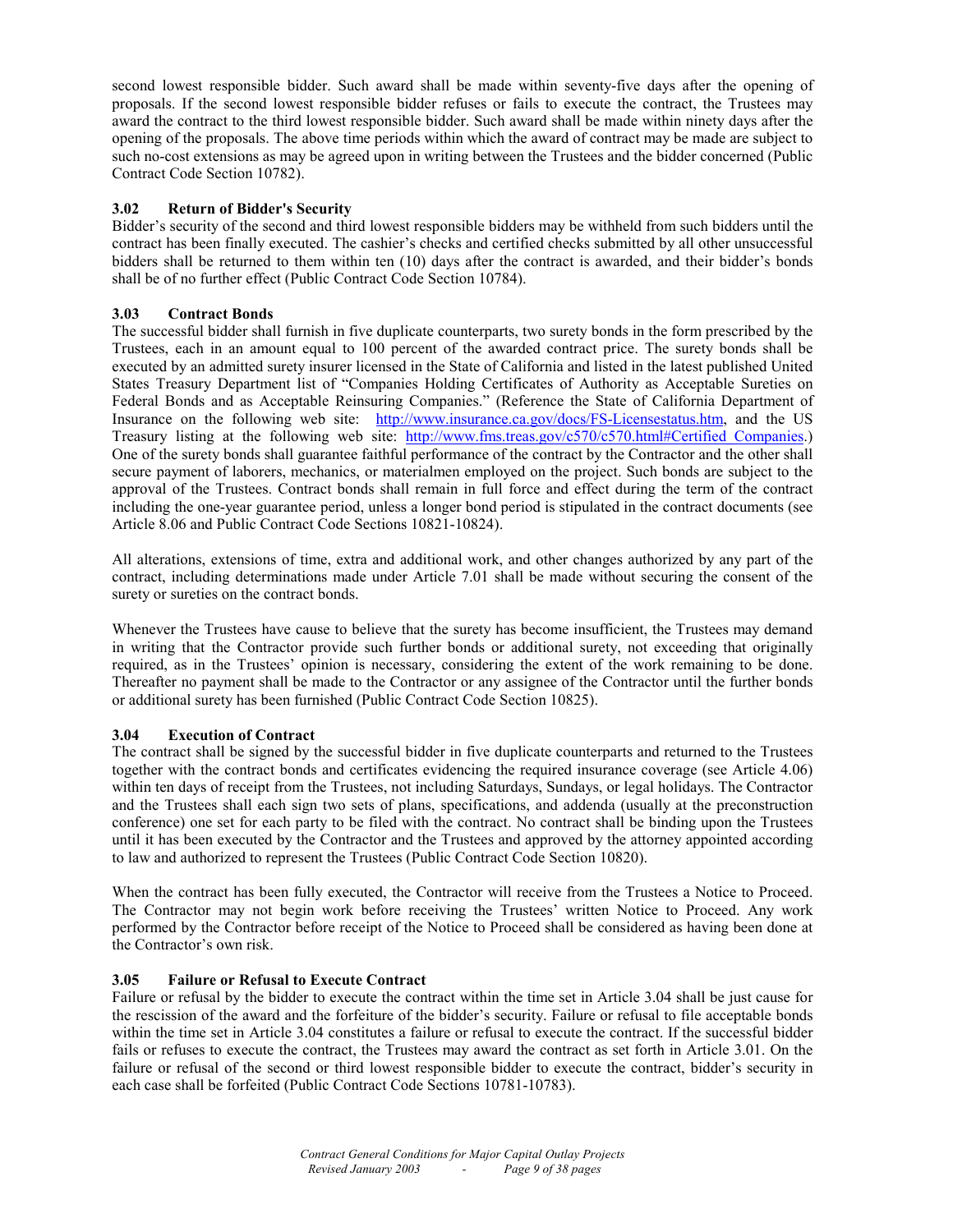# **4.00 CONDUCT OF THE WORK**

# **4.01 Laws to be Observed--Generally**

- a. The Contractor shall observe all state and federal laws that affect the work under this contract. The Contractor shall hold harmless, defend and indemnify the Trustees against any claim arising from the violation of any law, whether by itself or its agents, employees or subcontractors. If a conflict arises between the provisions of this contract and a law, the Contractor shall immediately notify the Architect and the Construction Administrator in writing. "Law" as used in this paragraph includes statutes and regulations adopted pursuant to statute, as well as executive orders, authoritative interpretations, and other rules and directives issued by legally constituted authority.
- b. In executing this contract, the Contractor swears, under penalty of perjury, that no more than one final, unappealable finding of contempt of court by a federal court has been issued against the Contractor within the immediately preceding two-year period, because of the Contractor's failure to comply with an order of a federal court that directs the Contractor to comply with an order of the National Labor Relations Board. The Trustees may rescind this contract if Contractor falsely swears to this statement (Public Contract Code Section 10296).
- c. The Contractor acknowledges the policy of the state of California regarding the importance of child and family support obligations expressed in Public Contract Code Section 7110(a). The Contractor acknowledges that to the best of its knowledge, it is fully complying with the earnings assignment orders of all employees and is providing the names of all new employees to the New Hire Registry that the State's Employment Development Department maintains.
- d. The contracting parties shall be subject to examination and audit by both the Trustees (or designee) of the California State University and the Auditor General of the State of California at any time during construction and for a period of three (3) years after final payment of the contract (Government Code Section 8546.7). Such examination and audit shall include access to the Contractor and the subcontractor records as delineated in the following:
	- (1) The Contractor's records which shall include but not be limited to accounting records (hard copy, as well as computer readable data if it can be made available), written policies and procedures; subcontract files (including proposals of successful and unsuccessful bidders, bid recaps, etc.); original estimates; estimating work sheets; correspondence; change order files (including documentation covering negotiated settlements); back charge logs and supporting documentation; general ledger entries detailing cash and trade discounts earned, insurance rebates and dividends; and any other supporting evidence deemed necessary by the Trustees/Auditor General to substantiate charges related to this contract (all foregoing hereinafter referred to as "records") and shall be open to inspection and subject to audit and/or reproduction to adequately permit evaluation and verification of (a) the Contractor's compliance with contract requirements and (b) compliance with provisions for pricing change orders, payments or claims submitted by the Contractor or any of his payees. The Contractor is required to have as part of the records the following reports: a detailed cost ledger reflecting total charges against the project which present an itemization by invoice and labor costs by cost codes; a summary report identifying total project costs by cost codes; and a subcontractor history report including each subcontract amount and change orders issued thereto.
	- (2) Inspection and copying from time to time and at reasonable times and places any and all information, materials and data of every kind and character, including but not limited to records, books, papers, documents, subscriptions, recordings, agreements, purchase orders, leases, contracts, commitments, arrangements, notes, daily diaries, superintendent reports, drawings, receipts, vouchers and memoranda, and any and all other agreements, sources of information and matters that may have any bearing on or pertain to any matters, rights, duties or obligations under or covered by any contract document. Such records subject to audit shall also include, but not be limited to, those records necessary to evaluate and verify direct and indirect costs (including overhead allocations), as they may apply to costs associated with this contract.
	- (3) The Trustees/Auditor General shall be allowed to interview any of the Contractor's employees, pursuant to the provisions of this article throughout the term of this contract and for a period of three years after final payment or longer if required by law.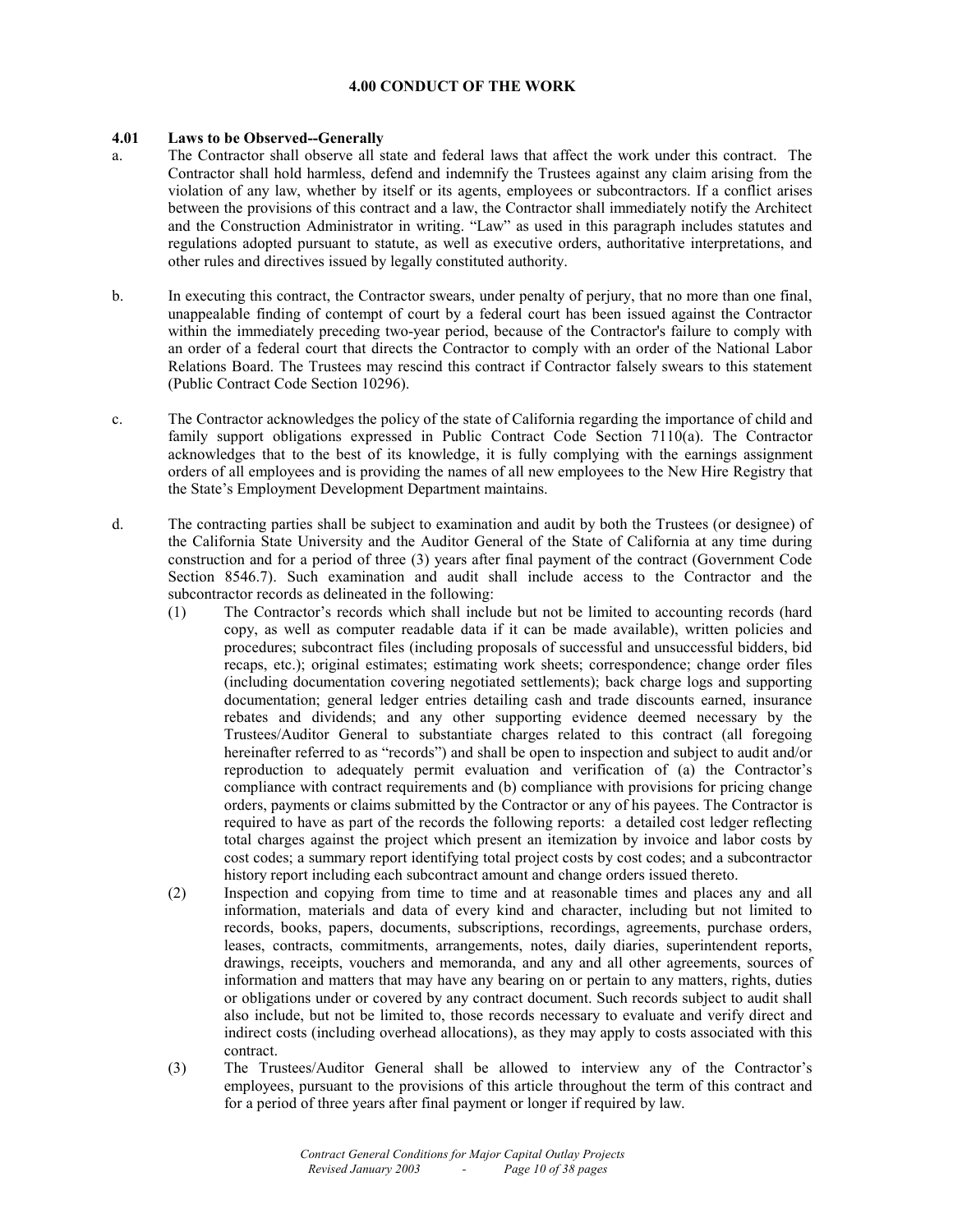- (4) The Contractor shall require all subcontractors, insurance agents, and material suppliers (payees) to comply with the provisions of this article by insertion of the requirements hereof in a written contract agreement between the Contractor and payee. Such requirements will also apply to subcontractors and sub-subcontractors, etc. The Contractor will cooperate fully and will cause all Related Parties and all of the Contractor's subcontractors (including those entering into lump sum subcontracts) to cooperate fully in furnishing or in making available to Trustees/Auditor General from time to time whenever requested in an expeditious manner any and all such information, materials and data.
- (5) The Trustees/Auditor General shall have access to the Contractor's facilities, shall be allowed to interview all current or former employees to discuss matters pertinent to the performance of this contract, shall have access to all necessary records, and shall be provided adequate and appropriate work space, in order to conduct audits in compliance with this article.
- (6) If an audit inspection or an examination in accordance with this Article discloses overcharges (of any nature) by the Contractor to the Trustees in excess of one-half of one percent (.5%) of the total contract billings, the Contractor shall reimburse the reasonable actual cost of the Trustees/Auditor General audit to the Trustees. Any adjustments and/or payments that must be made resulting from any such audit or inspection of the Contractor's invoices and/or records shall be made within a reasonable amount of time (not to exceed 90 calendar days) from presentation of the Trustees/Auditor General findings to Contractor.
- (7) If an audit discloses overcharges on change orders, where a Contractor has submitted costs and has received payment of costs for a subcontractor's work, but has not passed on such payment to the subcontractor (including mark-up charged), and the Contractor's records do not reflect offsetting back-charges, the Contractor shall reimburse the Trustees for such overcharges upon receipt of a request from the Trustees.
- e. The Contractor's work under this contract shall comply with the building codes identified in the contract documents.
- f. If the Contractor is a natural person, the Contractor certifies in accepting this contract that he or she is a citizen or national of the United States or otherwise qualified to receive public benefits under the Personal Responsibility and Work Opportunity Reconciliation Act of 1996 (P.L. 104-193; 110 STAT. 2105, 2268-69).

# **4.02 Laws to be Observed--Regarding Labor**

# a. Nondiscrimination

- (1) During the performance of the Contract, the Contractor and its subcontractors shall not deny the Contract's benefits to any person on the basis of religion, color, ethnic group identification, sex, age, physical or mental disability, nor shall they discriminate unlawfully against any employee or applicant for employment because of race, religion, color, national origin, ancestry, physical handicap, mental disability, medical condition, marital status, age (over 40) or sex. Contractor shall insure that the evaluation and treatment of employees and applicants for employment are free of such discrimination.
- (2) Contractor shall comply with the provisions of the Fair Employment and Housing Act (Government Code Section 12900 *et seq*.), the regulations promulgated thereunder (California Code of Regulations, Title 2, Sections 7285 *et seq*.) and the provisions of Article 9.5, Chapter 1, Part 1, Division 3, Title 2, Sections 11135-11139.5 of the Government Code.
- (3) Contractor shall permit access by representatives of the Department of Fair Employment and Housing and the Trustees upon reasonable notice at any time during the normal business hours, but in no case less than 24 hours notice, to such of its books, records, accounts, other sources of information, and its facilities as said Department or Trustees shall require to ascertain compliance with this clause.
- (4) Contractor and its subcontractors shall give written notice of their obligations under this clause to labor organizations with which they have a collective bargaining or other agreement.
- (5) Contractor shall include the nondiscrimination and compliance provisions of this clause in all subcontracts to perform work under the agreement (Title 2, California Code of Regulations, Section 8107).
- b. Hours of Labor. Eight (8) hours of labor constitutes a legal day's work. The Contractor shall forfeit, as a penalty to State, \$25.00 for each worker employed in the execution of the contract by the Contractor, or by any subcontractor under it, for each calendar day during which such worker is required or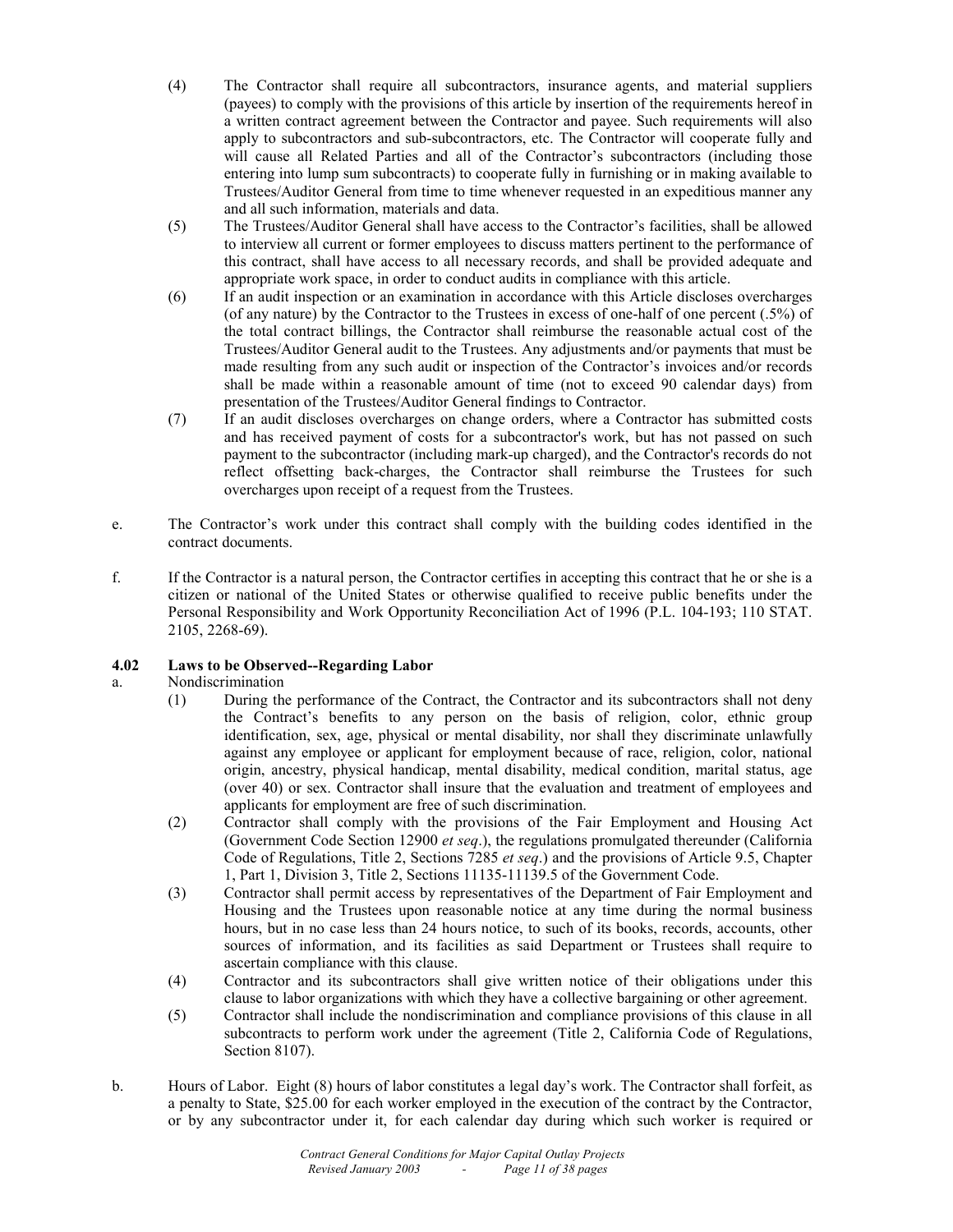permitted to work more than eight hours in any one calendar day, and forty hours in any one calendar week, in violation of the provisions of the Labor Code, and in particular, Sections 1810 to 1815, thereof, inclusive, except that work performed by employees of the Contractor in excess of eight hours per day, and forty hours during any one week, shall be permitted upon compensation for all hours worked in excess of eight hours per day at not less than one and one-half times the basic rate of pay as provided in Section 1815.

- c. Prevailing Wage.
	- (1) Wage rates set forth are the minimum that may be paid by the Contractor on a public works contract (see definition of public works, Labor Code Section 1720). Public works also means hauling refuse from a public works site to an outside disposal location per Labor Code Section 1720.3. Nothing herein contained shall be construed as preventing the Contractor from paying more than the minimum rates set forth. No extra compensation whatsoever will be allowed by the Trustees due to the inability of the Contractor to hire labor at minimum rates, nor for the necessity for payment by the Contractor of subsistence, travel time, overtime, or other added compensations, all of which possibilities are elements to be considered and ascertained to the Contractor's own satisfaction in preparing the bid.
	- (2) If it becomes necessary to employ crafts other than those listed, the Contractor shall notify the Trustees immediately, and the Trustees will ascertain additional prevailing rates and the rates thus determined shall be applicable as minimum from time of initial employment.
	- (3) Pursuant to Labor Code Section 1770, the Director of the Department of Industrial Relations has ascertained the general prevailing rate of per diem wages and the general prevailing rate for legal holiday and overtime work for each craft needed in execution of the contract as set forth in the Notice to Contractors. The Trustees shall furnish the Contractor a copy of the prevailing rates, which Contractor shall post at the job site.
	- (4) The Contractor and any subcontractor under the Contractor shall comply with Labor Code Section 1775. The Contractor shall include provisions in its contract with its subcontractors that will require compliance with Labor Code Section 1775. As required by Section 1775(b) the Contractor shall include a copy of the provisions of Sections 1771, 1775, 1776, 1777.5, 1813, and 1815 in the contract between the Contractor and the subcontractor. The Contractor shall monitor its subcontractors' compliance with the prevailing wage law as required by Section 1775(b). In accordance with Section 1775, the Contractor and any subcontractor under the Contractor shall forfeit as a penalty to the State not more than \$50 for each calendar day or portion thereof, for each worker paid less than the prevailing wage rates for the work or craft in which the worker is employed for any public work done under the contract by it or, except as provided in 1775(b), by any subcontractor under it. In addition to this penalty, the difference between the prevailing wage rates and the amount paid to each worker for each calendar day or portion thereof for which each worker was paid less than the prevailing wage rate shall be paid to each worker by the Contractor or subcontractor. If a worker employed by a subcontractor on a public works project is not paid the general prevailing per diem wages by the subcontractor, the Contractor is not liable for any penalties under  $1775(a)$  unless the Contractor had knowledge of that failure of the subcontractor to pay the specified prevailing rate of wages to those workers or unless the Contractor fails to comply with the requirements of 1775(b).
	- (5) In accordance with Labor Code Section 1776, the Contractor and subcontractors shall keep an accurate payroll record, on forms provided by the Division of Labor Standards Enforcement (or shall contain the same information as the forms provided by the division). Payroll records shall show the name, address, social security number, work classification, straight time and overtime hours worked each day and week, and actual per diem wages paid to each journeyman, apprentice or worker employed in connection with the public work. Each payroll record shall contain verification by written declaration under penalty of perjury that the information contained in the payroll record is true and correct and that the Contractor and subcontractors have complied with the requirements of Labor Code Sections 1771, 1811 and 1815 for any work performed by its employees on the project. The Contractor's and subcontractor's payroll records shall be available for inspection at all reasonable hours, and a certified copy shall be made available upon request to the employee or his or her authorized representative, the Trustees, the Division of Labor Standards Enforcement, and the Division of Apprenticeship Standards. Upon receipt of written notice from the Trustees, the Division of Apprenticeship Standards, or the Division of Labor Standards Enforcement, and within ten days of that receipt, the Contractor shall file with the requesting entity a certified copy of the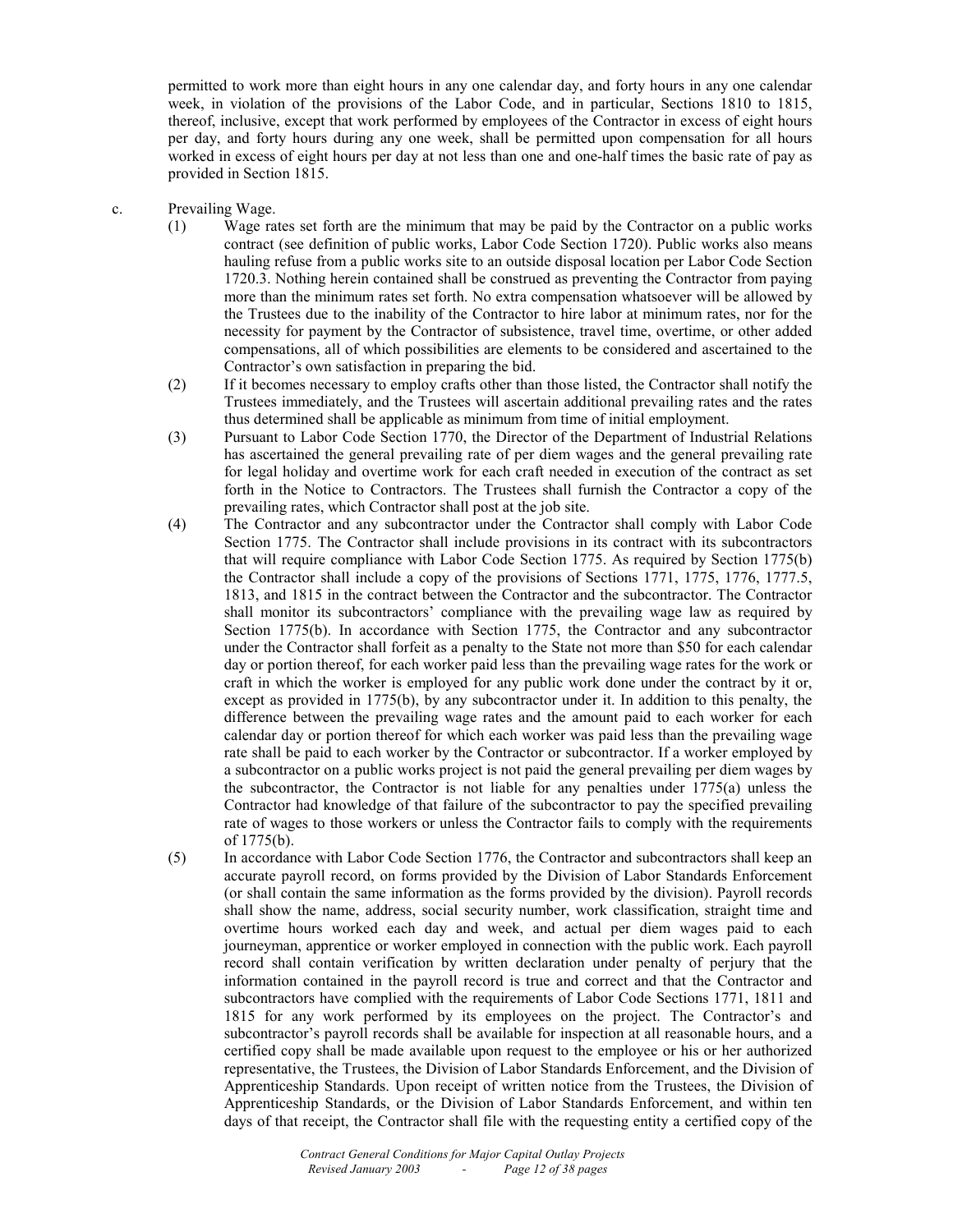payroll records. Should the Contractor or subcontractor fail to comply within the ten-day period, the Contractor or subcontractor shall forfeit \$25 for each calendar day, or portion thereof, for each worker, until strict compliance is effectuated. Upon the request of the Division of Apprenticeship Standards or the Division of Labor Standards Enforcement, these penalties shall be withheld from progress payments then due. Contractor is not subject to a penalty assessment due to the failure of a subcontractor to comply with this section.

- (6) The Contractor is required to submit a minimum of the first two weeks of certified payroll and the Hourly Labor Rate Worksheet for its workers and all subcontractors. Additional weeks of certified payroll records may be required at the discretion of the Trustees.
- d. Workers' Compensation. The Contractor shall be required to secure payment of Workers' Compensation to its employees in accordance with Labor Code Section 3700 and shall file with the Trustees prior to performing the work the certification required in Labor Code Section 1861 (refer also to Article 4.06-a herein).
- e. Apprentices. If the Contractor or any subcontractor employs workers on the project in any apprentice craft, it shall apply to the joint apprenticeship committee administering the apprenticeship standards for the craft in the area of the work for a certificate approving the Contractor or subcontractor for the employment and training of apprentices. The Contractor or subcontractor shall employ the number of apprentices or the ratio of apprentices to journeymen specified in the certificate unless the conditions set out in Labor Code Section 1777.5 excuse it from this requirement.

 Every apprentice shall be paid the standard wage paid to apprentices under the regulations of the craft or trade in which they are employed and shall be employed only in the work of the craft or trade to which they are indentured. The employment and training of each apprentice shall be in accordance with the provisions of the apprenticeship agreements under which a person is training.

 The Contractor or subcontractor employing journeymen or apprentices in any apprentice craft or trade shall contribute to the fund or funds set up in the area of work to administer the apprenticeship program in each trade in which it employs such journeymen or apprentices in the same amount and manner as the contributing contractors.

 Special attention is directed to Labor Code Sections 1777.5, 1777.6 and 1777.7, and California Code of Regulations, Title 8, Section 200 *et seq*. Each Contractor and subcontractor must, before commencement of work under this contract, contact the Division of Apprenticeship Standards, 455 Golden Gate,  $8<sup>th</sup>$  Floor, San Francisco, California, 94102, or one of its branch offices to ensure compliance and understanding of the law regarding apprentices and specifically the required ratio thereunder. Responsibility for compliance with this section lies with the prime Contractor.

- f. Education, Counseling, and Training Programs. All educational, counseling and vocational guidance programs and all apprenticeship and on-the-job training programs, under this contract, shall be open to all qualified persons, without regard to race, sex, color, religion, national origin or ancestry. Such programs shall be conducted to encourage the fullest development of the interests, skills, aptitudes, and capacities of all students and trainees, with special attention to the problems of culturally deprived, educationally handicapped, or economically disadvantaged persons. Expansion of training opportunities under these programs shall also be encouraged with a view toward involving larger numbers of participants from these segments of the labor force where the need for upgrading levels of skills is the greatest.
- g. Occupational Safety and Health. The Contractor shall comply with all the provisions of the Federal Occupational Safety and Health Act of 1970 (29 U.S.C. Section 651 *et seq*.) and all rules, regulations, and orders adopted pursuant thereto. The Contractor shall comply with all the provisions of the California Occupational Safety and Health Act of 1973 (Labor Code Section 6300 *et seq*.) and all rules, regulations and orders adopted pursuant thereto. These laws provide for job safety and health protection for workers.

 The Contractor shall obtain copies of such safety orders as are applicable to the type of work to be performed and shall be governed by their requirements in all construction operations. The Contractor shall fully inform each subcontractor and materials supplier as to the requirements of the applicable safety orders.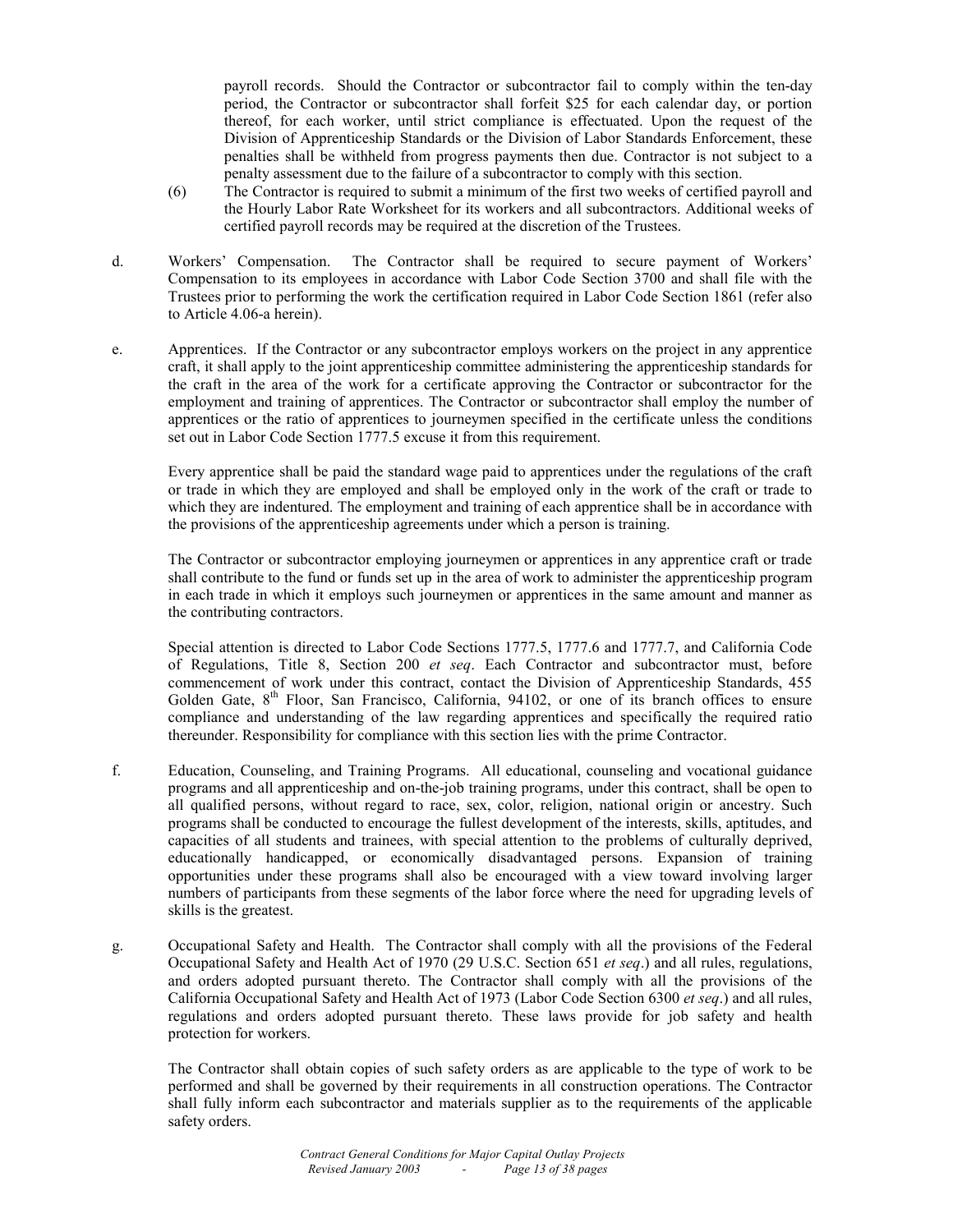h. Assignment of Rights Relating to Federal and State Anti-Trust Actions. The Contractor and all subcontractors shall be bound by the provisions of Public Contract Code Section 7103.5 as follows: in entering into a public works contract or a subcontract to supply goods, services, or materials pursuant to a public works contract, the Contractor or subcontractor offers and agrees to assign to the Trustees all rights, title, and interest in and to all causes of action it may have under Section 4 of the Clayton Act (15 U.S.C. Section 15) or under the Cartwright Act (Chapter 2, (commencing with Section 16700) of Part 2 of Division 7 of the California Business and Professions Code), arising from purchases of goods, services, or materials pursuant to the public works contract or the subcontract. This assignment shall be made and become effective at the time the Trustees tender final payment to the Contractor, without further acknowledgment by the parties.

#### **4.03 Environmental Requirements**

a. Air and Water Pollution Control. The Contractor shall comply with all air and water pollution control rules, regulations, ordinances and statutes which apply to the work performed under the contract, including any air pollution control rules, regulations, ordinances and statutes adopted under the authority of Section 11017 of the Government Code. Contractor must be eligible to perform work for the State by not being found to be in violation of any order, resolution, or regulation relating to air or water pollution adopted in accordance with Government Code Section 4477.

 In the absence of any applicable air pollution control rules, regulations, ordinances or statutes governing solvents, all solvents, including but not limited to the solvent portions of paints, thinners, curing compounds, and liquid asphalt used on the project, shall comply with the applicable material requirements of the Air Quality Management District (AQMD). All containers of solvent, paint, thinner, curing compound or liquid asphalt shall be labeled to indicate that the contents fully comply with these requirements.

 Unless otherwise provided in the special provisions, material to be disposed of shall not be burned either inside or outside the premises.

 A regular watering program shall be initiated to adequately control the amount of fugitive dust in accordance with applicable AQMD rules. Exposed soil surfaces shall be sprayed with water at least daily and as needed to mitigate dust (see also Article 4.08-d).

 Trucks hauling dirt from the site shall be covered in accordance with applicable state and local requirements. To reduce exhaust emissions, unnecessary idling of construction vehicles and equipment shall be avoided.

b. Sound Control Requirements. The Contractor shall comply with all sound control and noise level rules, regulations and ordinances that apply to the work. In the absence of any such rules, regulations and ordinances, the Contractor shall conduct its work to minimize disruption to others due to sound and noise from the workers, and shall be responsive to the Trustees' requests to reduce noise levels.

 Each internal combustion engine, used for any purpose on the project or related to the project, shall be equipped with a muffler of a type recommended by the manufacturer. No internal combustion engine shall be operated on the project without a muffler. Construction equipment shall be fitted with modern emission control devices and shall be kept in proper tune.

 Loading and unloading of construction materials will be scheduled so as to minimize disruptions to University activities. Construction activities will be scheduled to minimize disruption to the University and to University users.

c. Environmental Clearances. The Contractor shall provide state and federal agencies all information necessary for environmental clearances and other authorizations necessary for this project. The Contractor shall comply with the provisions, including giving notices during construction when so required. The Trustees shall not compensate the Contractor for the delays in obtaining environmental clearances and authorizations. However, the Trustees will grant an appropriate extension of time in accordance with the provisions in Article 4.15-g of these General Conditions, if the Contractor demonstrates to the satisfaction of the Trustees that it has made every reasonable effort to obtain the requisite clearance or authorizations, and cannot obtain it in a timely manner.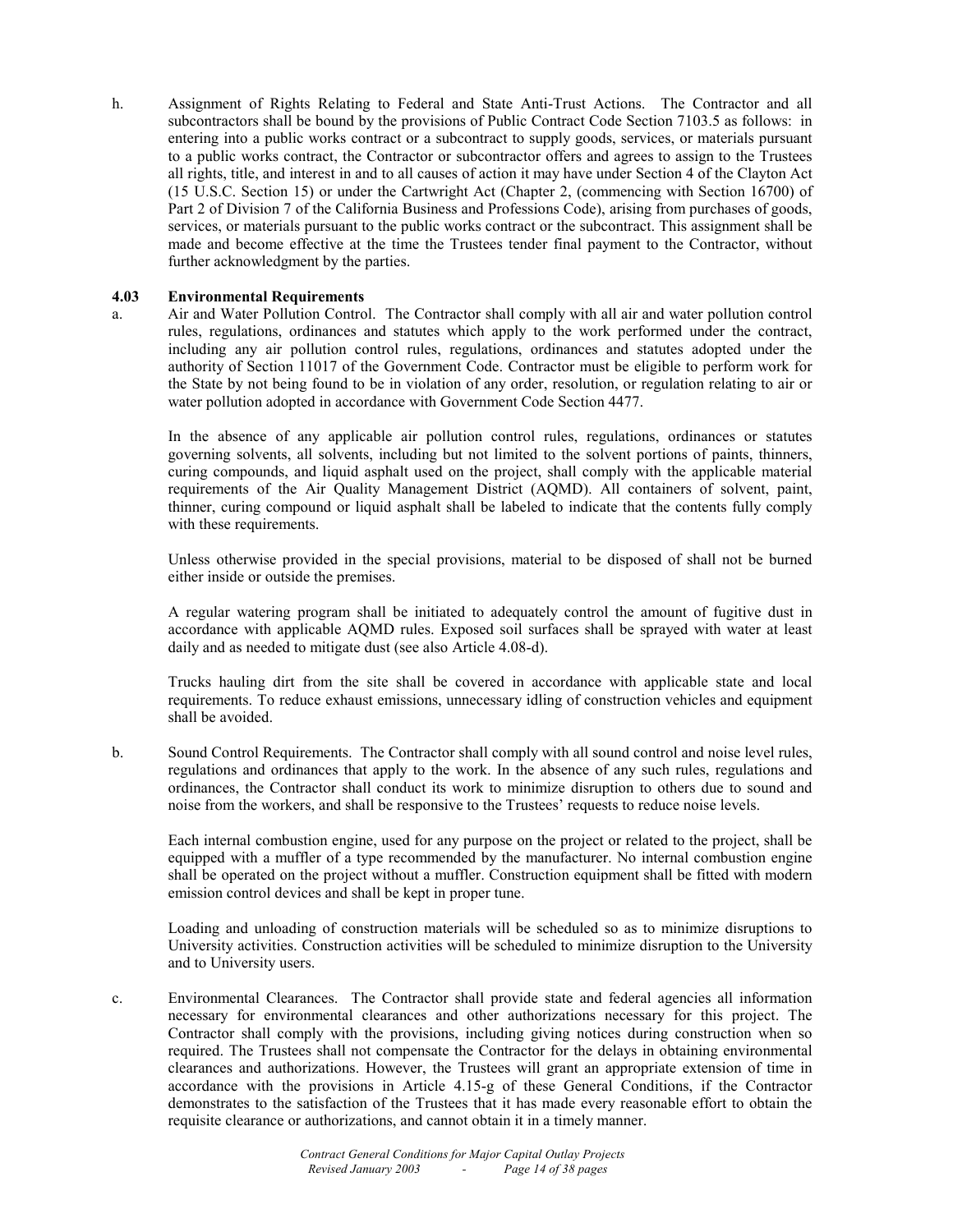- d. The Public Contract Code Section 10295.5 requires that no State agency shall purchase or utilize sand, gravel, aggregates, or other minerals unless the source is on an eligible list identifying operations that have met certain requirements of the Surface Mining and Reclamation Act of 1975 (Public Resources Code Section 2710 *et seq*.). Accordingly, the Contractor shall submit to the Trustees documentation that it is complying with the requirements of this law in purchasing these materials.
- e. Archaeological Finds. If the Contractor discovers any artifacts during excavation and/or construction, the Contractor shall stop all affected work and notify the Trustees, who will call in a qualified archaeologist designated by the California Archaeological Inventory to assess the discovery and suggest further mitigation, as necessary.

 If the Contractor discovers human remains, the Contractor shall notify the Trustees who will be responsible for contacting the county coroner and a qualified archaeologist. If the remains are determined to be Native American, the Trustees shall contact the appropriate tribal representatives to oversee removal of the remains.

# **4.04 Substitution of Subcontractors**

The Contractor shall not substitute any subcontractor in place of a subcontractor listed in its bid proposal except as authorized in the Subletting and Subcontracting Fair Practices Act (Public Contract Code Section 4100 *et seq*.). It is the Trustees' interpretation of Section 4108 of the Public Contract Code that the Contractor must clearly advertise the specific bond requirements for the project, including the requirement of a bond, the kind of a bond, and the amount of the bond, in order to be eligible to substitute a subcontractor under Section 4107(a)(4) of the Public Contract Code.

When requested by the Construction Administrator, the Contractor shall submit a Subcontractor Status Report, which will be compared with the Expanded List of Subcontractors. If any subcontracts are still outstanding at the time of submittal, a follow-up request will be made. If any listed firms have been substituted without approval by the Trustees in accordance with Section 4107(a) of the Public Contract Code, or if subcontractors are added and perform work in excess of one-half of one percent of base contract, penalties are applicable per Section 4110 of the Public Contract Code.

#### **4.05 Delegation of Performance and Assignment of Money Earned**

The performance of all or any part of this contract may not be delegated without the written consent of the Trustees. Consent will not be given to any proposed delegation that would relieve the Contractor or its surety of their responsibilities under the contract.

The Contractor may assign moneys due, or to become due under the contract, only upon written consent of the Trustees. Assignments of moneys earned by the Contractor shall be subject to proper retention in favor of the Trustees and to all deductions provided for in the contract and such moneys shall be subject to being used by the Trustees for the completion of the work in the event the Contractor is in default.

#### **4.06 Contractor's Insurance**

The Contractor shall not commence work until it has obtained all the insurance required in this Article, and such insurance has been approved by the Trustees.

- a. Policies and Coverage.
	- (1) The Contractor shall obtain and maintain for the term of the contract the following policies and coverage:
		- (a) Comprehensive or Commercial Form General Liability Insurance, on an occurrence basis, covering work done or to be done by or on behalf of the Contractor and providing insurance for bodily injury, personal injury, property damage, and contractual liability. The aggregate limit shall apply separately to the work.
		- (b) Business Automobile Liability Insurance on an occurrence basis, covering owned, hired, and non owned automobiles used by or on behalf of the Contractor and providing insurance for bodily injury, property damage, and contractual liability. Such insurance shall include coverage for uninsured and underinsured motorists.
		- (c) Worker's Compensation including Employers Liability Insurance as required by law.
		- (d) Course of Construction Insurance covering all risk of loss, maintained at one hundred percent of the completed value based on the insurable portion of the work, including materials at the project site, stored off the project site, and in transit. The insurable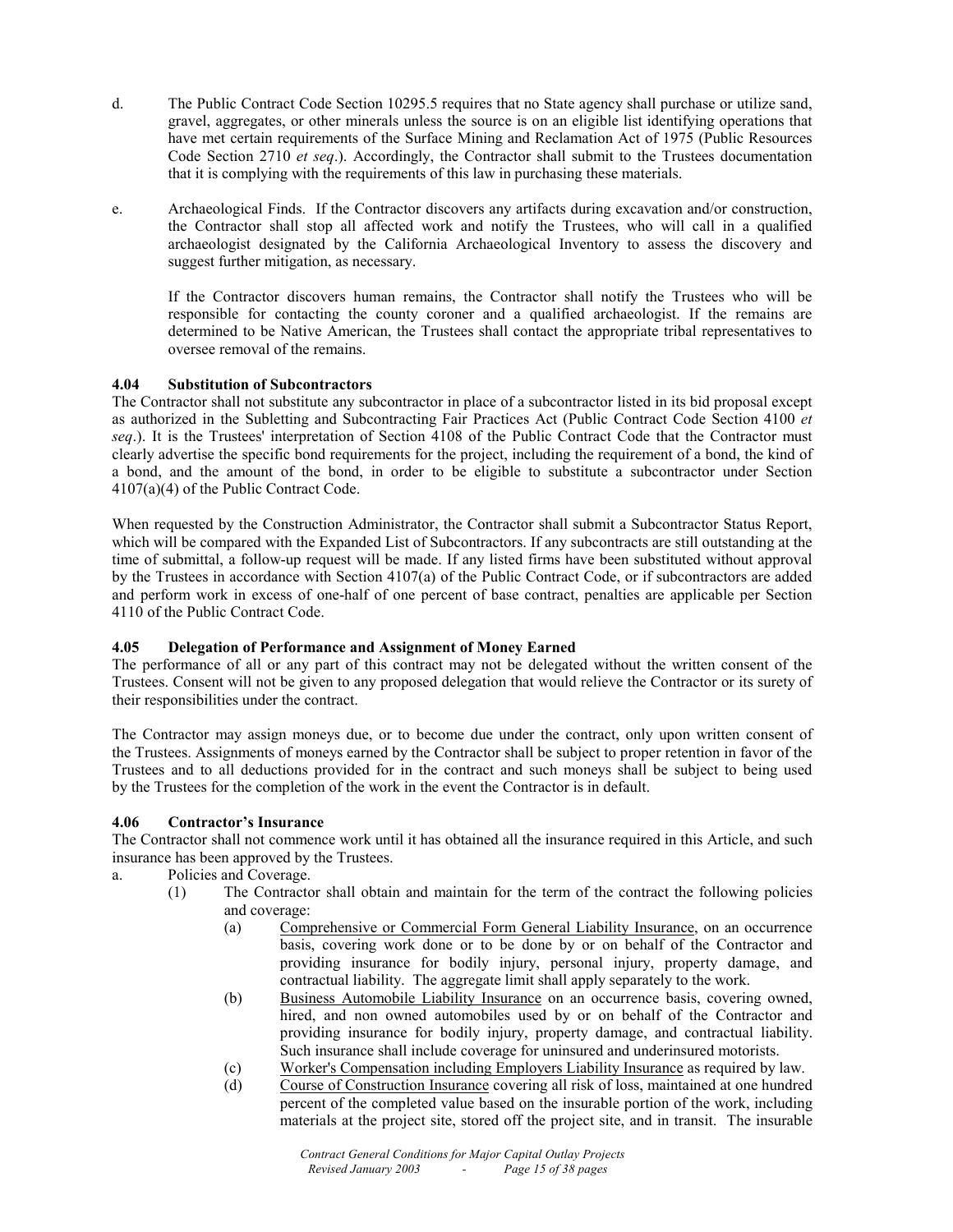portion of the work is ninety percent of the contract amount unless adjusted by the Supplementary General Conditions. The Contractor's liability for damages proximately caused by acts of God (as defined in Public Contract Code section 7105) and not involving Contractor negligence shall be limited to five percent of the contract amount if the work damaged is built in accordance with the contract and applicable building standards.

- (2) The Contractor also may be required to obtain and maintain the following policies and coverage:
	- (a) Environmental Impairment Liability Insurance should the work involve hazardous materials, such as asbestos, lead, fuel storage tanks, and PCBs.
	- (b) Other Insurance by agreement between the Trustees and the Contractor.
- b. Verification of Coverage. The Contractor shall submit certificates of insurance and original endorsements to the policies of insurance required by the contract to the Trustees as evidence of the insurance coverage. The scope of coverage and deductible shall be shown on the certificate of insurance. The certificates of insurance and endorsements shall provide for no cancellation or modification of coverage without thirty days written notice to the Trustees. Renewal certifications and endorsements shall be timely filed by the Contractor for all coverage until the work is accepted as complete pursuant to Article 8.01. The Trustees reserve the right to require the Contractor to furnish the Trustees complete, certified copies of all required insurance policies.
- c. Insurance Provisions. The insurance policies shall contain, or be endorsed to contain, the following provisions.
	- (1) For the general and automobile liability policies, the State of California, the Trustees of the California State University, the University, their officers, employees, representatives, volunteers, and agents are to be covered as additional insureds.
	- (2) For any claims related to the work, the Contractor's insurance coverage shall be primary insurance as respects the State of California, the Trustees of the California State University, the University, their officers, employees, representatives, volunteers, and agents. Any insurance or self-insurance maintained by the State of California, the Trustees of the California State University, their officers, employees, representatives, volunteers, and agents shall be in excess of the Contractor's insurance and shall not contribute with it.
	- (3) Each insurance policy required by this Article shall state that coverage shall not be canceled by either the Contractor or the insurance carrier, except after thirty days prior written notice by certified mail, return receipt requested, has been given to the Trustees.
	- (4) The State of California, the Trustees of the California State University, the University, their officers, employees, representatives, volunteers, and agents shall not by reason of their inclusion as additional insureds incur liability to the insurance carriers for payment of premiums for such insurance.
	- (5) Course of construction coverage shall contain the following provisions:
		- (a) The Trustees shall be named as loss payee; and
		- (b) The insurer shall waive all rights of subrogation against the Trustees.
- d. Amount of Insurance.
	- (1) For all projects other than those involving hazardous materials, the insurance furnished by Contractor under this Article shall provide coverage in amounts not less than the following, unless a different amount is stated in the Supplementary General Conditions:
		- (a) Comprehensive or Commercial Form General Liability Insurance--Limits of Liability \$2,000,000.00 General Aggregate
			- \$1,000,000.00 Each Occurrence--combined single limit for bodily injury and property damage.
		- (b) Business Automobile Liability Insurance-Limits of Liability
			- \$1,000,000.00 Each Accident-combined single limit for bodily injury and property damage to include uninsured and underinsured motorist coverage.
		- (c) Workers' Compensation limits as required by law with Employers Liability limits of \$1,000,000.00
		- (d) Course of Construction Insurance--100% of the completed value of the work as provided in subsection a.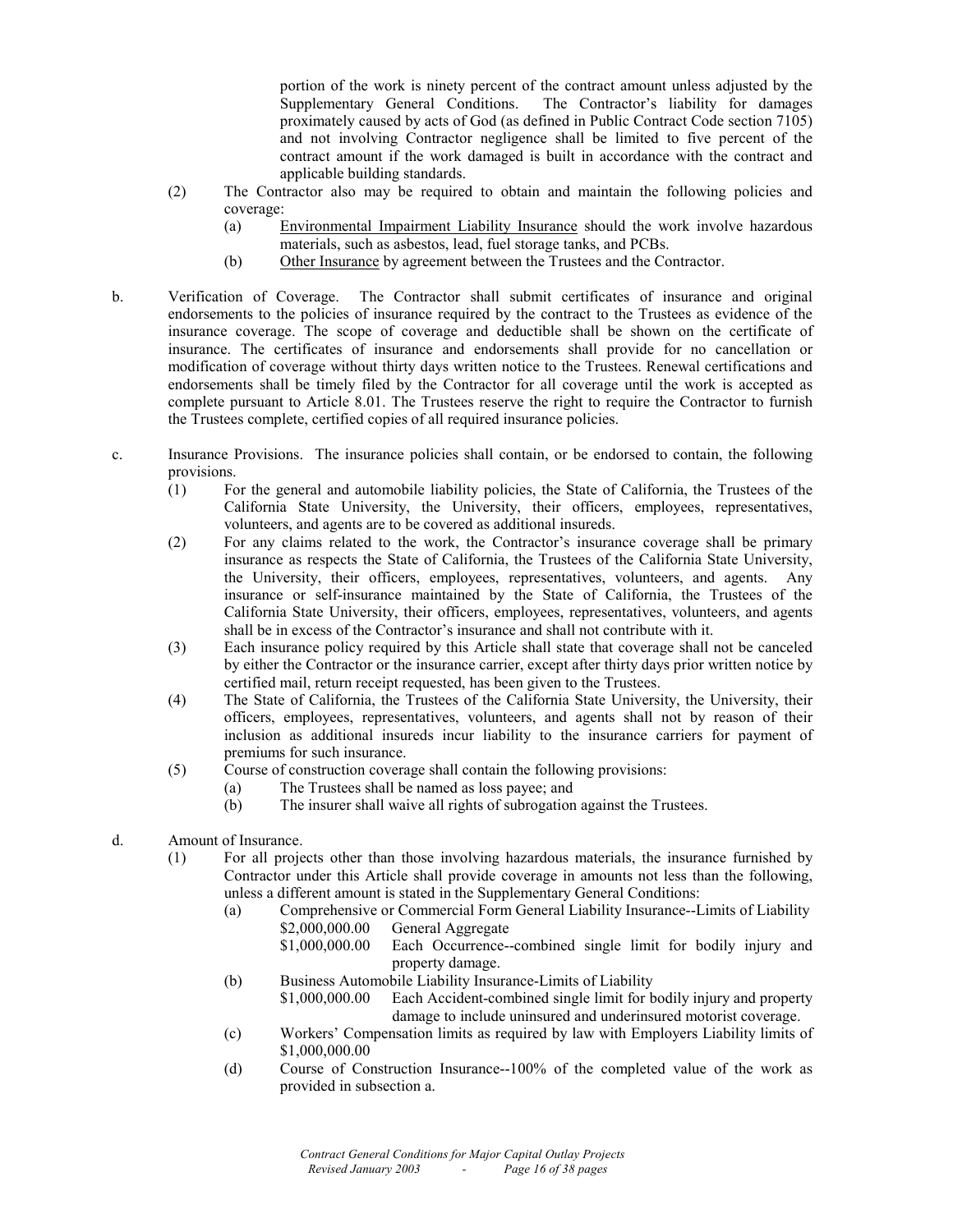- (2) For projects involving hazardous materials, only the Contractor and its hazardous materials subcontractor(s) shall provide coverage in amounts not less than the following, unless a different amount is stated in the Supplementary General Conditions:
	- (a) Comprehensive or Commercial Form General Liability Insurance--Limits of Liability \$10,000,000.00 General Aggregate
		- \$5,000,000.00 Each Occurrence--combined single limit for bodily injury and property damage.
	- (b) Business Automobile Liability Insurance--Limits of Liability

\$1,000,000.00 Each Accident-combined single limit for bodily injury and property damage to include uninsured and underinsured motorist coverage.

Hazardous material transporter services must also have:

- (i) MCS-90 endorsement
- (ii) Sudden & Accidental Pollution endorsement--Limits of Liability\*
	- \$2,000,000.00 Each Occurrence
	- \$2,000,000.00 General Aggregate
	- \*A higher limit on the MCS-90 endorsement required by law must be matched by the Sudden & Accidental Pollution Insurance.
- (c) Workers' Compensation limits as required by law with Employers Liability limits of \$1,000,000.00.
- (d) Course of Construction Insurance--100% of the completed value of the work as provided in subsection a.
- (e) Environmental Impairment (pollution) Liability Insurance-Limits of Liability \$10,000,000.00 General Aggregate
	- \$5,000,000.00 Each Occurrence--combined single limit for bodily injury and property damage, including clean up costs.
- e. Acceptability of Insurers. Insurers shall be licensed by the State of California to transact insurance and shall hold a current A.M. Best's rating of A-VII, or shall be a carrier otherwise acceptable to the **Trustees**
- f. Subcontractor's Insurance. Contractor shall ensure that its subcontractors are covered by insurance of the types and the amounts required by this Article. Contractor shall not allow any subcontractor to commence work on its subcontract until the insurance has been obtained. Only the Contractor and its hazardous materials subcontractor(s) shall have the coverage for projects involving hazardous materials as required in Article 4.06-d (2).

# g. Miscellaneous.

- (1) Any deductible under any policy of insurance required in this Article shall be Contractor's liability.
- (2) Acceptance of certificates of insurance by the Trustees shall not limit the Contractor's liability under the contract.
- (3) In the event the Contractor does not comply with these insurance requirements, the Trustees may, at its option, provide insurance coverage to protect the Trustees. The cost of the insurance shall be paid by the Contractor and, if prompt payment is not received, may be deducted from contract sums otherwise due the Contractor.
- (4) If the Trustees are damaged by the failure of Contractor to provide or maintain the required insurance, the Contractor shall pay the Trustees for all such damages.
- (5) The Contractor's obligations to obtain and maintain all required insurance are nondelegable duties under this contract.

# **4.07 Indemnification**

a. The Contractor shall hold harmless, defend, and indemnify the State of California, the Trustees of the California State University, the University, and the officers, employees, representatives and agents of each of them, from and against all claims, damages and losses arising out of, resulting from, or relating to (1) the failure of the Contractor to perform its obligations under the contract or the performance of its obligation in a willful or negligent manner; (2) the inaccuracy of any representation or warranty by the Contractor given in accordance with or contained in the contract documents; and (3) any claim of damage or loss by any subcontractor, or supplier, or laborer against the Trustees arising out of any alleged act or omission of the Contractor or any other subcontractor, or anyone directly or indirectly employed by the Contractor or any subcontractor.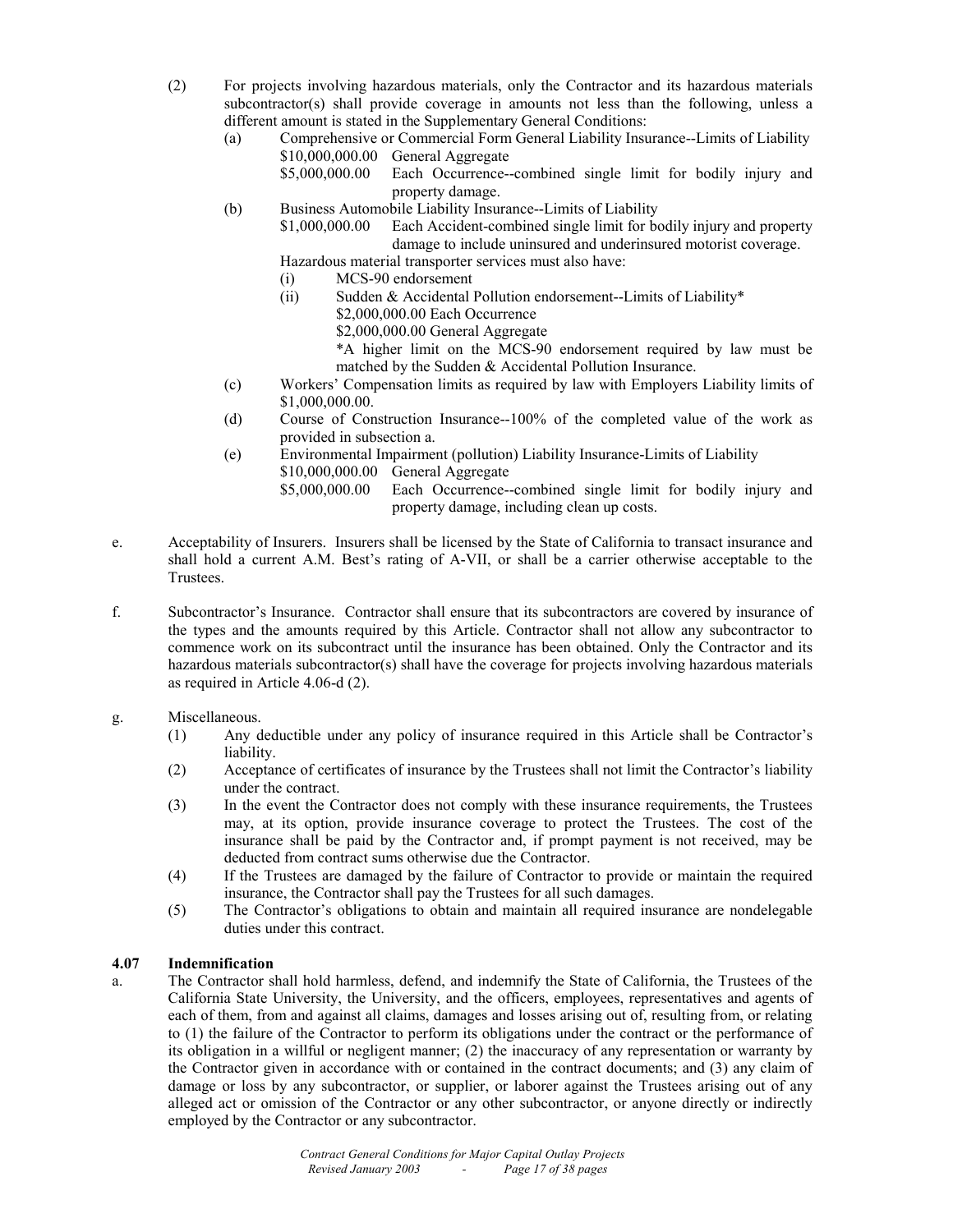- b. The Contractor shall hold harmless, defend, and indemnify the State of California, the Trustees of the California State University, the University, and the officers, employees, representatives and agents of each of them from and against all claims, damages and losses arising out of, resulting from, or relating to the negligent acts or omissions or willful misconduct of the Contractor, a subcontractor, or anyone directly or indirectly employed by either of them, or anyone for whose acts either of them may be liable. Such obligation shall not be construed to negate, abridge, or reduce other rights or obligations of indemnity which would otherwise exist as to a party or person described in Article 4.07-c. Such obligation shall, however, apply in proportion to and to the extent that any such losses result from the negligent acts or omissions by an employee of the Contractor, a subcontractor, or a person indirectly employed by the Contractor or a subcontractor, or anyone, for whose acts either may be liable.
- c. In claims against any person or entity indemnified under this Article made by an employee of the Contractor or a subcontractor, or indirectly employed by either of them, or anyone for whose acts either may be liable, the indemnification obligation under this Article shall not be limited by a limitation on amount or type of damages, compensation, or benefits payable by or for the Contractor or a subcontractor under workers compensation laws, disability benefit laws, or other laws providing employee benefits.
- d. The indemnification obligations under this Article shall not be limited by any assertion or finding that the person or entity indemnified is liable by reason of a non-delegable duty.
- e. The Contractor shall hold harmless, defend, and indemnify the State of California, the Trustees of the California State University, the University, and the officers, employees, representatives and agents of each of them from and against all claims, damages and losses resulting from any claim of damage made by any separate contractor of the Trustees against the Trustees arising out of any alleged acts or omissions of the Contractor, a subcontractor, anyone directly or indirectly employed by either the Contractor or subcontractor, or anyone for whose acts either the Contractor or subcontractor may be liable.
- f. The Contractor shall hold harmless, defend, and indemnify the separate contractors of the State of California, the Trustees of the California State University, the University, and the officers, employees, representatives and agents of each of them from and against all claims, damages and losses arising out of the negligent acts or omissions or willful misconduct of the Contractor, a subcontractor, anyone directly or indirectly employed by the Contractor or subcontractor, or anyone for whose acts the Contractor or subcontractor may be liable. The Trustees shall cause a reciprocal indemnification provision in favor of the Contractor to be included in its contracts with separate contractors of the Trustees. Liability for any negligent act or omission or willful misconduct shall be apportioned pursuant to the applicable law of the State of California.

#### **4.08 Contractor's Responsibility for the Work**

a. Generally. The Contractor shall be responsible for all work performed under this contract, and no subcontractor will be recognized as such. For purposes of assessing responsibility to the Contractor, all persons engaged in the work shall be considered employees of the Contractor. The Contractor shall give its personal attention to the fulfillment of the contract and keep all phases of the work under its control.

 The Trustees will not arbitrate disputes among subcontractors nor between the Contractor and one or more subcontractors concerning responsibility for performing any part of the project.

- b. Quality Control. The Contractor shall be fully responsible for the quality of materials and workers' skill in the project. The Contractor shall not rely upon the inspection and testing provided by the Trustees other than those special inspections and tests performed by the Trustees' selected laboratories for which there are written reports.
- c. Burden for Damage. From the issuance of the official Notice to Proceed until the formal acceptance of the project by the Trustees, the Contractor shall have the charge and care of and shall bear the risk of damage to the project and materials and equipment for the project.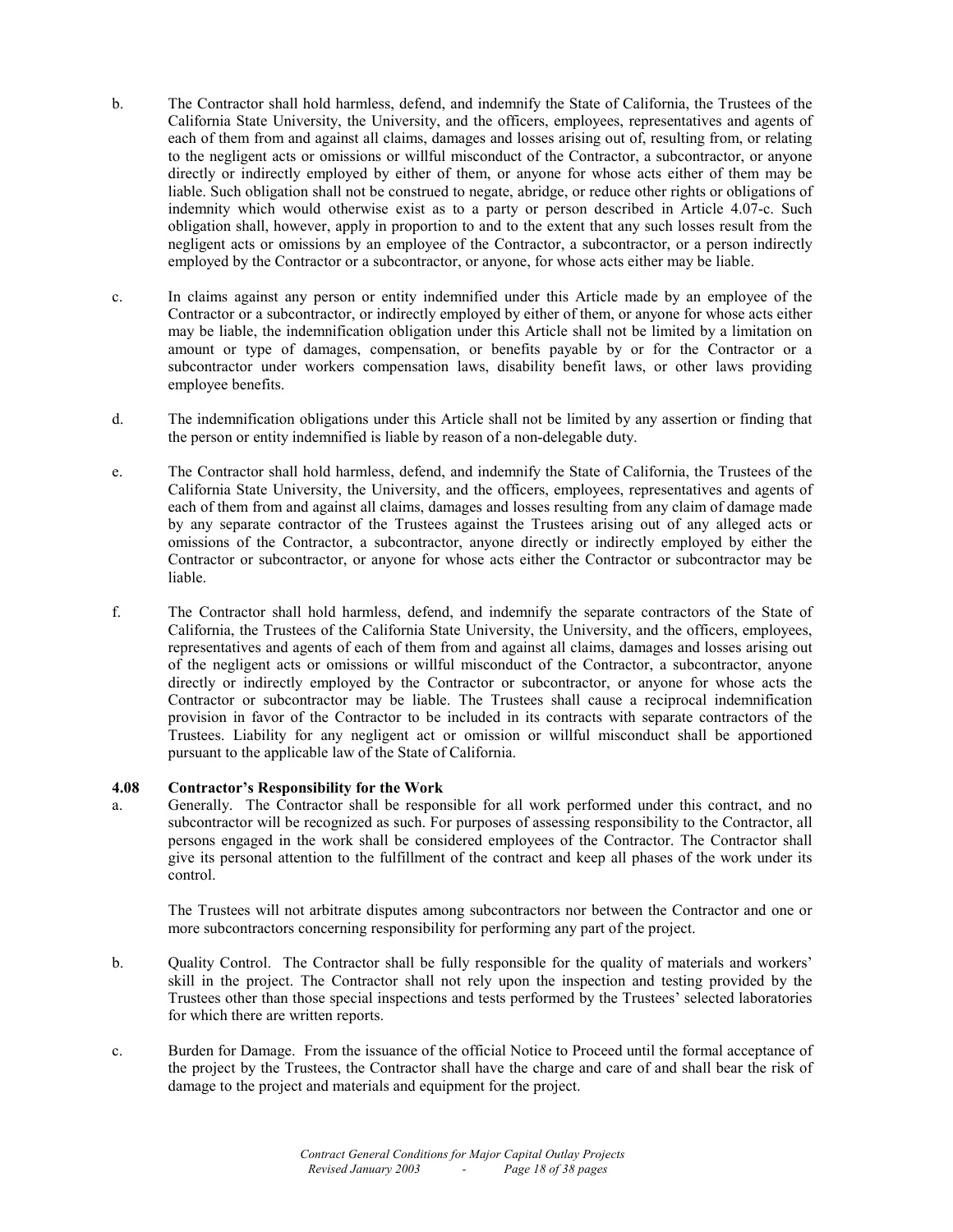The Contractor, at its own expense, shall promptly rebuild, repair, restore, and make good all such damage to any portion or to all of the project and materials therefor before the acceptance of the project by the Trustees except for such damage as is proximately caused by acts of the federal government or public enemy. In case of suspension of work from any cause whatever, the Contractor shall be responsible for all materials, and shall properly store them, if necessary, and shall provide suitable drainage and erect temporary structures where necessary.

 If the Contractor damages any property belonging to the Trustees, the Trustees may, in addition to other remedies available to the Trustees, retain from the money due to the Contractor an amount sufficient to ensure repair of the damage or an amount to contribute toward repair of the damage.

 Neither the State of California, the Trustees of the California State University, the University, nor the officers, employees, representatives, or agents of each of them shall be responsible for any damage to the project and materials and equipment for the project.

- d. Protection of Adjoining Facilities. The Contractor shall protect adjoining property and nearby buildings, roads, and other facilities and improvements from dust, dirt, debris and other nuisances arising out of Contractor's operations or storing practices. Dust shall be controlled by sprinkling or other effective methods acceptable to Trustees. An erosion and sedimentation control program shall be initiated, which includes measures addressing erosion caused by wind and water and sediment in runoff from site. A regular watering program shall be initiated to adequately control the amount of fugitive dust in accordance with applicable Air Quality Management District (AQMD) rules, see Article 4.03-a.
- e. Safety. The Contractor shall exercise precaution at all times for the protection of persons and their property. The Contractor shall install adequate safety guards and protective devices for all equipment and machinery, whether used in the work or permanently installed as part of the project. The Contractor shall also provide and adequately maintain all proper temporary walks, roads, guards, railings, lights, and warning signs. The Contractor shall comply with all applicable laws relating to safety precautions, including the safety regulations of the California Division of Industrial Safety. Unless the Contractor designates other employees, its superintendent shall have the duty of prevention of accidents. The Contractor shall institute a safety program that includes all trades on the site.

Renovation, expansion, or remodel work of any existing building may expose workers to leadcontaining materials such as paint, flashings, and pipe joints. The Contractor shall comply with all applicable laws addressing such exposure, including the Cal/OSHA Lead in Construction Standards (Title 8, California Code of Regulations, Section 1532.1).

 The Trustees and the Architect may bring to the attention of the Contractor a possible hazardous situation in the field regarding the safety of personnel on the site. The Contractor shall be responsible for verifying that all local, state, and federal workplace safety guidelines are being observed. In no case shall this right to notify the Contractor absolve the Contractor of its responsibility for monitoring safety conditions. Such notification shall not imply that anyone other than the Contractor has assumed any responsibility for field safety operations.

 Explosives shall not be used without first obtaining written permission from the Trustees and then shall be used only with the utmost care and within the limitations set in the written permission and in accordance with prudence and safety standards required by law. Storage of explosives on the project site or University is prohibited. Powder activated tools are not explosive for purposes of this Article; however, such tools shall only be used in conformance with State safety regulations.

 In the event of an accident, the Contractor shall make available to the Trustees copies of its accident report to its insurance carrier. The Contractor shall determine the cause of the accident and immediately correct any equipment, procedure, or condition contributing to the accident.

- f. Utilities
	- (1) If the Contractor discovers utility facilities not identified in the contract documents, the Contractor shall immediately notify the Trustees and the utility involved, in writing, of such discovery. When the Contractor is required by the plans and specifications to locate, remove or relocate utility facilities not identified in the contract documents with reasonable accuracy, it shall be compensated for any reasonable actual added cost incurred. The Contractor shall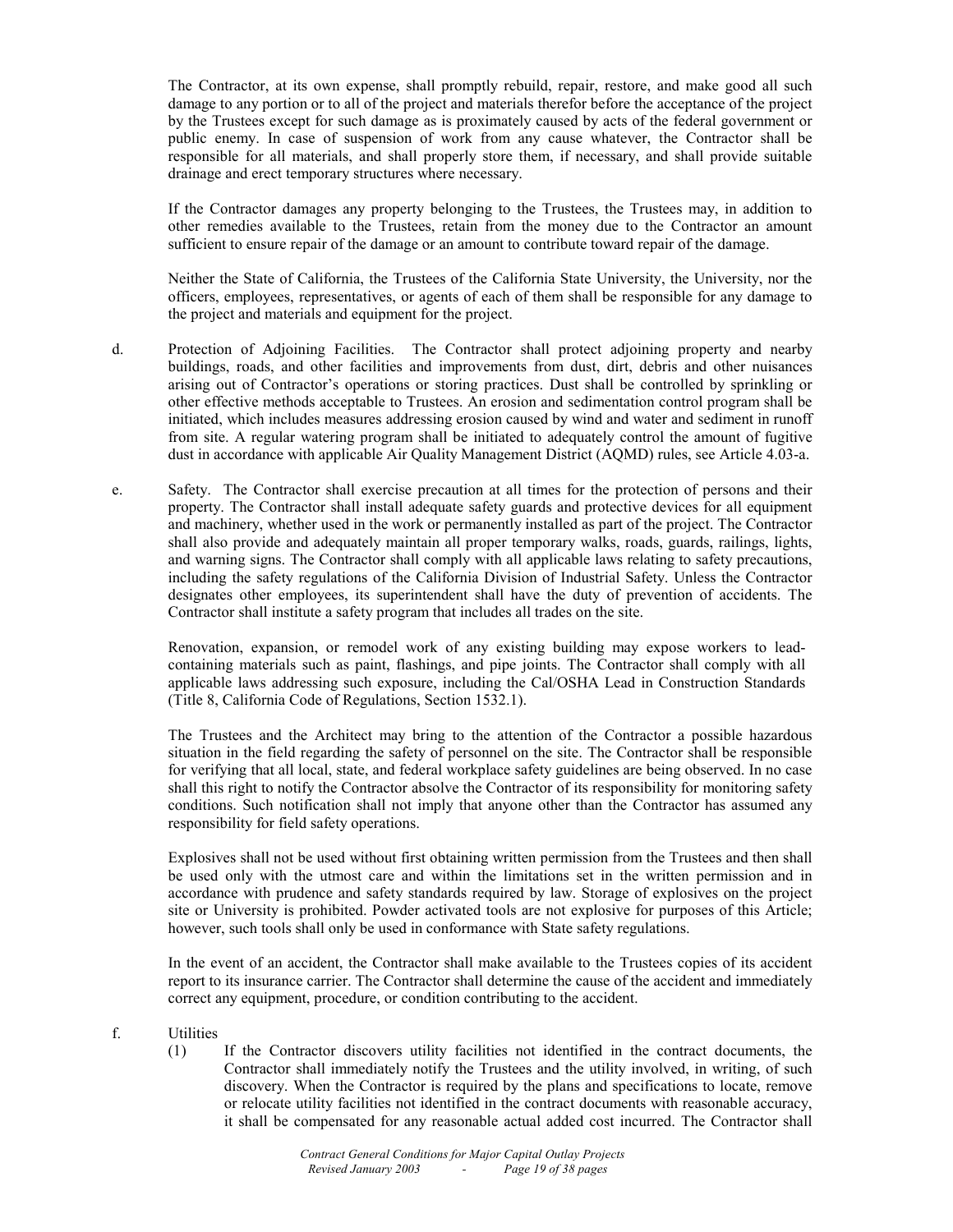also be compensated for the cost of repairing any damage resulting from the discovery of such unidentified utility facility when such damage does not result from the failure of the Contractor to exercise reasonable care. All such compensation to the Contractor shall be based on an actual cost plus Contractor and subcontractor mark-up, as identified in Article 6.01-c (4) (5) and (6), except that both the Contractor's and the subcontractor's mark-up shall be reduced by six (6) percent each, when the damage results from the failure of the Contractor or subcontractor to exercise reasonable care. The Trustees or the public utility, where it is the owner of the utility facilities, shall have the sole discretion to perform repairs, or relocation work or permit the Contractor to do such repairs or relocation work at a reasonable price, where such work is required to facilitate the project. The Contractor shall not be assessed liquidated damages for delay in the completion of the project which is caused by the failure of the Trustees or the owner of the utility to provide for removal or relocation of such unidentified utility facilities.

- (2) With the exception of the identification of main or trunk line utility facilities in the contract documents, the foregoing provisions of subdivision (1) shall not apply to, and Trustees shall have no obligation to indicate, the presence of existing service laterals or appurtenances whenever the presence of such utilities on the site of the project can be inferred from the presence of other visible facilities, such as buildings, meter and junction boxes, on or adjacent to the site of the construction.
- (3) Except as expressly provided in subdivisions (1) and (2) above, the Contractor shall be responsible at its own cost for all work, expense, or special precautions caused by the existence or proximity of utilities encountered at the site or in the performance of the project work including, without limitation, repair of any damage that may result including any damage resulting from hand or exploratory excavation. The Contractor is cautioned that the utilities encountered at the site may include communication cables or electrical cables conducting high voltage. When excavating in the vicinity of the ducts enclosing such cables, special precautions are to be observed by the Contractor at his own cost and shall include the following: all cables and their enclosure ducts shall be exposed by careful hand excavation so as not to damage the ducts or cables nor cause injury to persons, and appropriate warning signs, barricades, and safety devices shall be erected.
- (4) The Contractor shall provide as-built drawings of all utilities encountered and constructed to the University, indicating the size, horizontal location, and vertical location based on the project benchmark or a stable datum.
- g. Hazardous Materials
	- (1) Asbestos. The Contractor is prohibited from installing any asbestos-containing materials or products in any work to be performed under this contract. The Contractor shall be responsible for removal and replacement costs should it be determined this provision has been violated; this responsibility shall not be limited in duration by project completion, the warranty period, or other provisions of this contract.
	- (2) Lead. The Contractor is prohibited from installing any lead-containing materials or products, including paint, in any work to be performed under this contract without the written consent of the University Executive Dean and University Director of Environmental Health and Safety. The Contractor shall be responsible for removal and replacement costs should it be determined this provision has been violated; this responsibility shall not be limited in duration by project completion, the warranty period, or other provisions of this contract.

#### **4.09 Occupancy by Trustees Prior to Acceptance**

The Trustees reserve the right to occupy all or any part of the project prior to completion of the entire contract, upon issuance of a written contract change order therefor. In such event, the Contractor shall be relieved of responsibility for any injury or damage to such occupied part as results from the Trustees' occupancy and use. If the Contractor carries insurance against damage to such premises or against liability to third persons covering the premises so used and occupied by the Trustees, and if such occupancy results in increased premiums for such insurance, the Trustees will pay to the Contractor the added premium costs for such insurance during the period of occupancy. The occupancy change order shall be the vehicle for such payment, if applicable.

The Trustees' occupancy shall not constitute acceptance by the Trustees (see Article 8.01) either of the project as completed or of any portion thereof, nor will it relieve the Contractor of full responsibility for correcting defective work or materials found at any time before the formal written acceptance of the project as completed by the Trustees and during the full guarantee period after such acceptance, nor does it stop the assessment of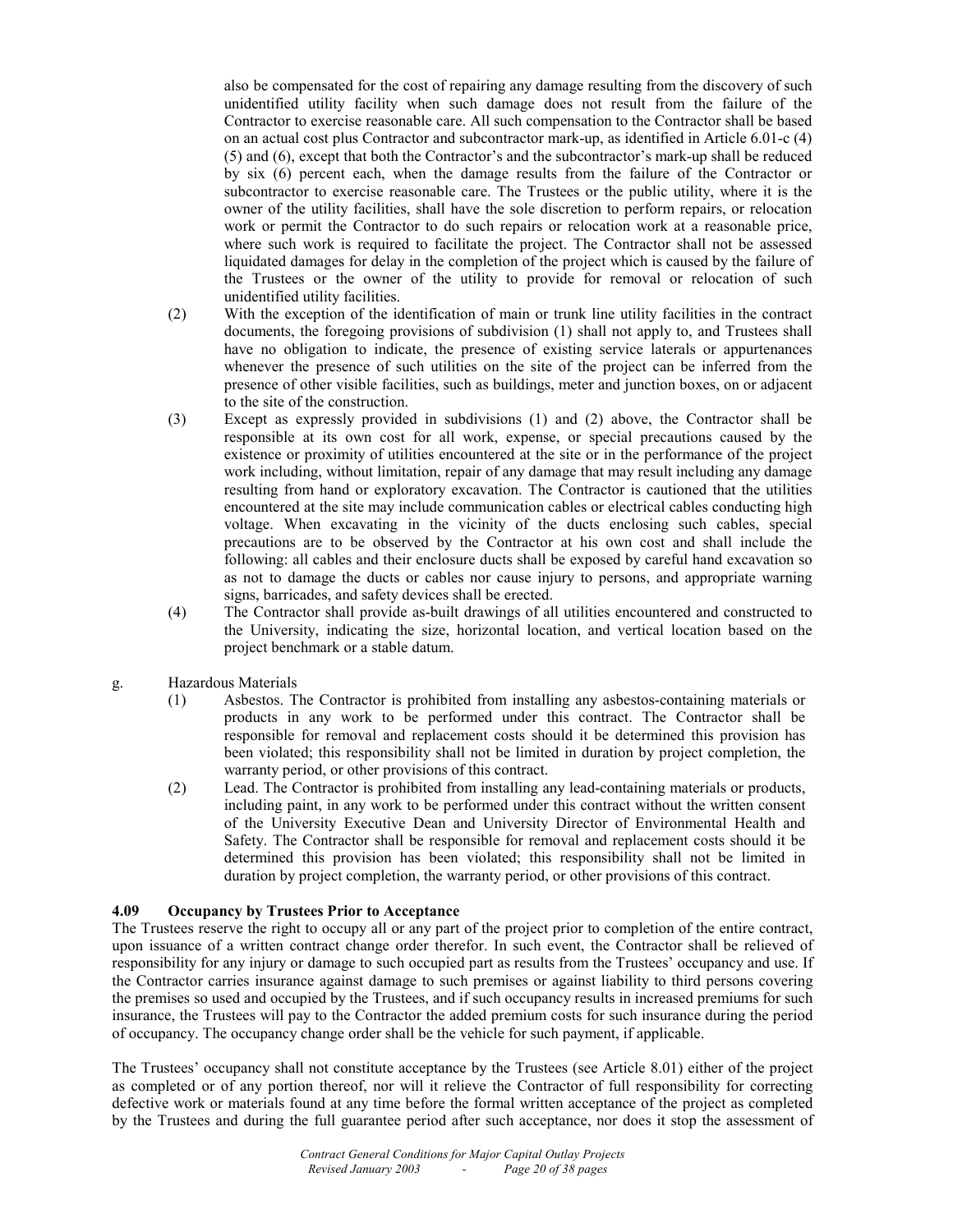liquidated damages. However, when the project includes several separate facilities, and one or more of such facilities is entirely occupied by the Trustees, then upon written request of the Contractor, the guarantee period for the occupied facility may commence from the date of occupancy subject to Trustees' written consent thereto by the Trustees.

# **4.10 Payments by Contractor**

In accordance with Section 7108.5 of the Business and Professions Code, the Contractor agrees to promptly pay all subcontractors within ten (10) days of receipt of each progress payment, unless otherwise agreed in writing by the parties, the respective amounts allowed Contractor on account of the work performed by its subcontractors, to the extent of each such subcontractor's interest therein.

The Contractor shall pay and shall require its subcontractors to pay each employee engaged in work on the project under this contract in full (less deductions made mandatory by law) not less often than once each week.

# **4.11 Responsibility to Secure and Pay for Permits, Licenses, Utility Connections, Etc.**

The Contractor shall secure all permits and licenses required for any operations required under this contract and shall pay all costs relating thereto as well as all other fees and charges that are required by the United States, the State, the county, the city, a public utility, telephone company, special district, or quasi-governmental entity. It is the Contractor's responsibility to ascertain the necessity of such permits and licenses in preparing its bid and include in its bid the cost thereof as well as adjustments for any delays that may be caused by securing permits and licenses.

# **4.12 Patented or Copyrighted Materials**

The Contractor shall assume all costs arising from the use of patented or copyrighted materials, equipment, devices, or processes used on or incorporated in the project. And the Contractor agrees to save harmless, defend, and indemnify the State, the Trustees of the California State University, Trustees' Consultants, the University, and the officers, agents and employees of each of them from all suits, actions, or claims for, or on account of, the use of any patented or copyrighted materials, equipment, devices, or processes.

# **4.13 Property Rights in Materials and Equipment**

Nothing in the contract shall be construed as vesting in the Contractor any property right in the materials or equipment after they have been attached to or permanently placed in or upon the work or the soil or after payment has been made for fifty percent or more of the value of the materials or equipment delivered to the site of the work whether or not they have been so attached or placed. All such materials or equipment shall become the property of Trustees upon being so attached or placed or upon payment of fifty percent or more of the value of the materials or equipment delivered on the site but not yet installed and the Contractor warrants that all such property shall pass to Trustees free and clear of all liens, claims, security interests, or encumbrances.

# **4.14 Taxes**

The Contractor shall pay all taxes imposed by law which are levied or become payable as a result of the Contractor's performance under this contract.

# **4.15 Contract Time**

a. Time of the Essence. All time limits specified in this contract are of the essence of the contract.

- b. Starting and Completion Date. The Trustees shall designate in the Notice to Proceed the starting date of the contract on which the Contractor shall immediately begin and thereafter diligently prosecute the work to completion. The Contractor agrees to complete the work on the date specified for completion of the Contractor's performance in the contract unless such time is adjusted, in writing, by change order by the Trustees. The Contractor may complete the work before the completion date if it will not interfere with the Trustees or their other contractors engaged in related or adjacent work. The work shall be regarded as completed as noted on the Trustees' Notice of Completion. This date shall be used as the date the guarantee period begins as defined in Article 8.06.
- c. Adjustment of Contract Time Due to Acts of God, etc. The Contractor shall not be assessed with liquidated damages, nor the cost of engineering and inspection during any delay in the completion of the project caused by acts of God, the public enemy, fire, flood, epidemic, quarantine restriction, strike, freight embargo, discovery of archaeological or paleontological artifacts, and unusual action of the elements; provided that the Contractor shall notify the Architect and the Trustees in writing of the causes of delay within seven days from the beginning of any such delay. The Architect, in conjunction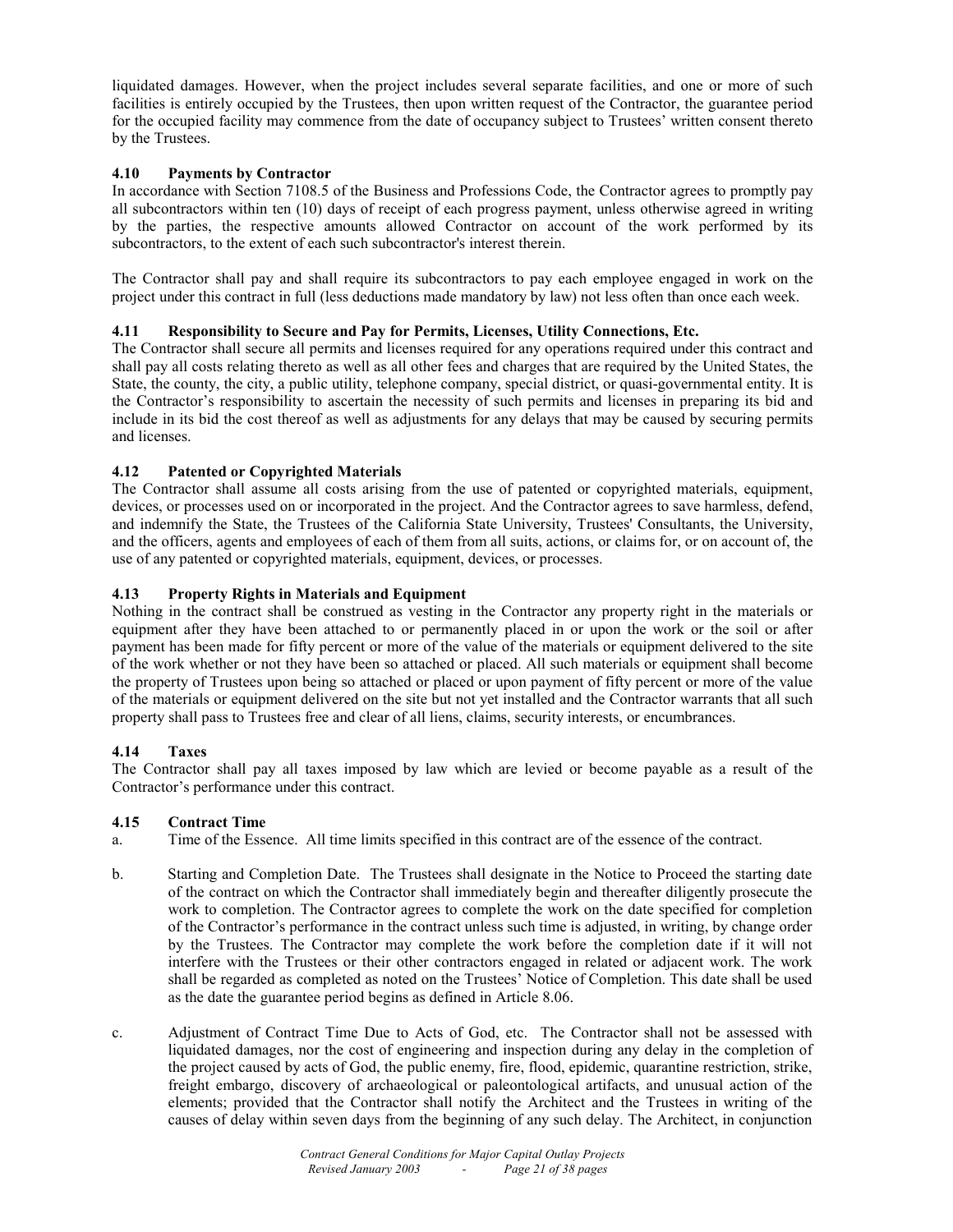with the Trustees, shall determine the facts with regard to the delay and the reasonable period of time by which the date of completion should be extended by reason thereof, if any, and advise the Trustees. The Trustees' findings thereon shall be final and conclusive.

There shall be no compensation to the Contractor for costs associated with this kind of delay.

 The term "unusual action of the elements" is limited to extraordinary, adverse weather conditions and conditions immediately resulting therefrom which cause a cessation in the progress of the work which will delay the time of completion of the contract.

 The Contractor shall have no right to an adjustment in the time of completion due to weather conditions or industrial conditions which are normal for the locality of the site. The time period for completion of the contract has been calculated with consideration given to the average climatic range and usual industrial conditions prevailing in the locality of the site.

- d. Adjustment of Contract Time Due to Acts of the Trustees or the Architect. If the Contractor is delayed in completing the contract by reason of any act of the Architect or the Trustees not provided by the contract, or by reason of changes made pursuant to Article 6.01 without agreement being reached as to any time adjustments, the time for completion of the contract may be extended for a period commensurate with the delay. The Contractor shall notify the Architect and the Trustees in writing of the causes of the delay within seven days from the beginning of the delay. The causes of delay shall be subject to the same determinations as stated in Article 4.15-c above.
- e. Contractor to Fully Prosecute Work. No extension of time will be granted for any of the causes for which extensions are granted unless the Contractor demonstrates to the satisfaction of the Trustees that the Contractor has made every reasonable effort to complete all work under the contract not later than the date prescribed, or as soon as possible thereafter, notwithstanding delay in the work due to any such cause.
- f. Trustees' Adjustment of Contract Time. Even though the Contractor has no right to an extension of time for completion, the Trustees may extend the time at the request of the Contractor if they determine it to be in the best interest of the State. If the time is extended, the Trustees may, in lieu of assessing liquidated damages, charge the Contractor, its successors, heirs, assigns, or sureties, and deduct from the final payment for the work all or any part, as they may deem proper, of the value of the lost use of the completed project, and of the actual cost to the Trustees of engineering, inspection, superintendence, and other overhead expenses which are directly chargeable to the contract, and which accrue during the period of such extension.
- g. Adjustment of Contract Time Due to Reasons Beyond Trustees' Control. Should the Trustees be prevented or enjoined from proceeding with work either before or after the start of construction by reason of any litigation or other reason beyond their control, the Contractor shall not be entitled to make or assert any claim for damage by reason for said delay; but time for completion of the work will be extended to such reasonable time as the Trustees may determine will compensate the Contractor for time lost by such delay. Any such determinations will be set forth in writing.
- h. Liquidated Damages. Attention is directed to Article 7.02, "Delay in Completion--Liquidated Damages."

# **4.16 Progress Schedule**

- a. Time is of the essence of this Contract, including the time of beginning, the rate of progress, and the time of completion of the work. The work shall be prosecuted at such time, in such manner, and on such part or parts of the project as may be required to complete the project as contemplated in the Contract Documents and the Contractor's construction schedule.
- b. The Contractor shall prepare and submit to the Trustees with copy to the Architect and the Construction Administrator's on-site representative the Contractor's initial construction schedule within thirty (30) calendar days after starting date on the Notice to Proceed. The Contractor's initial construction schedule shall be comprised of either a detailed bar chart, if the contract value is less than one million dollars (\$1,000,000), or a critical path method network, if the contract value is one million dollars (\$1,000,000) or more. The Contractor shall input the critical path schedule on the computer using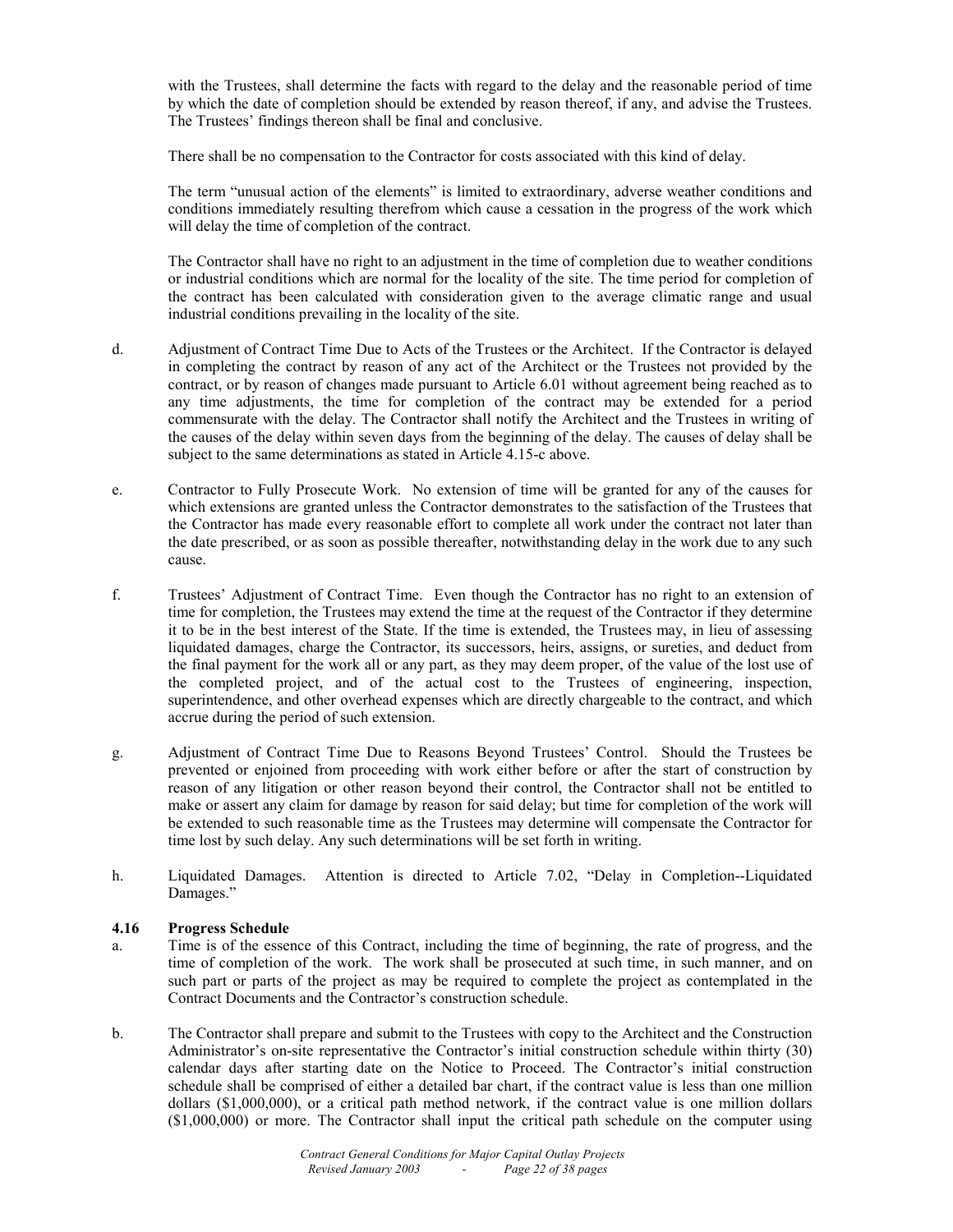Primavera Project Planner, Primavera SureTrack, or approved equal software. All programs shall be capable of converting the data to a format that is readable using Primavera SureTrack, version 3.0. The Contractor's initial construction schedule shall show the dates on which each part or division of the work is expected to be started and completed. The initial construction schedule shall also show all submittals associated with each work activity, allowing a minimum of fourteen (14) and a maximum of thirty (30) calendar days for the Architect's review of each submittal, unless a longer period of time is specified in the Supplementary General Conditions. The work activities making up the schedule shall be of sufficient detail to assure that adequate planning has been done for proper execution of the work and such that, in the sole judgment of the Trustees, it provides an appropriate basis for monitoring and evaluating the progress of the work. The schedule shall show the interdependence of each activity and a critical path. The Contractor shall also submit a separate progress schedule listing all submittals required under the contract and noting the anticipated date that each submittal will be submitted. All submittals precedent to critical construction activities shall be included in the construction schedule.

- c. The Contractor's initial construction schedule shall show the sequence, duration in calendar or working days, and interdependence of activities required for the complete performance of all work. The schedule shall show milestones, including milestones for Trustee-furnished information, and shall include activities for Trustee-furnished equipment and furniture when those activities are interrelated with the Contractor's activities. The Contractor's initial construction schedule shall begin with the effective date of the Notice to Proceed and conclude with the date of final completion. No more than twenty percent of the activities will have less than five workdays of float unless approved by the Trustees. The construction schedule shall include a critical path activity that reflects anticipated rain delay during the performance of the contract. The duration shall reflect the average climatic range and usual industrial conditions prevailing in the locality of the site. Weather data shall be based on information provided by the National Weather Service or other approved source. The schedule shall be developed using an appropriate work breakdown structure. The transmittal provided with the initial construction schedule shall state whether the durations are in work days or calendar days.
- d. The Contractor may submit an initial construction schedule that shows the work completed in less time than the specified contract time. However, the acceptance of such a schedule will not change the contract time. The contract time shall control in any determination of liquidated damages or extension of the contract time. Float, slack time or contingency within the schedule (i.e., the difference in time between the project's early completion date and the required contract completion date), and total float within the overall schedule, are not for the exclusive use of either the Trustees or the Contractor, but are jointly owned by both and are resources available to and shared by both parties as needed to meet contract milestones and the contract completion date.
- e. The Contractor shall not sequester shared float through such strategies as extending activity duration estimates to consume available float, using preferential logic, or using extensive crew/resource sequencing, etc. Since float time within the schedule is jointly owned, no time extensions will be granted nor delay damages paid until a delay occurs which extends the work beyond the contract completion date. Since float time within the construction schedule is jointly owned, it is acknowledged that Trustee-caused delays on the project may be offset by Trustee-caused time savings (i.e., critical path submittals returned in less time than allowed by the contract, approval of substitution requests and credit changes which result in a savings of time to the Contractor, etc.). In such an event, the Contractor shall not be entitled to receive a time extension or delay damages until all Trustee-caused time savings are exceeded and the contract completion date is also exceeded.
- f. Comments made by the Trustees on the Contractor's initial construction schedule during review will not relieve the Contractor from compliance with the requirements of the contract documents. The review is only for general conformance with the scheduling requirements of the contract documents. Upon the Trustees' request, the Contractor shall participate in the review of the Contractor's initial construction schedule submissions (including the original submittal, all update submittals, and any resubmittals). The Trustees may request the participation of subcontractors in these reviews, as determined necessary by the Trustees. All revisions shall be resubmitted within fifteen (15) calendar days after the Trustees' review.
- g. The submittal of a fully revised and acceptable Contractor's initial construction schedule shall be a condition precedent to the processing of the second monthly payment application, unless the Trustees grant a time extension due to unusual circumstances.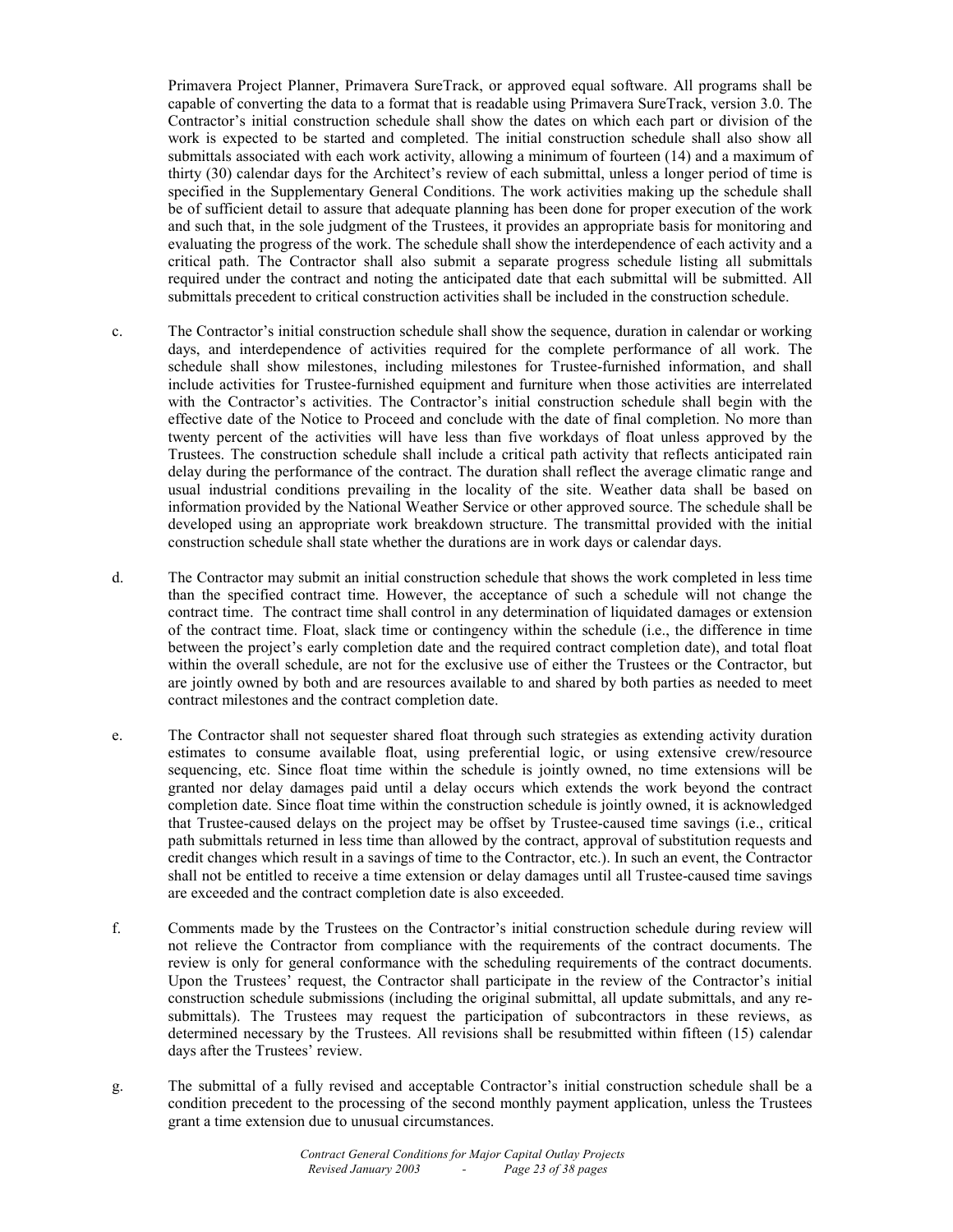- h. On any project with a construction value equal or greater than one million dollars (\$1,000,000), the Contractor must submit a critical path method (CPM) network. The network shall provide a workable plan for monitoring the progress of all the elements of the work, establish and clearly display the critical elements of the work, forecast completion of the construction, and match the contract duration in time. Exclusive of those activities for submittal review and material fabrication and delivery, activity duration shall not be less than one (1) nor more than thirty (30) calendar days, unless otherwise approved by the Trustees. In addition to the detailed network diagram, the Contractor shall submit the following reports with the original submittal and all updates and revisions:
	- (1) Predecessor/Successor Report or a list showing the predecessor activities and successor activities for each activity in the schedule.
	- (2) Activity Report sorted by early start or a list showing each activity in the schedule, arranged by early start dates.

A diskette or compact disc shall be provided. The data files shall be readable using Primavera SureTrack Project Manager Version 3.0 or later, or using Trustees' approved software.

i. Regardless of which schedule method the Contractor elects to use in formulating the Contractor's construction schedule, and unless the Construction Administrator in writing each month, specifically waives this requirement, an updated construction schedule shall be submitted to the Construction Administrator with a copy to the Architect five (5) days prior to the submittal of the Contractor's monthly payment request. The submittal of the updated construction schedule that satisfies the requirements of this Article, accurately reflects the status of the work, and incorporates all changes into the schedule, shall be a condition precedent to the processing of the monthly payment application. Updated schedules shall also be submitted at such other times as the Trustees may direct. If the Contractor fails to comply or is late in compliance with this requirement, and the Trustees find it to be in their best interest to process the monthly payment, an amount not exceeding \$10,000 shall be retained from any monthly progress payment until compliance is effected. The withheld amount shall be deducted from the contract amount if delinquent for any additional month.

On projects estimated at \$5,000,000 or higher, the monthly schedule update shall include a report containing a narrative that includes the following:

CONTRACTOR'S SCHEDULE NARRATIVE REPORT OUTLINE

- **•** Contractor's transmittal letter
- **•** Description of problem tasks, referenced to field instructions, Requests for Information (RFIs), change orders or claim numbers, as appropriate.
- **•** Current and anticipated delays not resolved by approved change order, including:
	- Cause of the delay
	- Corrective action and schedule adjustments to correct the delay
	- Known or potential impact of the delay on other activities, milestones, and project completion date
- **•** Changes in construction sequence
	- **•** Pending items and status thereof including but not limited to:
		- Pending change orders
			- Time extension requests
		- Other items
- **•** Contract completion date status:
	- If ahead of schedule, the number of calendar days ahead
	- If behind schedule, the number of calendar days behind
- **•** Other project or scheduling concerns
- **•** Updated network diagram with target bars shown.
- **•** Tabular report as specified in (h) above, including a listing of completed activities and activities in progress.
- Diskette or compact disc with the latest data files as specified in (h) above.
- j. If completion of any part of the work, delivery of equipment or materials, or submission of the Contractor submittals is behind the updated construction schedule and will impact the end date of the work past the contract completion date (create negative float), the Contractor shall submit in writing, a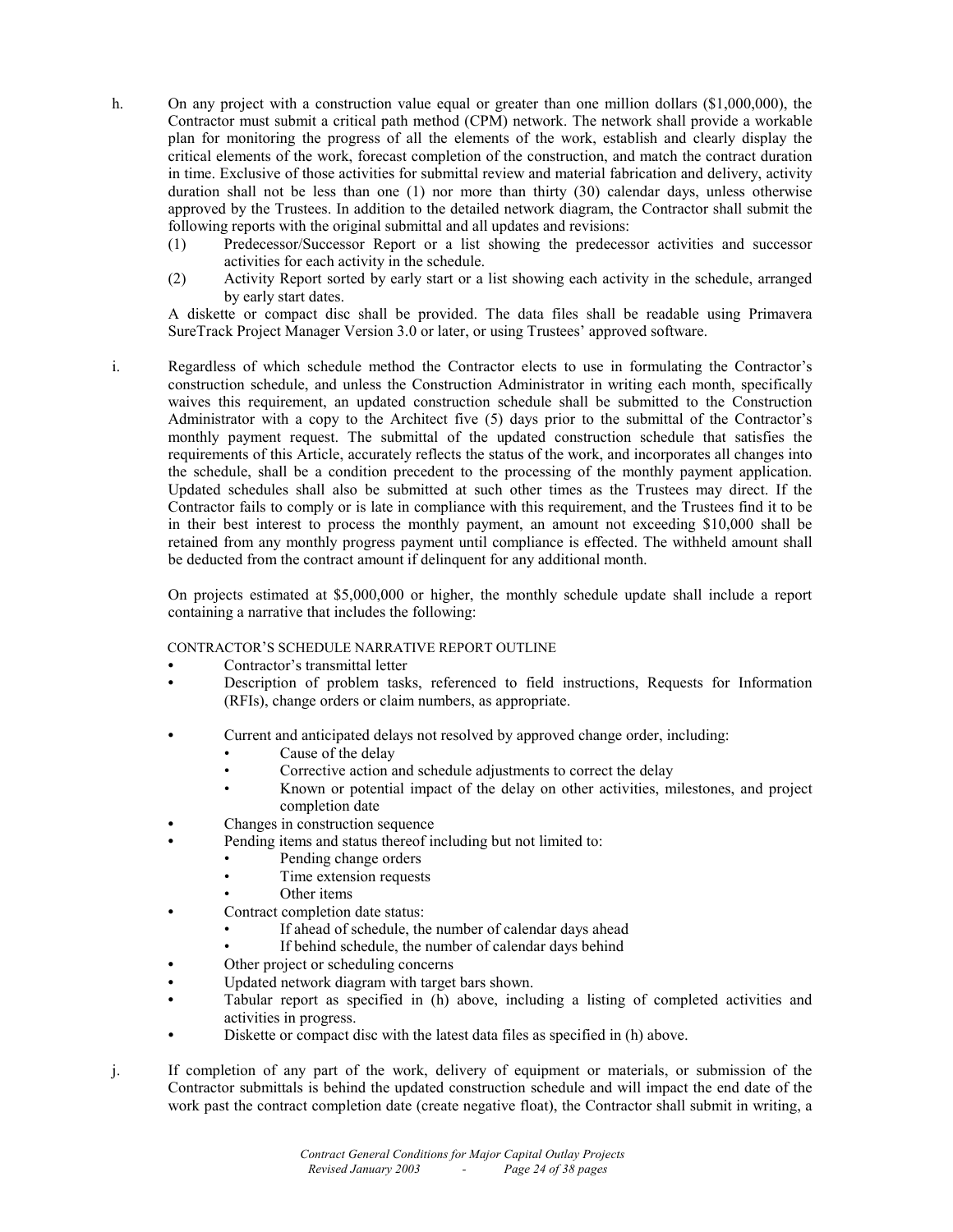plan acceptable to the Trustees for completing the work on or before the current contract completion date. The plan shall take some or all of the following actions:

- (1) Increase construction manpower in such quantities and crafts as shall substantially eliminate the backlog of work and meet the current Contract completion date.
- (2) Increase the number of working hours per shift, the number of shifts per day, the number of work days per week, or the amount of construction equipment, or any combination of the foregoing sufficient to substantially eliminate the backlog of work.
- (3) Reschedule work items to achieve concurrent accomplishment of work activities. Under no circumstances will adding equipment or construction forces, increasing the working hours, or employing any other method, manner, or procedure to return to the contractually required completion date be justification for a change order or justification for a compensable acceleration, unless prior written approval is received from the Trustees.
- k. No time extensions shall be granted nor delay damages paid unless the Contractor can clearly demonstrate the delay on the basis of the updated construction schedule current as of the month the change is issued or the delay occurred and which delay cannot be mitigated, offset, or eliminated through such actions as revising the intended sequence of work or other means. Failure to include field instructions or change orders shall waive rights to a contract time extension or delay damages.
- l. Once each week, or as approved in writing by the Trustees, the Contractor shall submit a report or schedule listing the activities begun, completed, and in progress in the past week, and the activities scheduled to begin, be completed or be in progress for the succeeding two (2) weeks. This report shall cover all work activities listed on the construction schedule. The report or schedule may be submitted in bar chart form or in a schedule narrative document.
- m. As a condition precedent to the release of retained funds, the Contractor shall, after completion of the work has been achieved, submit a final Contractor's construction schedule which accurately reflects the manner in which the project was constructed and includes actual start and completion dates for all work activities on the construction schedule.
- n. The Trustees may require a more detailed and comprehensive scheduling requirement. In this case, the schedule requirement shall be included in the contract as Supplementary General Conditions.

# **4.17 Labor Force and Superintendent**

At all times the Contractor shall provide sufficient labor to properly prosecute the work and to ensure completion of each part in accordance with the schedule and within the contract time (Public Contract Code Section 10843). The Contractor shall employ competent workers who are skilled in the type of work required and that workmanship is of the best, regardless of the quality of material. If, in the judgment of the Trustees, any person is incompetent or disorderly, the Contractor shall promptly remove such person from the project and shall not re-employ such person thereon.

The Contractor shall retain a competent, full-time, on-site superintendent to represent the Contractor and to direct the project at all times while any work under this contract is underway. The Superintendent shall prepare a daily report that includes worker count, work in progress, etc., and shall provide it to the Trustees upon request.

The Contractor shall make certain that all subcontractors employed are properly licensed and are in good standing with the State Department of Industrial Relations.

# **4.18 Limitation of Construction Operations**

The Contractor shall limit the area and nature of the construction operations to that area authorized in the plans or specifications or approved by the Trustees.

# **4.19 Coordination with Other Work**

The Trustees reserve the right to do other work in connection with the project or adjacent thereto by contract or otherwise, and the Contractor shall at all times conduct the work so as to impose no hardship on the Trustees or others engaged in the Trustees' work nor to cause any unreasonable delay or hindrance thereto. Where two or more contractors are employed on related or adjacent work, each shall conduct their operation in such a manner as not to cause delay or additional expense to the other.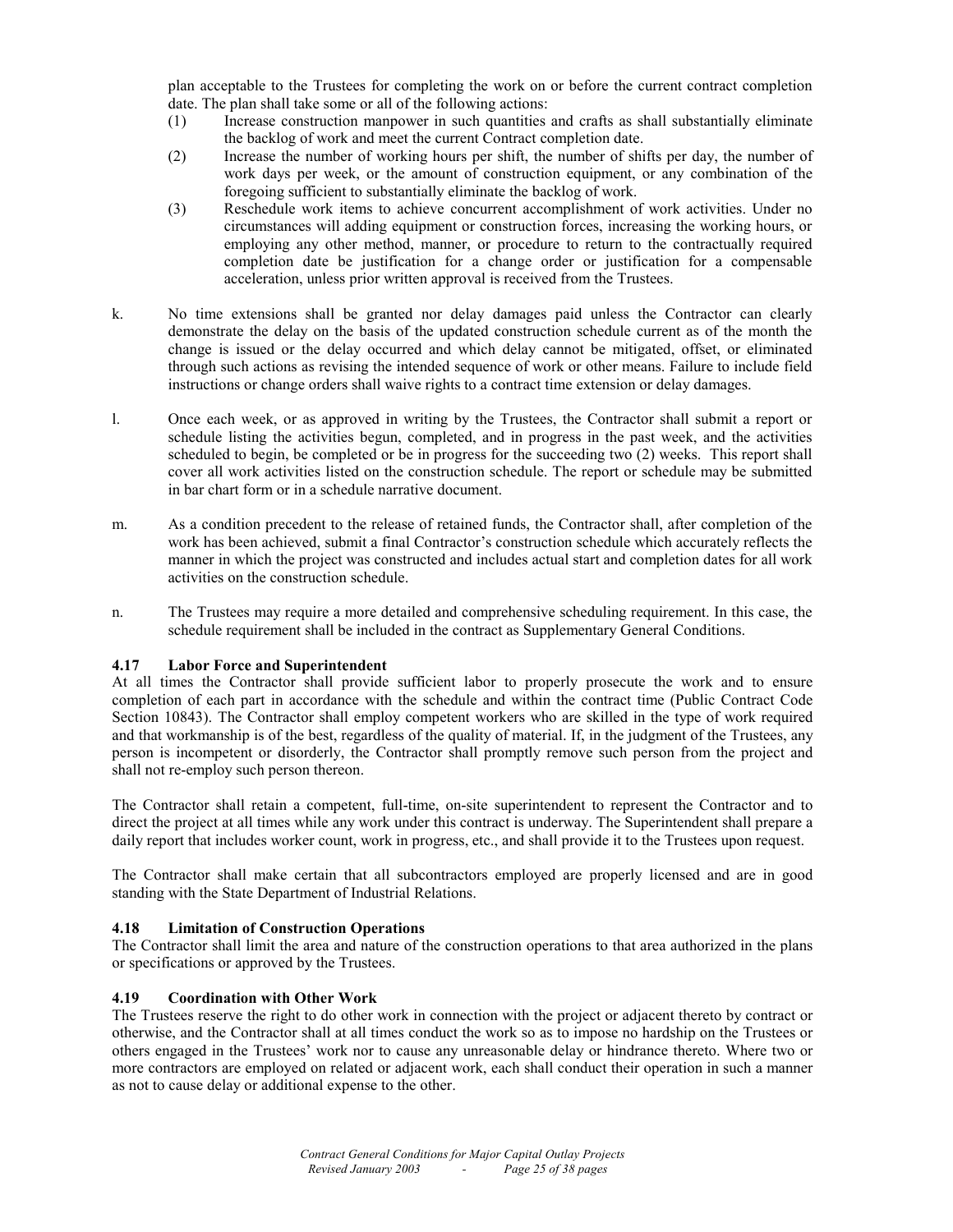The Contractor shall be responsible to others engaged in the related or adjacent work for all damage to work, to persons and to property, and for loss caused by failure to complete the work within the specified time for completion. The Contractor shall coordinate its work with the work of others so that no discrepancies shall result in the project.

# **4.20 Drawings Reflecting Actual Construction**

During the course of construction, the Contractor shall maintain drawings daily to show the project as it is actually constructed. Every sheet of the plans and specifications that differs from the actual construction shall be marked, and sheets so changed shall be noted on the title sheets of the plans and specifications. All change orders shall be shown by reference to sketch drawings, and any supplementary drawings or change order drawings shall be included. The Contractor shall review the "as-built" drawings with the Construction Inspector at least once a month to demonstrate that all changes that have occurred are being fully and accurately recorded. The altered contract drawings shall be sufficiently detailed so that future work on the project or in adjacent areas may be conducted with a minimum of difficulty. Prior to the completion of the project, and prior to release of the final retention payments, the "as-built" drawings and specifications shall be transmitted to the Architect for further handling, with a copy of the transmittal to the Trustees and the University representative assigned to the project.

# **4.21 Access for Inspection**

The Contractor shall at all times permit the Trustees, the Architect, the Construction Inspector and the Project Manager to visit and inspect the work and the shops where work is in preparation and shall maintain proper facilities and provide safe access for such inspection. Work requiring testing, inspection or verification shall not be covered up without such test, inspection, or approval. On a project with full-time inspection, the Contractor shall notify the Construction Inspector in writing at least one working day in advance of the Construction Inspector being required to inspect the work. For a project with part-time inspection, a minimum of two working days written notification by the Contractor to the Construction Inspector is required before the Construction Inspector is required to inspect the work. Whenever the Contractor intends to perform work on a Saturday, Sunday, or holiday, it shall provide a minimum of two working days written notice of such intention prior to performing such work. If such work on Saturday, Sunday, or holiday is discretionary and for the sole benefit of the Contractor, the premium cost of inspection shall be reimbursed to the Trustees. Determination of such reimbursement shall be as agreed in advance of performing overtime work.

# **4.22 Cleanup of Project and Site**

The Contractor shall clean up its work at frequent intervals and at other times when directed by the Architect or the Trustees. At all times while finish work is underway, floors shall be kept broom clean. Upon completion of the work, the Contractor shall promptly remove from the premises construction equipment and any waste materials not previously disposed of, leaving the premises thoroughly clean and ready for occupancy.

When two or more contractors are engaged in work at or near the site, each shall be responsible for cleanup and removal of its own rubbish, equipment, and any waste materials not previously disposed.

In the event the Contractor does not maintain the project or the site clear of debris and rubbish in a manner acceptable to the Architect, the Trustees may, at their option, cause the project or site to be properly cleaned and may withhold the expense incurred therefor from payments due the Contractor.

#### **4.23 Project Sign, Advertising**

The Contractor shall furnish and install a project sign designed by the Architect required as part of the work under the contract. As a minimum, the sign shall be four feet by eight feet, made from three-quarter inch plywood. The sign shall identify the project name, the Trustees, the Architect, and the Contractor. No advertising is permitted on the project or site without written permission from the Trustees.

# **5.00 INTERPRETATION OF AND ADHERENCE TO CONTRACT REQUIREMENTS**

# **5.01 Interpretation of Contract Requirements**

a. Correlation. Contract documents shall be interpreted as being complementary, requiring a complete project. Any requirement occurring in any one of the contract documents is as binding as though occurring in all contract documents. Generally, the specifications address quality, types of materials and contract conditions, while the drawings show placement, sizes, and fabrication details of materials.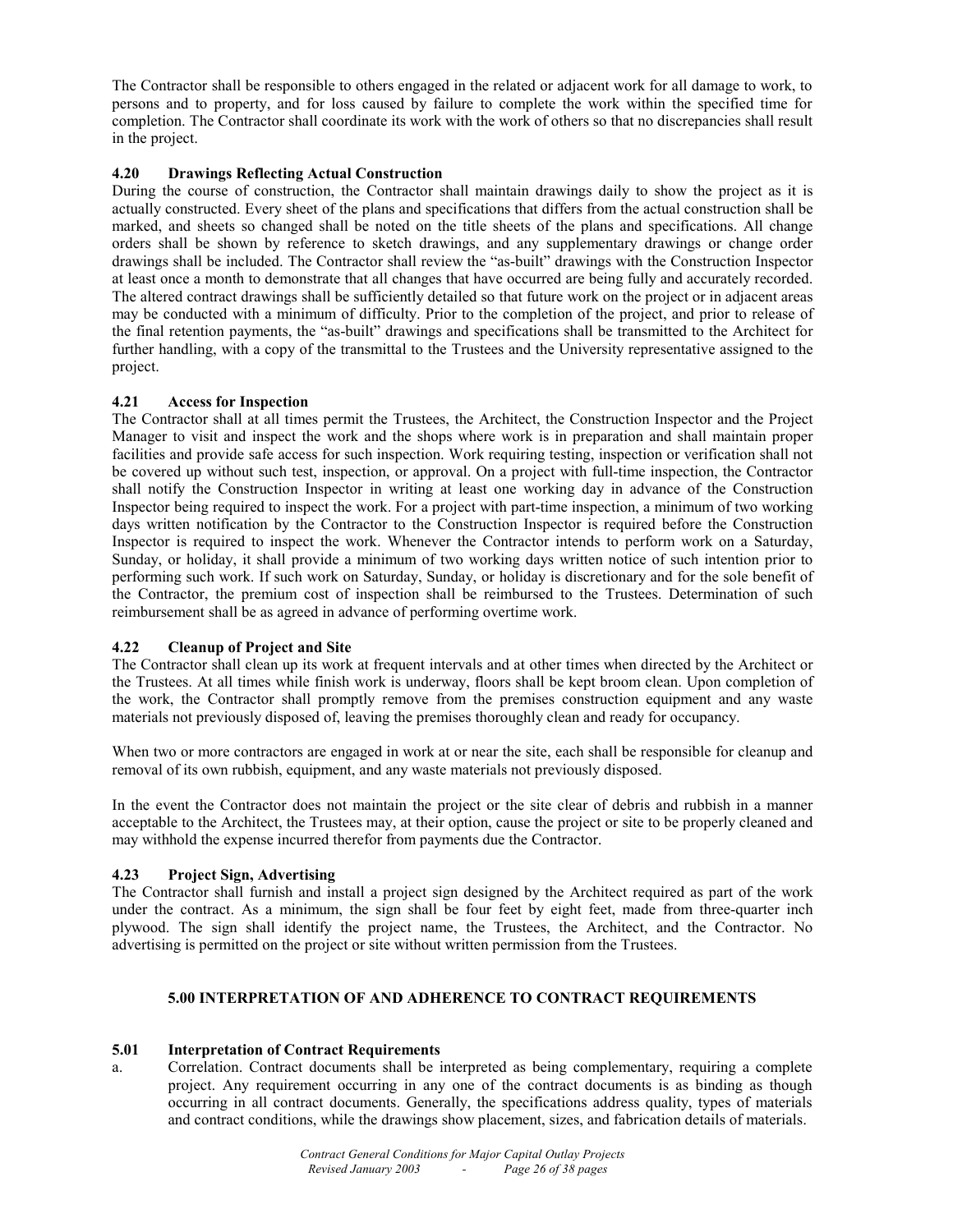b. Conflicts. In the event of conflict in the contract documents, the priorities stated below shall govern:

- (1) Addenda shall govern over all other contract documents and subsequent addenda shall govern over prior addenda only to the extent modified.
- (2) In case of conflict between plans and specifications, the specifications shall govern.
- (3) Conflicts within the plans:
	- (a) Schedules, when identified as such, shall govern over all other portions of the plans.
	- (b) Specific notes shall govern over all other notes and all other portions of the plans except the schedules described in Article 5.01-b (3)(a), above.
	- (c) Larger scale drawings shall govern over smaller scale drawings.
	- (d) Figured or numerical dimensions shall govern over dimensions obtained by scaling.
- (4) Conflicts within the specifications: "Contract General Conditions" shall govern over all sections of the specifications except for specific modifications thereto that may be stated in the Supplementary General Conditions or addenda. No other section of the specifications shall modify the Contract General Conditions.
- (5) In the event that provisions of codes, safety orders, contract documents, referenced manufacturers specifications or industry standards are in conflict, the more restrictive or higher quality shall govern.
- c. Omissions. In the event of omissions in the contract documents, the following shall apply:
	- (1) If the contract documents are not complete as to any minor detail of a required construction system or with regard to the manner of combining or installing of parts, materials, or equipment, but there exists an accepted trade standard for good and skillful construction, such detail shall be deemed to be an implied requirement of the contract documents in accordance with such standard. "Minor Detail" shall include the concept of substantially identical components, where the price of each such component is small even though the aggregate cost or importance is substantial, and shall include a single component that is incidental, even though its cost or importance may be substantial.
	- (2) The quality and quantity of the parts or material so supplied shall conform to trade standards and be compatible with the type, composition, strength, size, and profile of the parts of materials otherwise set forth in the contract documents.

#### **5.02 Issuance of Interpretations, Clarifications, Additional Instructions**

Should the Contractor discover any conflicts, omissions, or errors in the contract or have any question concerning interpretation or clarification of the contract, the Contractor shall request in writing interpretation, clarification, or additional detailed instructions, before proceeding with the work affected. The written request shall be given to the Architect with copies to the Project Manager/Construction Inspector and the Trustees.

The Architect, with review as required by the Trustees, shall, within a reasonable time, issue in writing the interpretation, clarification, or additional detailed instructions requested.

Should the Contractor proceed with the work affected before receipt of the interpretation, clarification, or instructions from the Architect, the Contractor shall replace or adjust any work not in conformance therewith and shall be responsible for any resultant damage or added cost.

Should any interpretation, clarification, or additional detailed instructions, in the opinion of the Contractor, constitute work beyond the scope of the contract, the Contractor must submit written notice thereof to the Architect within seven calendar days following receipt of such interpretation, clarification, or additional detailed instructions and in any event prior to commencement of work thereon. The Contractor shall send copies of such correspondence to the Trustees and the Project Manager/Construction Inspector. Within seven calendar days after the Contractor issues its written notice, the Contractor shall submit an explanation of how the interpretation, clarification, or additional detailed instruction constitutes work beyond the scope of the contract, along with a detailed cost breakdown and an explanation of any delay impacts.

The Architect shall consider such notice and make a recommendation to the Trustees. If, in the judgment of the Trustees, the notice is justified, the interpretation, clarification or additional detailed instructions shall be revised or the extra work authorized by contract change order or by field instruction with a change order to follow. If the Trustees decide that the claim is not justified, the Trustees shall give the Contractor a written order that the claim is not justified and direct the Contractor to perform such work.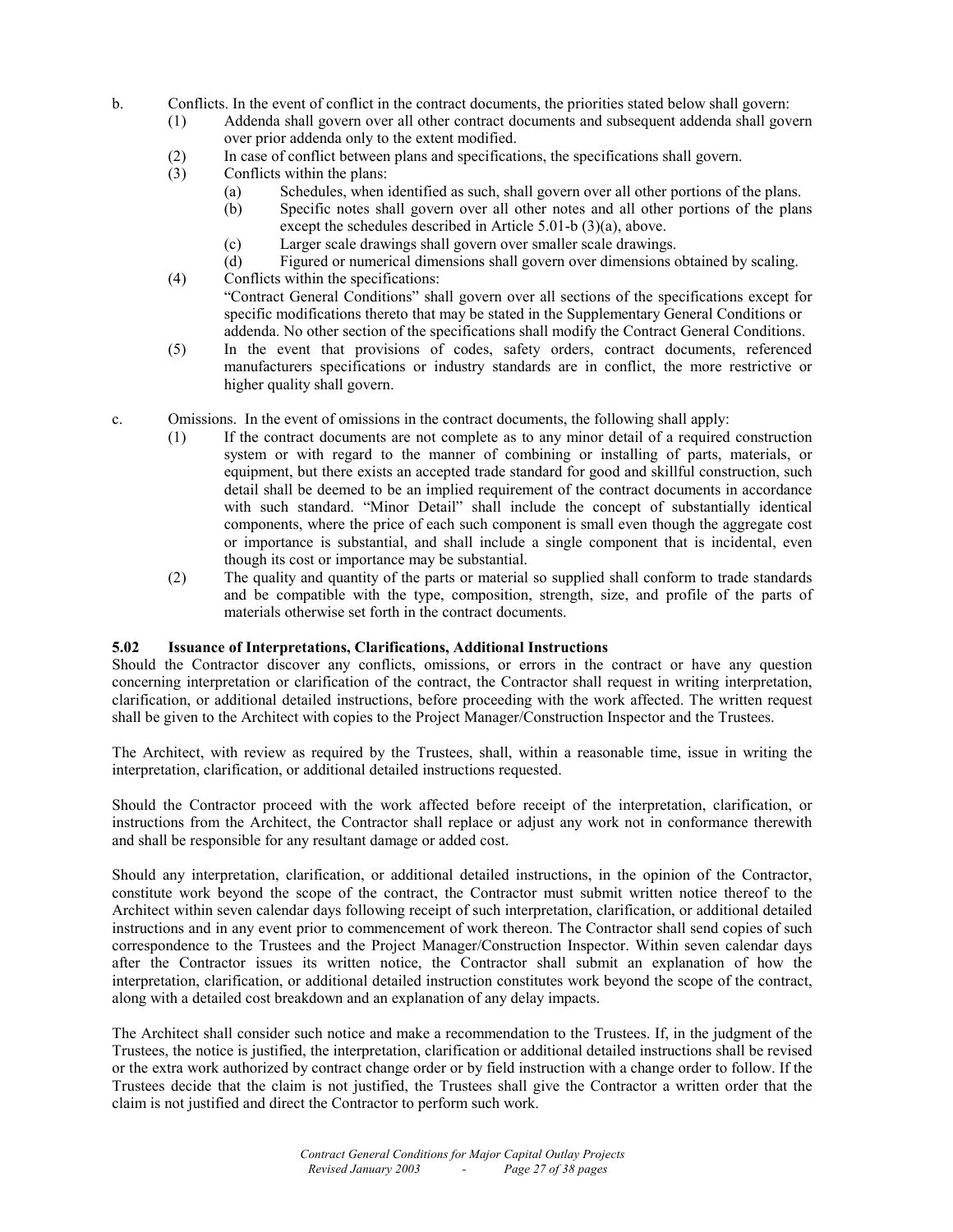The Contractor must proceed with the work upon receipt from the Trustees of a written order to do so, in accordance with the Architect's interpretation of the contract requirements, but within seven days of receipt of the order, the Contractor must notify the Architect and the Trustees, by letter, that it protests the decision. The Contractor shall have the right to have this claim later determined by a Claims Review Board pursuant to this contract (see Article 7.01). When performing disputed work, the Contractor shall prepare time and materials records for each day, and the Construction Inspector shall verify these records at the conclusion of each day. The Contractor shall have no claim for additional compensation because of such interpretation, clarification, or additional detailed instruction, unless he gives written notice to the Architect within seven calendar days as specified above.

#### **5.03 Product and Reference Standards**

- a. Product Designation. When descriptive catalog designations, including the manufacturer's name, product brand name, or model number are referred to in the contract, such designations shall be considered as being those found in industry publications of current issue at the date specified in the Notice to Contractors.
- b. Reference Standards. When the contract references standards of the federal government, trade societies, or trade associations by specific date of issue, these shall be considered a part of this contract. When such references do not bear a date of issue, the current and most recently published edition at the date specified in the Notice to Contractors shall be considered a part of this contract.

#### **5.04 Shop Drawings, Samples, Alternatives or Equals, Substitutions**

- a. Submittal Procedure. The Contractor shall review and approve all shop drawings. "Shop drawings" include drawings, diagrams, illustrations, schedules, performance charts, brochures and catalogs and other data prepared by the Contractor or any subcontractor, manufacturer, supplier or distributor, and which illustrate some portion of the work. The Contractor shall promptly review and mark the shop drawing approved and submit to the Architect, so as to cause no delay in the work, together with samples as required by the contract and shall also submit any offers of alternatives or substitutions. At least six copies of shop drawings shall be submitted as well as additional copies as required by Architect. All such submittals shall be sent to the Architect at the address given in the instructions to the Contractor at the job start meeting. A letter shall accompany the submitted items which shall contain a list of all matters submitted and shall identify all deviations in the shop drawings and samples from the requirements of the contract. Failure by the Contractor to identify all deviations may render any action taken by the Architect on the materials submitted to be void. Whether to void such action shall be in the discretion of the Architect. The letter and all items accompanying it shall be fully identified as to project name and location, the Contractor's name, and contract number. By submitting the approved shop drawings and samples, the Contractor represents that the data contained therein have been verified with conditions as they actually exist and that the shop drawings and samples have been checked and coordinated with the contract.
- b. Samples. Samples are physical examples furnished by the Contractor to illustrate materials, equipment, color, texture, or workership, and to establish standards by which the work will be judged.

 The work shall be in accordance with the samples, submitted as required by the contract and reviewed by Architect. The Contractor shall remove samples from the site when directed by the Trustees. Samples not removed by the Contractor, at the Trustees' option, will become the property of the Trustees or will be removed or disposed of by the Trustees at the Contractor's expense.

- c. Alternatives or Equals. For convenience in designation on the plans or in the specifications, certain materials or equipment may be designated by a brand or trade name or the name of the manufacturer together with catalog designation or other identifying information, hereinafter referred to generically as "designated by brand name." Alternative material or equipment which is of equal quality and of the required characteristics for the purpose intended may be proposed for use provided the bidder complies with the following requirements:
	- (1) The bidder shall submit its proposal to the Architect for an alternative as an "equal" in writing no later than 35 days after the award of the contract, unless otherwise specified in the Supplementary General Conditions (Public Contract Code Section 3400). In exceptional cases where the best interests of the Trustees so require, the Construction Administrator may give written consent to a submittal or re-submittal received after the expiration of the time limit designated. The bidder is responsible for timely submittal of its proposed "or equal."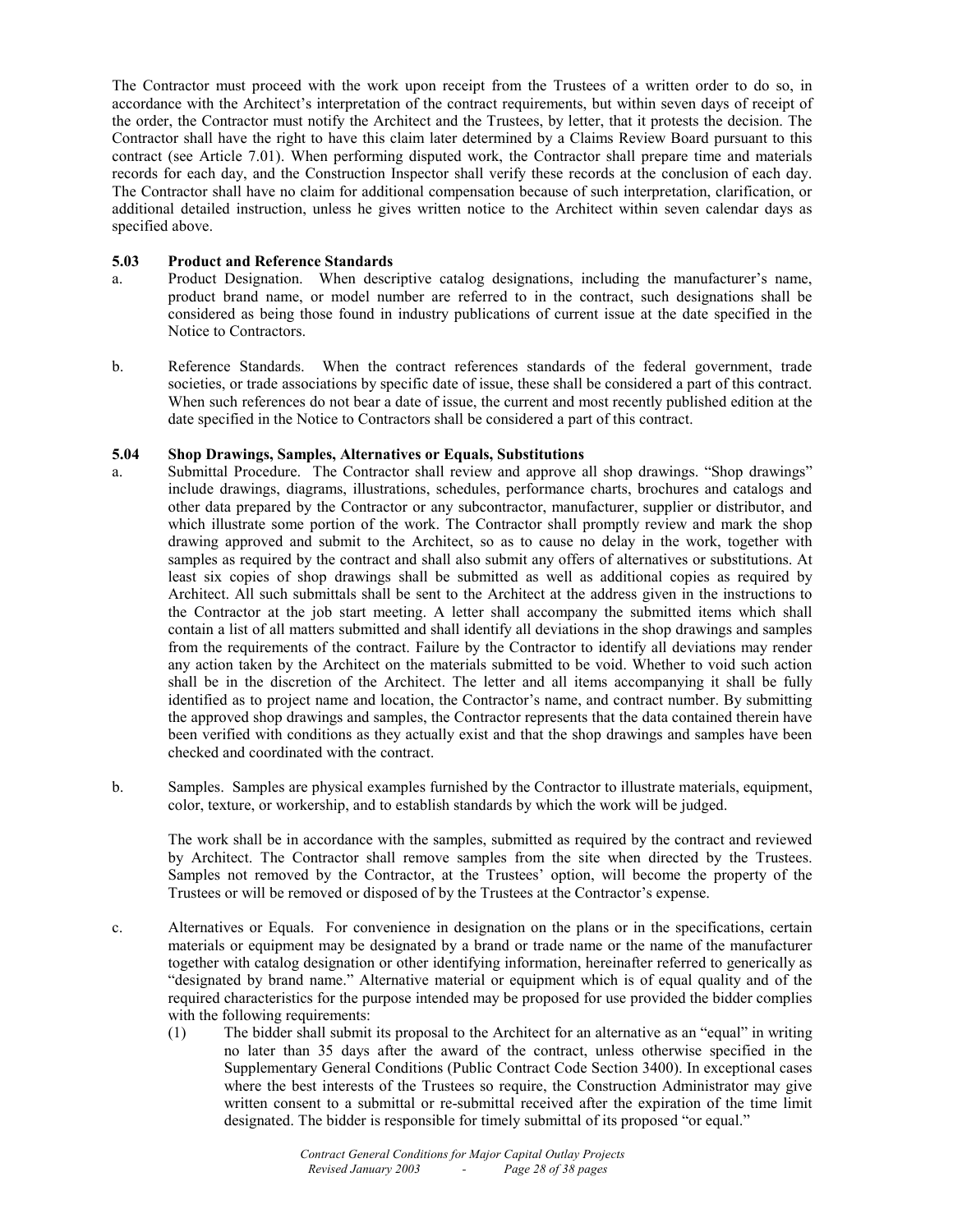- (2) No proposal will be considered unless accompanied by complete information necessary to permit determination of the equality of the offered materials or equipment. Samples shall be provided when requested by the Architect or the Trustees.
- (3) The burden of proof as to the comparative quality and suitability of the offered materials or equipment shall be upon the bidder. Where the material is specified by capacity or performance, the burden of proof shall be on the bidder to show that any particular equipment or materials meet the minimum capacities or the performance requirements specified. The bidder shall furnish at its own expense all information necessary for a determination as to whether the minimum capacities or performance requirements will be met.

 The Architect shall be the judge of such matters. If the Architect rejects the use of any alternative materials or equipment, then one of the products designated by brand name shall be furnished.

 If changes or delays are required for proper installation or fit of alternative materials, articles, or equipment, or because of deviations from contract documents, such changes or delays shall be made at the Contractor's expense without recourse for reimbursement from the Trustees.

d. Substitutions. If the Contractor proposes a product that is of lesser or greater quality or performance than the specified material or equipment, it must comply with these provisions of Article 5.04, but, in addition, the Contractor must submit any cost impact, and must pay the Architect's fees associated with the review of this substitution. By submitting a substitute, the Contractor waives any rights to claim a delay due to the processing of this substitution. The time period for submittal of a substitution of an unequal product shall be restricted to 35 days after the effective date on the Notice-to-Proceed unless the Trustees allow a longer period in writing.

#### **5.05 Quality of Materials, Articles and Equipment**

Materials, articles and equipment furnished by the Contractor for incorporation into the work shall be new. When the contract requires that materials, articles or equipment be furnished, but the quality or kind thereof is not specified, the Contractor shall furnish materials, articles or equipment at least equal to the kind or quality or both of materials, articles or equipment which are specified.

#### **5.06 Testing Materials, Articles, Equipment and Work**

Materials, articles, equipment or other work requiring tests are specified in the contract. Materials, articles and equipment requiring tests shall be delivered to the site in ample time before intended use to allow for testing and shall not be used prior to testing and receipt of written approval. The Contractor shall be solely responsible for notifying the Trustees where and when materials, articles, equipment and work are ready for testing. Should any such materials, articles, equipment or work be covered without testing and approval, if required, they shall be uncovered at the Contractor's expense. The Trustees have the right to order the testing of any other materials, articles, equipment or work at any time during the progress of the work. Unless otherwise directed, all samples for testing shall be taken by the Trustees from materials, articles or equipment to be used on the project or from work performed. All tests will be under the supervision of, and at locations convenient to, the Trustees. The Trustees shall select the laboratories for all tests. Decisions regarding the adequacy of materials, articles, equipment or work shall be issued to the Trustees in writing.

All costs of the initial required tests shall be borne by the Trustees. The Trustees may decide to take further samples and tests, and if the results show that the work was not defective, the Trustees shall bear the costs of such samples and tests. In the event the results of such additional samples and tests show that the work was defective, the Contractor shall bear the cost of such samples and tests. Samples that are of value after testing shall remain the property of the Contractor. All retesting and re-inspection costs may be back-charged to the Contractor by the Trustees.

#### **5.07 Rejection**

Should any portion of the work done or any materials, articles or equipment delivered fail to comply with the requirements of the contract, such work, materials, articles or equipment shall be rejected in writing and shall immediately be made satisfactory to the Architect and the Trustees, by the Contractor, at no additional expense to the Trustees. Any materials, articles or equipment that are rejected shall immediately be removed from the premises at the expense of the Contractor. The Trustees may retain one and one-fourth times the cost of the rejected materials, articles, equipment, and work from any payments due the Contractor until it is made acceptable to the Architect and the Trustees.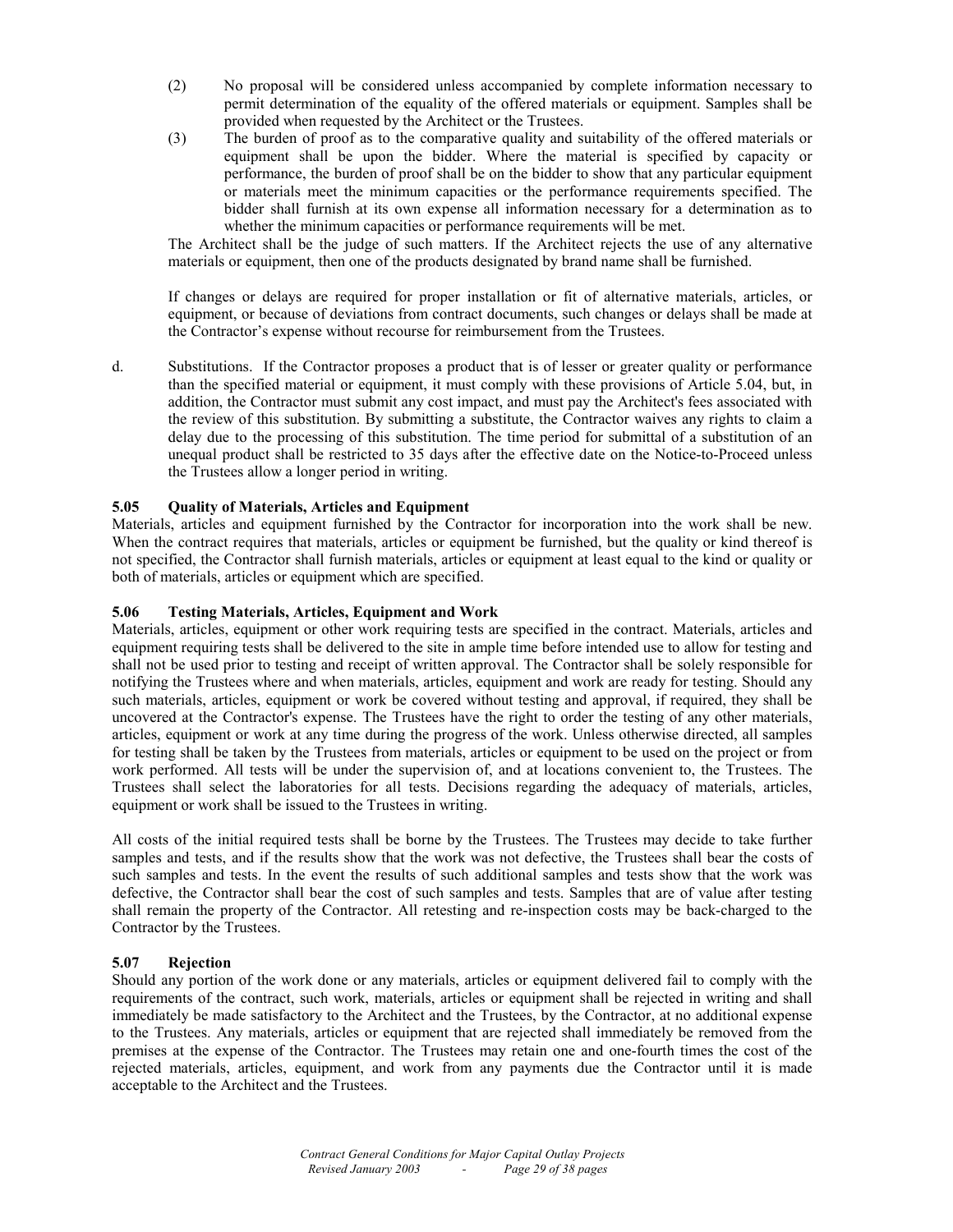# **5.08 Off-Site Testing**

The Trustees shall bear the cost of off-site testing up to a distance of fifty (50) miles from the project site and up to one fabrication yard or manufacturing plant per manufactured item, for example, structural steel. If the cost of testing is increased because the fabrication yard or manufacturing plant is located beyond this fifty-mile radius, then the increased costs shall be borne by the Contractor. The increased cost due to the use of multiple fabrication yards or manufacturing plants for similar materials shall be borne by the Contractor.

#### **5.09 Responsibility of Quality**

The testing and inspection provided by the Trustees shall not relieve the Contractor of its responsibility for the quality of materials and workership provided by the Contractor, and the Contractor shall make good all defective work discovered during or after completion of the project.

# **6.00 CHANGES IN THE WORK**

#### **6.01 Change Orders**

a. Generally. The Trustees reserve the right to issue written change orders directing changes in the contract at any time prior to the acceptance of the project without voiding the contract, and Contractor shall promptly comply with such order. The Contractor may request changes in the work, but shall not act on the changes until approved in writing by the Trustees. Any change made without authority in writing from the Trustees shall be the responsibility of the Contractor, and no increase in compensation or time extension will be made for a change involving greater expense to the Contractor, and changes involving greater or lesser expense may be rejected by the Trustees with the consequent responsibility on the Contractor to replace at its own expense the changed work with that originally specified (Public Contract Code Section 10827).

 On the basis set forth herein, the contract price shall be adjusted for any change order requiring a different quantity or quality of labor, materials or equipment from that originally required, and the partial payments to the Contractor, set forth in Article 8.02, shall be adjusted to reflect the change. Whenever the necessity for a change arises, and when so ordered by the Trustees in writing, the Contractor shall take all necessary steps to halt such other work in the area of the change that might be affected by the ultimate change. Changed work shall be performed in accordance with the original contract requirements except as modified by the change order. Except as herein provided, the Contractor shall have no claim for any other compensation due to changes in the work (Public Contract Code Section 10841).

b. Proposed Change Orders. The Trustees shall issue to the Contractor a cost request bulletin via the Architect, or a Field Instruction via the Project Manager/Construction Inspector, hereinafter called the cost request bulletin, for a proposed change order describing the intended change and shall require the Contractor to respond with a proposed amount to be added to or subtracted from the contract price due to the change supported by a detailed estimate of cost (hereinafter called a change order request). Upon request by the Trustees, the Contractor shall permit inspection of the original contract estimate, subcontract agreements, or purchase orders relating to the change. Any request for adjustment in time of final completion of the project that is directly attributable to the changed work shall also be included, with substantiating detailed explanation, by the Contractor in its response to the cost request bulletin. Failure to request adjustment of time on the change order request shall waive any right to subsequently claim an adjustment of the time for final completion based on the changed work. The Contractor shall submit the change order request with detailed estimates and any time extension request thereon to the Architect, the Project Manager/Construction Inspector, and the Trustees within fifteen calendar days after issuance of the cost request bulletin. If not submitted within the required fifteen calendar days, and the Contractor has not obtained the Architect's and the Trustees' permission for a delay in submission, the Trustees may order the Contractor in writing to begin the work immediately, in accordance with Article 6.01-d or Article 6.02, and the contract price shall be adjusted in accordance with the Trustees' estimate of cost, unless the Contractor within fifteen days following completion of the changed work presents proof convincing to the Trustees that the Trustees' estimate was in error. The Contractor must keep and submit time and materials records verified daily by the Construction Inspector to substantiate its costs and to furnish such proof.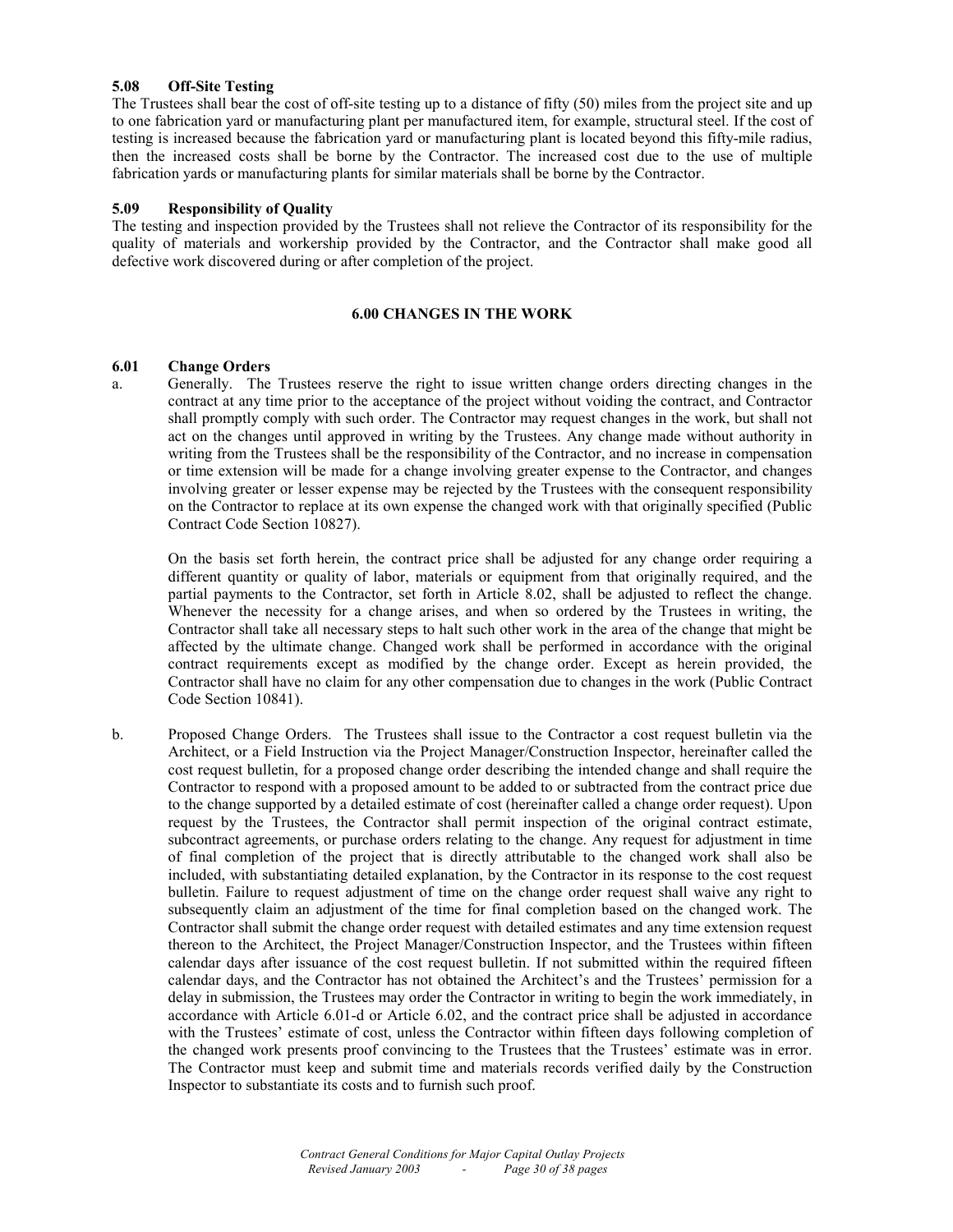When the Trustees and the Contractor agree on the amount to be added to or deducted from the contract price and the time to be added to or deducted from the completion date, and a contract change order is signed by the Trustees and the Contractor, the Contractor shall proceed with the changed work. If agreement is reached as to the adjustment in compensation for the performance of changed work but agreement is not reached as to the time adjustment for such work, the Contractor shall proceed with the work at the agreed price, reserving the right to further pursue its claim for a time adjustment (see Article 4.15-d). Any costs incurred to acquire information relative to a proposed change order shall not be borne by the Trustees.

- c. Allowable Costs Upon Change Orders. The only costs (estimated or actual) allowable due to changed work, and the manner in which such costs are computed, shall be in accordance with the following eight provisions of this subsection 'c.' In submitting a change order request, the Contractor affirms that the cost is submitted in good faith, that the cost is accurate and is in accordance with the provisions of the contract requirements, and the Contractor submits the cost recognizing the significant civil penalties and treble damages which follow from making a false claim or presenting a false claim to the Trustees (Government Code Sections 12650 *et seq*.).
	- (1) Labor. Costs are allowed for the actual payroll cost to the Contractor for labor, field supervision of changed work, (but not field office supervision nor indirect supervision) and engineering or technical services directly required for the performance of the changed work, (but not site management such as field office estimating, clerical, purchasing, as-builts, change order coordination, or warranty) including payments, assessments, or benefits required by lawful labor union collective bargaining agreements, compensation insurance payments, liability insurance premium (only if based solely on labor), contributions made to the State pursuant to the Unemployment Insurance Code, and for taxes paid to the federal government required by the Social Security Act.

 No labor cost will be recognized at a rate in excess of the prevailing wages that are being paid by the Contractor for similar work on the project at the time the work is performed, nor will the use of a classification which would increase the labor cost be permitted unless the Contractor established to the satisfaction of the Trustees the necessity for use of such higher classifications of workers. The Contractors and subcontractors shall submit a fully detailed breakdown of the cost of every labor classification to be utilized on a proposed change on the Hourly Labor Rate Worksheet. The Trustees may verify wage and burden per Article 4.02-c (6). The unit cost of labor shall be an accurate accounting of actual costs paid in accordance with the allowances herein, and it shall be submitted under penalty of perjury.

(2) Materials. Costs are allowed for the cost to the Contractor for the materials directly required for the performance of the changed work. Such cost of materials may include the costs of procurement, transportation, sales tax, and delivery if necessarily incurred. If a trade discount by the actual supplier is available to the Contractor, it shall be credited to the Trustees. If the materials are obtained from a supply or source owned wholly or in part by the Contractor, payment therefor will not exceed the current wholesale price for such materials. Cost for consumed materials may be charged on a reasonably estimated basis, but may not be a percentage of labor.

 If, in the opinion of the Trustees, the cost of materials is excessive, or if the Contractor fails to furnish satisfactory evidence of the cost from the actual suppliers thereof, then in either case the cost of the materials shall be deemed to be the lowest wholesale price at which similar materials are available in the quantities required at the time they were needed. The Trustees reserve the right to furnish such materials as they deem advisable, and the Contractor shall have no claim for costs or profits on material furnished by the Trustees.

(3) Equipment. Costs are allowed for the actual cost to the Contractor for the use of equipment directly required in the performance of the changed work except that no payment will be made for time while equipment is inoperative due to breakdowns or for non-working days. The rental time shall include the time required to move the equipment to the project site from the nearest available source for rental of such equipment, and to return it to the source. If such equipment is not moved by its own power, then loading and transportation costs will be paid. However, neither moving time nor loading and transportation costs will be paid if the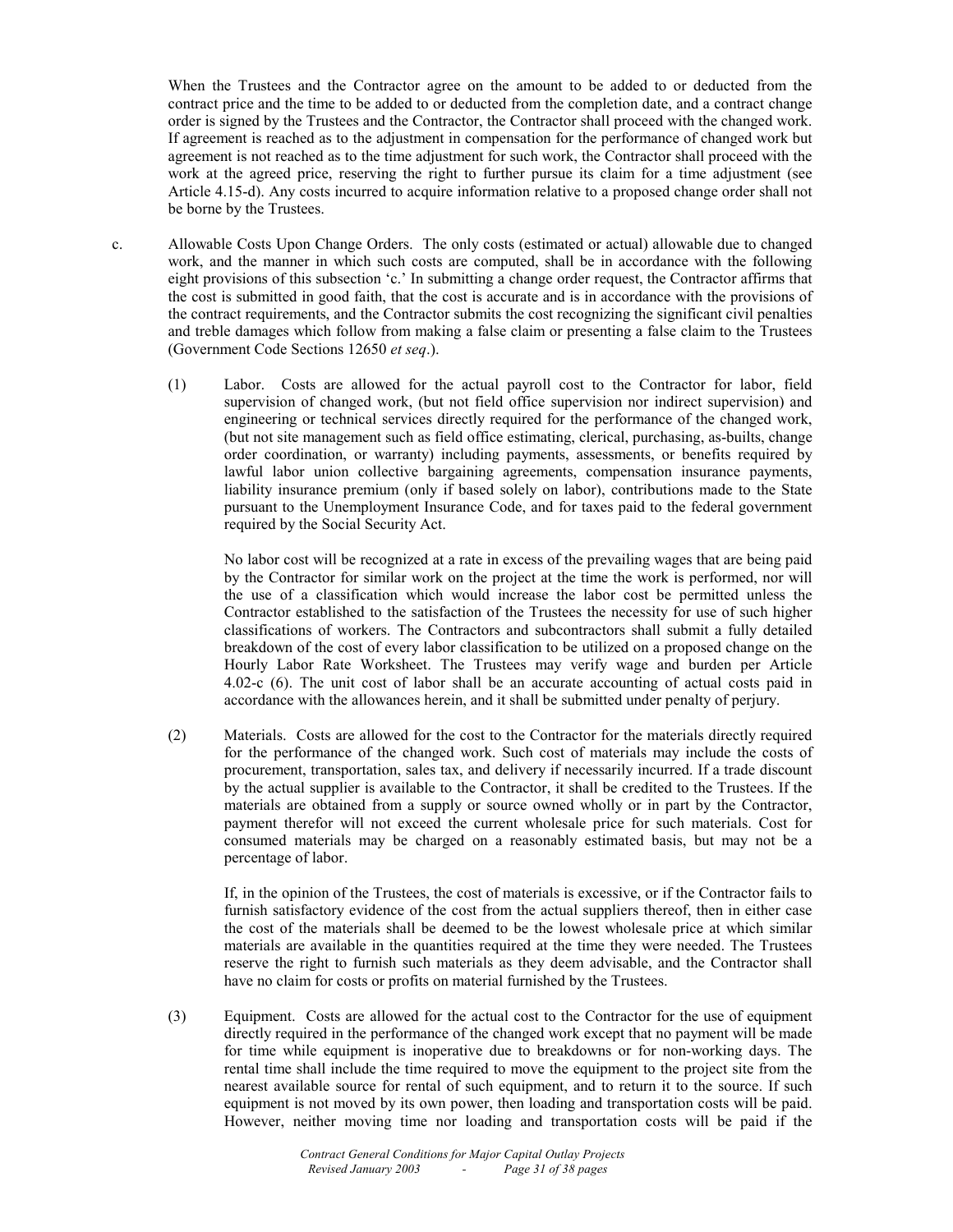equipment is used on the project in any other way than upon the changed work. Individual pieces of equipment having a replacement value of \$200.00 or less shall be considered to be small tools or small equipment, and no payment therefor will be made unless it has been rented specifically for the changed work. Consumed equipment or tools, such as paint brushes, rollers, drill bits, etc. may be charged on an actual or reasonably estimated cost basis and are not to be charged as a percentage.

 For equipment owned, furnished, or rented by the Contractor, no cost therefor shall be recognized in excess of the rental rates established by distributors or equipment rental agencies in the locality where the work is performed.

 The amount to be paid to the Contractor including mark-up for the use of equipment as set forth above shall constitute full compensation to the Contractor for the cost of fuel (unless the Contractor has demonstrated that mark-up does not cover consumed fuel cost), power, oil, lubrication, supplies, small tools, small equipment, necessary attachments, repairs and maintenance of any kind, depreciation, storage, insurance, and any and all costs to the Contractor incidental to the use of such equipment. Equipment operators shall be paid for as provided in Article 6.01-c (1), above.

- (4) Mark-ups on Change Orders. The mark-ups allowed on the direct cost of changed work include all incidental overhead support costs and profit. Such incidental costs include: estimating and purchasing; indirect supervision and project management; home office overhead; site overhead including facilities and utilities; change order coordination; as-built drawings; warranties; bonds; course of construction and liability insurance; small tools, and all other miscellaneous support costs. No mark-up on mark-up is permitted. If the subcontractor is owned, partially owned, or has a shared profits arrangement with the Contractor, any mark-up otherwise applicable to a change shall be reduced in proportion with the shared profits.
- (5) Work by Subcontractors and Vendors. For any portion of the changed work which is to be performed by a subcontractor (any tier), the Contractor shall furnish to the Trustees a detailed estimate prepared and signed by subcontractor of the cost to subcontractor for performing the changed work. At the option of the Trustees, a lump sum estimate of such cost to subcontractor may be accepted in lieu of the detailed estimate. The combined costs for subcontractor's overhead, profit, taxes, indirect supervision, insurance, bonds, warranty and any other costs not specifically allowed by Article  $6.01-c(1)$ ,  $(2)$  and  $(3)$ , shall not exceed fifteen (15) percent on the first \$50,000 of the direct cost; thereafter, ten (10) percent on the balance beyond \$50,000. The maximum allowable mark-up of a first tier subcontractor on any subsequent tiers shall be seven (7) percent. The aggregate mark-ups allowed by multiple tiered subcontractors shall not exceed twenty-six (26) percent of the direct cost on the first \$50,000; thereafter, twenty-one (21) percent on the balance beyond \$50,000. Estimates of the amount to be deleted from subcontractor's portion of the work shall be gross value of the deducted work plus at least six percent for overhead, bonds, insurance, and related savings added to the direct value of the deleted work. For changed work to be furnished by a vendor, the Contractor shall furnish upon demand of the Trustees, a lump sum estimate of the cost of the items including taxes and cartage to the Contractor prepared by the vendor. No vendor mark-up for overhead, profit, layout, supervision or bonds will be allowed for changed work furnished by a vendor.
- (6) General Contractor Mark-up for Added Work. Where changed work is performed by a subcontractor, the Contractor may add to the total direct cost estimate for such work no more than ten (10) percent for profit, overhead, insurance, taxes, indirect supervision, bonds, warranty and any other costs not specifically allowed by Article 6.01-c (1), (2) and (3) on the first \$50,000; thereafter seven (7) percent on the balance beyond \$50,000. Also, refer to Article 4.08-f for special mark-up on repair of utilities. The Contractor may add up to fifteen (15) percent to its direct cost when performing the changed work on the first \$50,000, and ten (10) percent thereafter on the balance beyond \$50,000.
- (7) Credit for Deleted Work. Where an entire item or section of work is deleted from the contract, the entire subcontract value or bid value shall be considered the appropriate deduction less the value of work performed, and shall have at least six percent mark-up added thereto for the Contractor's saved overhead, bonds and insurance. If the subcontract value or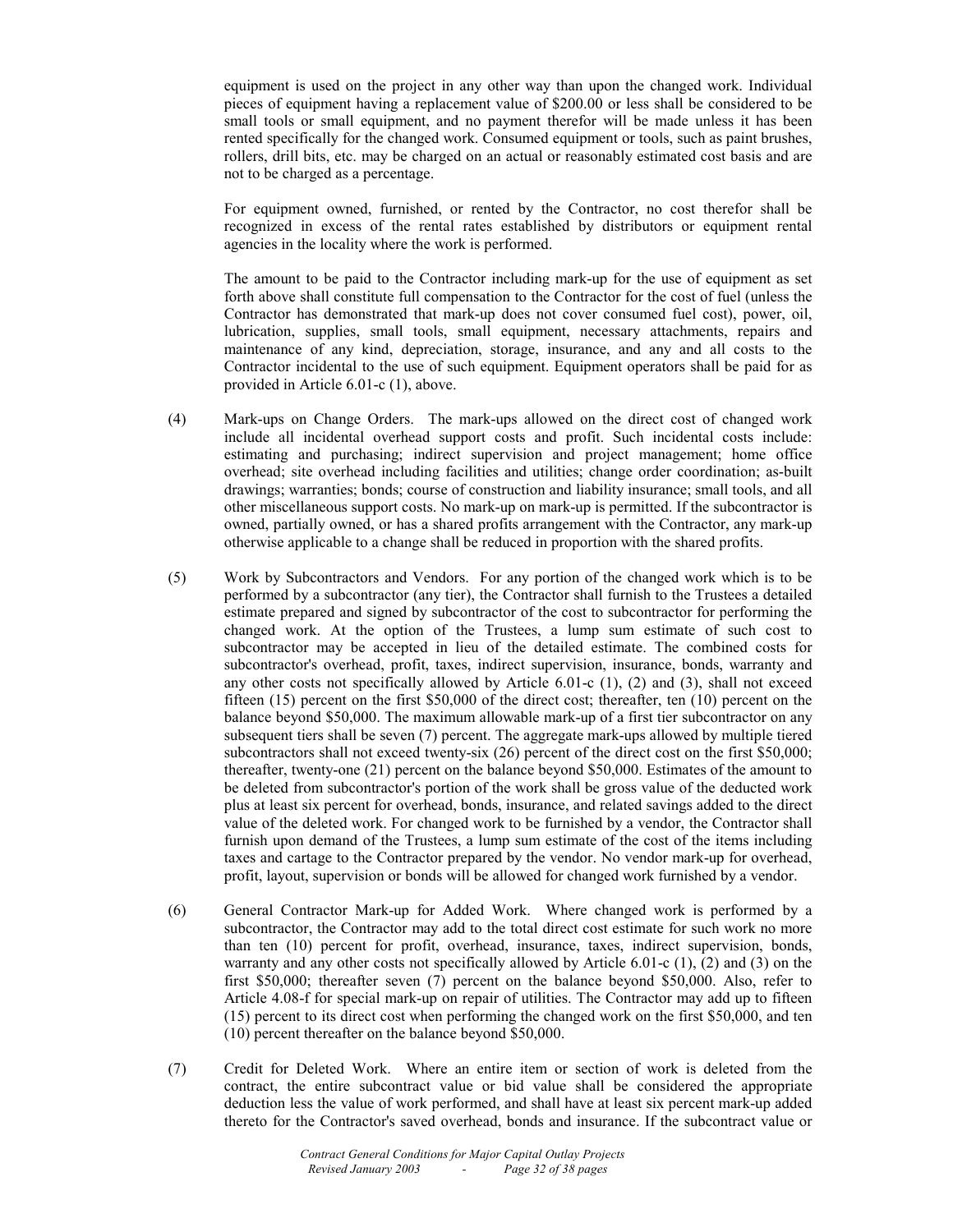bid value is not identifiable, then the amount to be deducted from the contract amount shall be the estimated value of the deducted work plus at least six percent for saved overhead, bonds and insurance. The value submitted on the schedule of values shall be used to calculate the credit amount, and may not be further marked up if it includes the value for general conditions (overhead, bonds, insurance, etc.).

 For a proposed change order that involves both added and omitted work, the Contractor shall separately calculate its total added costs and its total deducted costs, and shall then sum its total added and deducted costs, resulting in the Contractor's net cost for the change order. The Contractor shall then apply the mark-up to this net cost. Similarly, the Contractor shall separately calculate each subcontractor's total added costs and total deducted costs, and shall then sum each subcontractor's total added and deducted costs, resulting in each subcontractor's net cost for the change order. If the resulting net costs for each subcontractor will increase the contract price, then the Contractor shall apply separate mark-ups for added work as specified in Article 6.01-c (6). If the resulting net costs for each subcontractor will decrease the contract price, then the Contractor shall apply separate mark-ups for deleted work as specified in Article 6.01-c (7).

For example:

Contractor - net cost is \$30,000, Contractor's mark-up is 15%, or \$4,500. Subcontractor A - net cost is \$20,000, Contractor's mark-up is 10%, or \$2,000. Subcontractor B - net cost is  $\leq$ \$10,000>, Contractor's mark-up is six percent, or  $\leq$ \$600>. The Contractor's total mark-up for this example change order is \$5,900.

(8) Market Values. Cost for added work shall be no more than market values prevailing at the time of the change, unless the Contractor can establish to the satisfaction of the Trustees that it investigated all possible means of obtaining work at prevailing market values and that the excess cost could not be avoided.

 When a change order deletes work from the contract, the computation of the amount thereof shall be the values which prevailed at the time bids for the work were opened, if the work is contained in a subcontract agreement or purchase order executed at or near the time bids were opened.

#### d. Failure to Agree as to Cost

(1) For Added Work. Notwithstanding the failure of the Trustees and the Contractor to agree as to the cost of the proposed change order, the Contractor, upon written order from the Trustees, shall proceed immediately with the changed work. A Field Instruction or letter signed by the Trustees shall be used for this written order. At the start of each day's work on the change, the Contractor shall notify the Trustees in writing as to the size of the labor force to be used for the changed work and its location. Failure to so notify may result in the non-acceptance of the costs for that day. At the completion of each day's work, the Contractor shall furnish to the Construction Inspector a detailed summary of all labor, materials, and equipment employed in the changed work. The Construction Inspector will compare his/her records with Contractor's daily summary and may make any necessary adjustments to the summary. After the Construction Inspector and the Contractor agree upon and sign the daily summary, the summary shall become the basis for determining costs for the additional work. The sum of these costs when added to an appropriate mark-up will constitute the payment for the changed work. Subsequent adjustments, however, may be made based on later audits by the Trustees. When changed work is performed at locations away from the job site, the Contractor shall furnish in lieu of the daily summary, a summary submitted at the completion of the work containing a detailed statement of labor, material, and equipment used in the work. This latter summary shall be signed by the Contractor who shall certify thereon under penalty of perjury that the information is true, and the costs are as allowed in Article 6.01-c  $(1)$ ,  $(2)$  and  $(3)$ . If changed work is to be paid on the basis of time and materials, a credit for deleted contract work shall be included. Mark-up shall be as covered in Article 6.01-c (4), (5), (6) and (7).

 The Contractor shall maintain and furnish on demand of the Trustees itemized statements of cost from all vendors and subcontractors who perform changed work or furnish materials and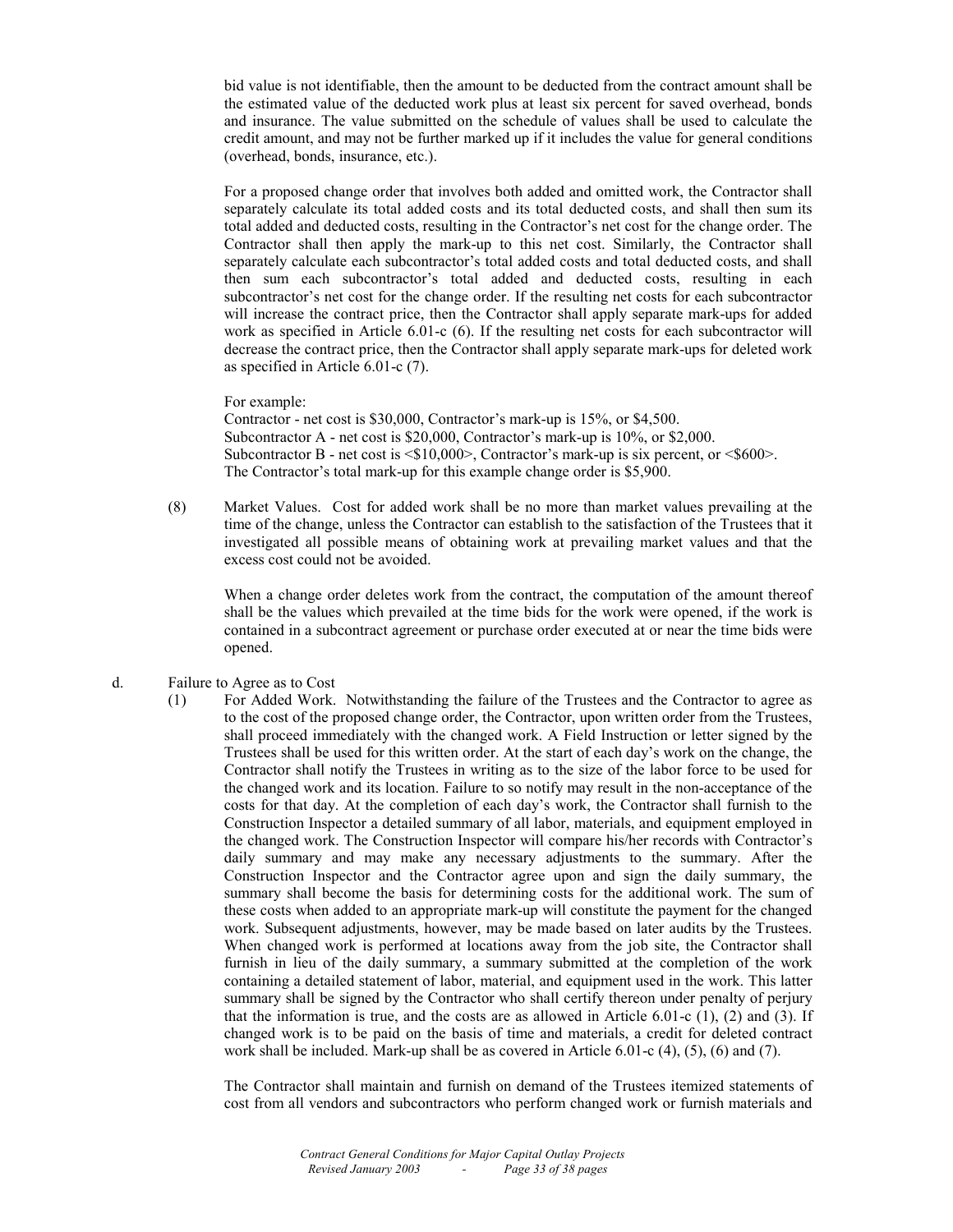equipment for such work. All statements must be signed by the vendors and the subcontractors.

- (2) For Deleted Work. When a proposed change order contains a deletion of any work, and the Trustees and the Contractor are unable to agree upon the value thereof, the Trustees' estimate may be deducted from the contract price and may be withheld from any payment due the Contractor until the Contractor presents proof convincing to the Trustees that the Trustees' estimate was in error. The amount to be deducted, other than deletion of an entire item as addressed in Article 6.01-c (7), shall be the costs to the Contractor for labor, materials, and equipment which would have been used on the deleted work together with the credit mark-up. The guidelines set forth in Article 6.01-c shall be used in computing the amounts involved for changes under than deletion of an entire item.
- e. Allowable Time Extensions. For any change in the work, the Contractor shall be entitled only to such adjustments in time by which completion of the entire work is delayed due solely to performance of the changed work. However, no extension of time shall be granted for a change in the work unless the Contractor demonstrates to the satisfaction of the Trustees that the work is on the critical path and submits an updated CPM schedule showing that an extension of time is required and that the Contractor is making, or has made, every reasonable effort to guarantee completion of the additional work called for by the change within the time originally allotted for the contract (Public Contract Code Section 10842).

 Adjustment in contract time shall be on a calendar day basis, except that if the new contract completion date falls on a Saturday, Sunday, or legal holiday, it shall be extended through the next full working day. Such adjustment is applicable only once in the course of a contract, and should occur only at the end of the contract. Attention is directed to Article 4.15 for adjustments to the contract time.

#### **6.02 Emergency Changes**

Changes in the work made necessary due to unforeseen site conditions, discovery of errors in plans or specifications requiring immediate clarification in order to avoid a serious work stoppage, changes of a kind where the extent cannot be determined until completed, or under any circumstances whatsoever when deemed necessary by the Trustees are kinds of emergency changes which may be authorized by the Trustees in writing to the Contractor. The Contractor shall commence performance of the emergency change immediately upon receipt of written direction from the Trustees.

If agreement is reached as to compensation adjustment for the purpose of any emergency change, then compensation will be as provided in Article 6.01 relating to ordinary changes. If agreement is not reached as to compensation at the time of commencing the emergency change, then compensation will be as provided in Article 6.01-d, that is, time and materials records and summaries shall be witnessed and maintained until either a lump sum payment is agreed upon, or the changed work is completed.

# **7.00 CLAIMS AND DAMAGES**

#### **7.01 Contractor's Claims Review Board**

In accordance with Article 5.02, should the Contractor disagree with the determination of the Trustees on a matter that substantially affects the Contractor's costs, compensation or extent of work, the Contractor shall file a claim with the Trustees and request a review of the decision. The Contractor must proceed with the work upon receipt from the Trustees of a written order to do so, in accordance with the Architect's interpretation of the contract requirements, but within seven days of receipt of the written order, the Contractor must notify the Architect and the Trustees, by letter, that it protests the decision.

All unresolved claims arising from this contract, for which the Contractor seeks resolution by a Contractor's Claims Review Board, shall be submitted in writing to the Trustees no later than 30 calendar days after the County Recorder's recordation date on the Trustees' Notice of Completion. The Contractor's failure to submit its claims to the Trustees within this 30-day period shall constitute a waiver by the Contractor of such claims. Once the claims have been submitted, Contractor shall have 30 additional calendar days in which to submit six copies of a total and detailed claims package. Failure to submit the full detailed package within this second 30 day period shall constitute a waiver by the Contractor of such claims.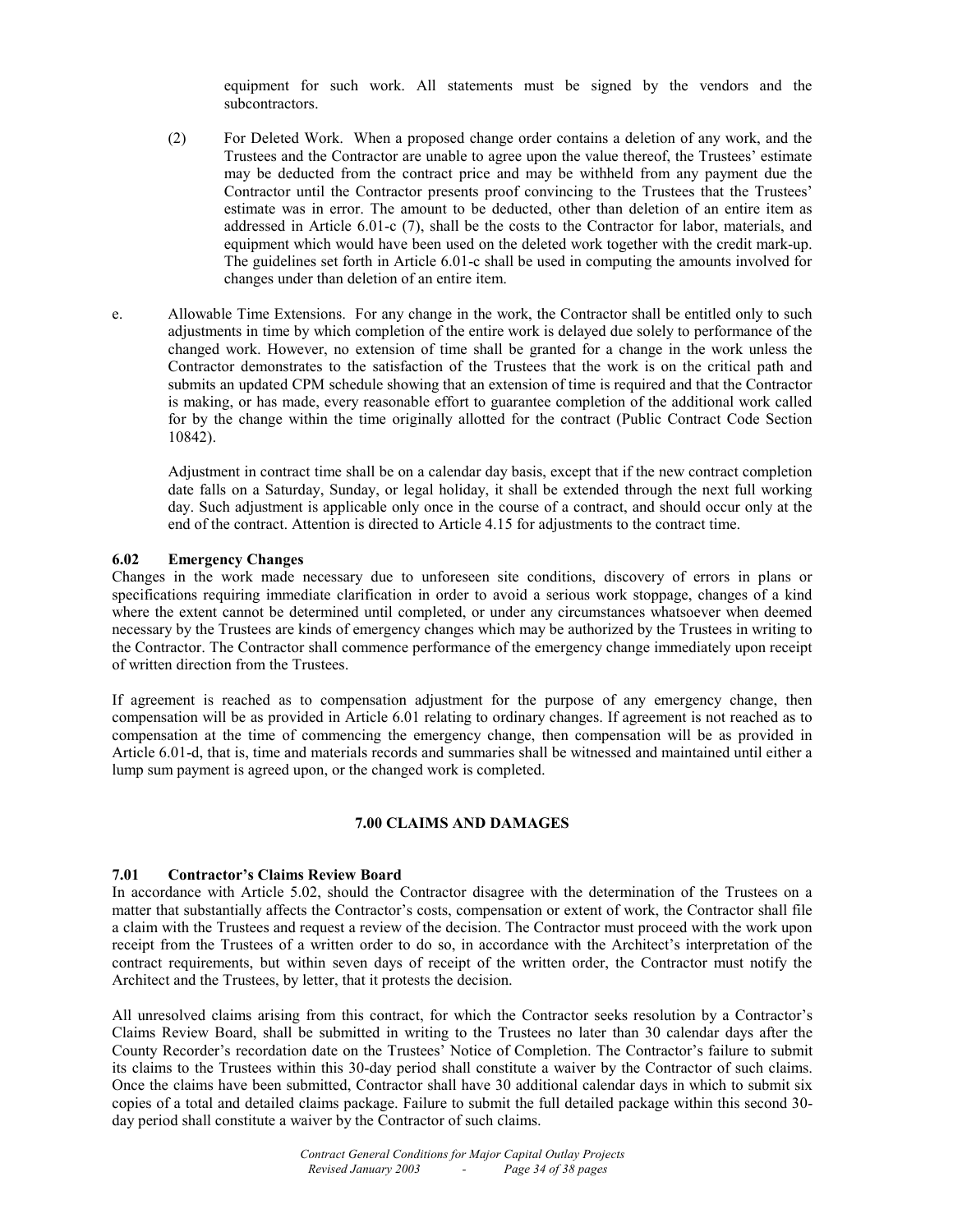Before the Contractor files a claim with the Trustees, the Contractor shall make a reasonable effort to analyze the claim to determine the truth of the information comprising the claim. The Contractor shall not present a subcontractor claim without making a reasonable effort to determine the truth of the facts comprising the claim. Only claims reasonably determined by the Contractor to be true may be filed with the Trustees. By submitting a claim, Contractor affirms that he/she has submitted the claim in good faith, that the facts supporting the claim are true and accurate, and that the claim in the reasonable opinion of the Contractor constitutes a basis under the contract for additional compensation. Further, Contractor submits the claim recognizing the significant civil penalties and treble damages which follow from making a false claim or presenting a false claim to the Trustees (see Government Code Sections 12650 *et seq*.).

The Trustees will convene a Contractor's Claims Review Board to hear the submitted claims at the completion of the project. Each Claims Review Board shall continue to function until all pertinent facts are reviewed, and it arrives at a recommendation. The Review Board is comprised of representatives of the California State University, which may include representatives of Capital Planning, Design and Construction professional staff who have not had any direct connection to any claim from the project. It is a lay board; attorneys and third party claims specialists may not participate in the hearings, with the exception of scheduling consultants. The Board's recommendation will be made as soon as possible after the conclusion of the hearing, and that recommendation is made to the appropriate University official and the Assistant Vice Chancellor of Capital Planning, Design and Construction. The decision to accept or reject the Board's recommendation is the responsibility of either the University official, if the project was administered by the University, or the Assistant Vice Chancellor, if the project was administered by Capital Planning, Design and Construction. The decision of the University official or the Assistant Vice Chancellor (as appropriate) exhausts the Contractor's contractual and administrative remedies with the Trustees.

# **7.02 Delay in Completion--Liquidated Damages**

If the work is not completed within the time required, the Trustees will sustain damage. It is, and will be, impractical and extremely difficult to determine the actual damage that the Trustees will sustain by reason of the delay. It is therefore agreed that the Contractor will pay to the Trustees the sum of money stipulated per day in the contract for each day's delay in completing the work beyond the time prescribed, see Article 8.01, Acceptance. A final credit change order shall be executed to assess liquidated damages. If the Contractor fails to pay such liquidated damages, the Trustees may deduct the amount thereof from any money due or that may become due the Contractor under the contract (Public Contract Code Section 10826). If the Trustees have occupancy of all or the majority of the project and can use it for its intended purpose including operation of fire and life safety systems, the Trustees may reduce the amount of assessment of liquidated damages (if it is determined to be in the best interest of the Trustees) to \$500 per calendar day or half of the value originally stipulated per day, whichever is higher.

#### **7.03 Termination for Cause**

If the Trustees deem that Contractor has failed to supply an adequate working force or material of proper quality, or Contractor has failed in any other respect to prosecute the work with the diligence and force as required by the Contract, then the Trustees may take any of the actions authorized by Public Contract Code Section 10843 *et seq*. The Contractor's failure to complete a punch list with diligence is an example of a failure to prosecute the work with the diligence and force required by the Contract.

If the costs of finishing the work exceed the unpaid balance of the contract sum, the Contractor shall pay the difference to the Trustees.

If it is subsequently determined that grounds for termination under this Article do not exist, then the Contractor shall be deemed to have been properly terminated for convenience under Article 7.04.

#### **7.04 Termination for Convenience**

After the third payment request or 90 days, whichever comes first, the Trustees may terminate this Contract or any part thereof, for its sole convenience and without cause. Unless Trustees direct otherwise, upon written notice from the Trustees of such termination, the Contractor shall:

- a. Stop all work under the contract except that specifically directed to be completed prior to suspension of the work.
- b. Perform work the Trustees deem necessary to secure the project for termination.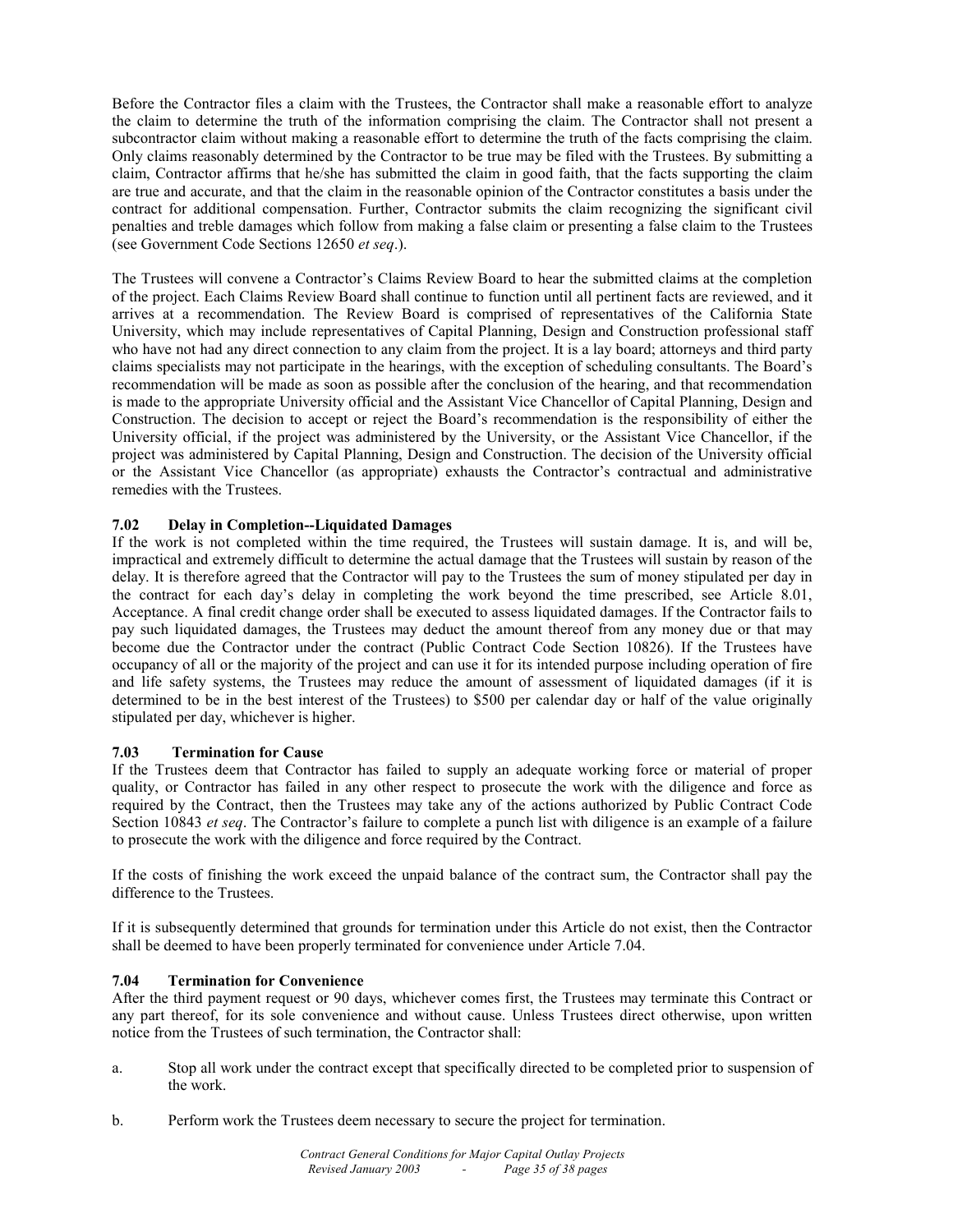- c. Remove equipment and plant from the Site of the work.
- d. Take such action as is necessary to protect materials from damage.
- e. Notify all subcontractors and suppliers that the contract has been terminated, and that their contracts or orders are not to be further performed unless otherwise authorized in writing by the Trustees. Reference Articles 4.05 and 7.05.
- f. Provide the Trustees with an inventory list of all materials previously produced, purchased or ordered from suppliers for use in the work and not yet used in the work, including their storage locations, and such other information as the Trustees may request.
- g. Dispose of materials not yet used in the work as directed by the Trustees. The Contractor shall provide the Trustees with good title to all materials purchased hereunder, including materials for which partial payment has been made.
- h. Subject to prior written approval of the Trustees, settle all outstanding liabilities and all claims arising out of subcontracts or orders for materials terminated hereunder. To the extent directed by the Trustees, the Contractor shall assign to the Trustees all the right, title and interest of the Contractor under subcontracts or orders for materials.
- i. Furnish the Trustees with the documentation required to be furnished by the Contractor under the provisions of the Contract.
- j. Take such other actions pertinent to terminating the contract as the Trustees may direct.
- k. Remain liable for any defective construction completed prior to termination.

The Contractor shall be paid in accordance with the provisions of Article 8.02, with the following exception. The amount due the Contractor shall be based upon the Trustees' final estimate of the actual work completed, or acceptable materials furnished but not used, to the date of suspension of the work, less any amounts required to be withheld pursuant to Article 8.00, and less any prior payment(s) made to, or on account of the Contractor.

#### **7.05 Assignment of Subcontracts**

Should the Contractor's control over the work be terminated under Article 7.03 or 7.04, the Trustees may elect to take legal assignment of subcontracts, purchase orders, and other contractual rights. In such an event, the Contractor shall, as a condition of receiving the payments referred to in these Articles, execute and deliver all papers and take all steps, including the legal assignment to the Trustees of subcontracts, purchase orders, and other contractual rights of the Contractor, as the Trustees may require for the purpose of fully vesting in the Trustees all rights and benefits of the Contractor under such subcontracts, purchase orders, or other contractual rights in order that the Trustees may proceed to finish the project.

#### **7.06 Third-Party Claims**

The Trustees have full authority to compromise or otherwise settle any claim relating to a contract at any time. However, the Trustees shall notify the Contractor of the receipt of any third-party claim relating to the contract (Public Contract Code Section 9201).

#### **8.00 PAYMENT AND COMPLETION**

#### **8.01 Acceptance**

When the whole project has been completed in all respects in accordance with the plans and specifications, to the full satisfaction of the Trustees, the Trustees will then file a Notice of Completion with the County Recorder in the county in which the project is located. Projects bid with a segregation of costs for separate, independent portions may, at the Trustees' discretion, have each of the separate portions accepted individually. The date of acceptance of the project as stated on the Notice of Completion shall be the official completion date relating to the assessment of liquidated damages. The County Recorder's date of recording on the Notice of Completion, if filed timely (within ten days of acceptance), shall be the official completion date relating to stop notices. All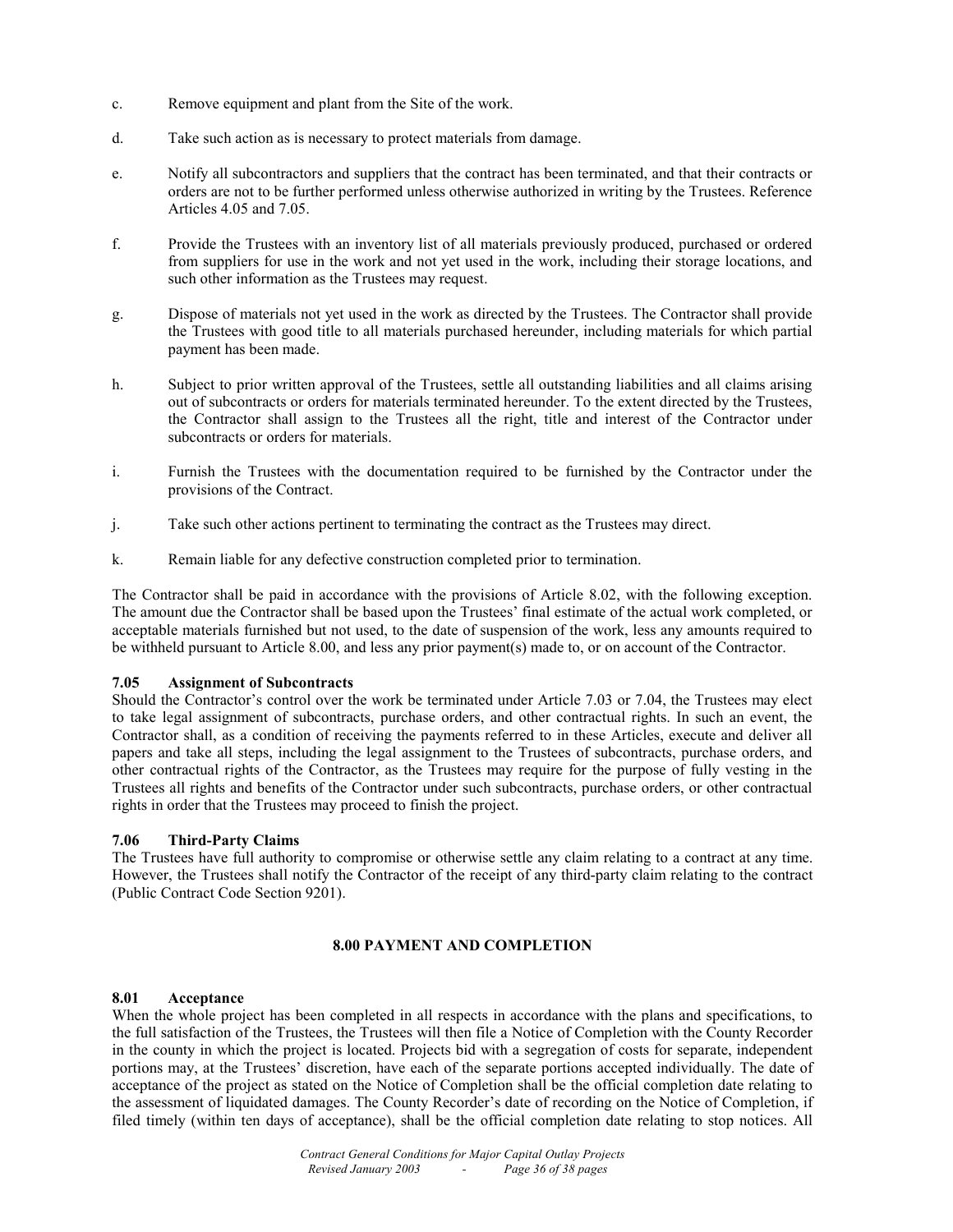stop notices must be filed with the Trustees within 30 calendar days after the County Recorder's recordation date on the Trustees' timely filed Notice of Completion. All claims arising from this contract shall be submitted in writing to the Trustees no later than 30 calendar days after the recordation date on the Trustees' Notice of Completion, see Article 7.01.

# **8.02 Partial Payments**

To assist in computing partial payments, the Contractor shall submit to the Architect, the Construction Inspector, and the Trustees a "Schedule of Values" of the Contractor's actual and estimated costs for each item of work. The cost breakdowns shall be in sufficient detail for use in estimating the work to be completed each month and shall be submitted within 21 calendar days after the date of commencement of work given in the Notice to Proceed. Contractor shall also provide the breakdown of the awarded contract value by completing the Uniformat Building Systems form. This information is valuable to the Trustees for budgeting purposes, and shall be submitted by the Contractor to the Construction Administrator along with the initial submittal of the Schedule of Values.

Once each month during the progress of the work, the Contractor shall submit to the Construction Administrator a partial payment request that has been received and agreed to by the Architect and the Trustees' Project Manager/Construction Inspector. The partial payment request shall be based on the approved bid breakdown for the cost of the work completed plus the acceptable materials delivered to the site or stored subject to the control of the Contractor and not yet installed. The partial payment request shall be submitted on the monthly anniversary of the day selected by the Contractor in the job start meeting. The Architect and Construction Inspector shall review and certify as to the validity of the request. No partial payment shall be made without the certification of the Architect, unless the partial payment is strictly administrative, and is processed after the completion of the work (e.g. release of stop notice claims). Partial payment requests shall be processed with a minimum of five percent retention. This retention is part security for the fulfillment of the contract by Contractor. Partial payments shall not be construed as acceptance of any work that is not in accordance with the requirements of the contract. Once the Architect and the Construction Inspector have certified the partial payment request, it shall be submitted to the Trustees' Construction Administrator for approval and processing (Public Contract Code Section 10851). Payment will then be processed in accordance with Section 10853 of the Public Contract Code. Such procedure provides for 39 days processing, from the date of receipt by the Construction Administrator, prior to assessment of late payment interest.

#### **8.03 Escrow in Lieu of Retention**

Upon the Contractor's request, the Trustees may make payment of the five percent (5%) retention withheld from progress payments pursuant to the requirements of Public Contract Code Section 10852 if the Contractor deposits in escrow with the State Treasurer securities eligible for investment of State funds under Government Code Section 16430 or bank certificates of deposit, and satisfies the conditions prescribed in Section 10852 and by the Trustees.

# **8.04 Stop Notices**

The Trustees shall retain out of any money due or that may become due the Contractor, sums sufficient (125 percent of the claim) to cover claims filed pursuant to the stop notice provisions of the law (Civil Code, Section 3082 *et seq.*).

Preliminary notices and stop notices should be addressed to the Construction Administrator and sent to the address identified in the award of contract letter and at the preconstruction conference. Contractor shall be responsible to communicate this information to all subcontractors.

#### **8.05 Final Payment**

After acceptance of the project as complete, the Contractor shall submit to the Construction Administrator a payment request indicating the total due under the contract less the retention. This payment request will be processed in the same manner as the partial payment requests. Refer to Article 8.02, in second paragraph.

The Contractor shall then submit to the Construction Administrator a request for payment of the retention. The Contractor shall be notified by the Trustees of the date of recordation of the Notice of Completion. The retention payment will be processed by the Trustees 30 calendar days after the date of recordation by the county recorder.

The Trustees shall continue to retain funds to cover liquidated damages, stop notices, state labor commissioner claims, back charges from the University, unexecuted credit change orders, and other such claims that may be received up to the end of the 30 days period following recordation. If any stop notice has been filed, payment